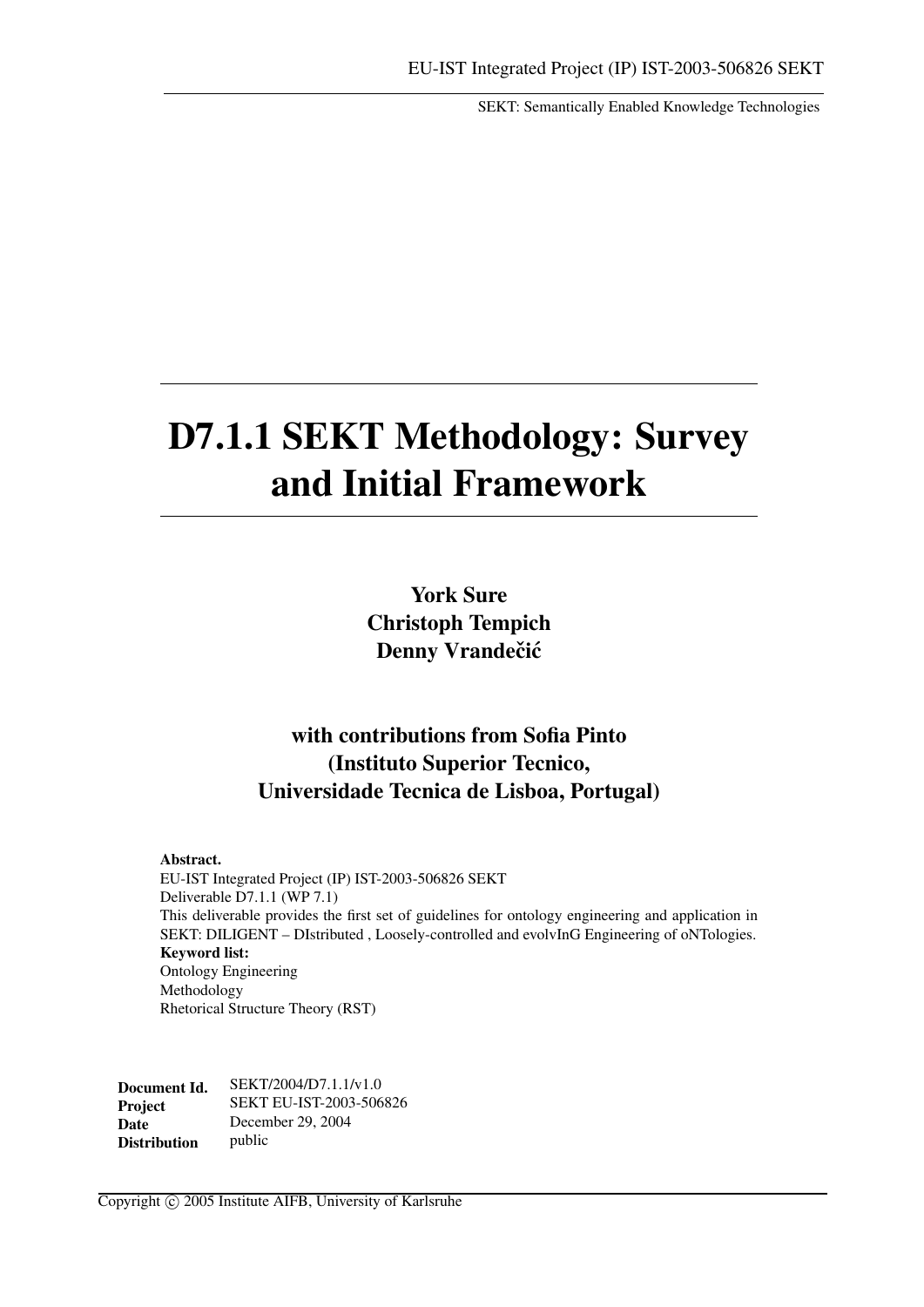### SEKT Consortium

This document is part of a research project partially funded by the IST Programme of the Commission of the European Communities as project number IST-2003-506826.

#### British Telecommunications plc.

Orion 5/12, Adastral Park Ipswich IP5 3RE **IK** Tel: +44 1473 609583, Fax: +44 1473 609832 Contact person: John Davies E-mail: john.nj.davies@bt.com

#### Jozef Stefan Institute

Jamova 39 1000 Liubliana Slovenia Tel: +386 1 4773 778, Fax: +386 1 4251 038 Contact person: Marko Grobelnik E-mail: marko.grobelnik@ijs.si

#### University of Sheffield

Department of Computer Science Regent Court, 211 Portobello St. Sheffield S1 4DP UK Tel: +44 114 222 1891, Fax: +44 114 222 1810 Contact person: Hamish Cunningham E-mail: hamish@dcs.shef.ac.uk

#### Intelligent Software Components S.A.

Pedro de Valdivia, 10 28006 Madrid Spain Tel: +34 913 349 797, Fax: +49 34 913 349 799 Contact person: Richard Benjamins E-mail: rbenjamins@isoco.com

#### Ontoprise GmbH

Amalienbadstr. 36 76227 Karlsruhe Germany Tel: +49 721 50980912, Fax: +49 721 50980911 Contact person: Hans-Peter Schnurr E-mail: schnurr@ontoprise.de

#### Vrije Universiteit Amsterdam (VUA)

Department of Computer Sciences De Boelelaan 1081a 1081 HV Amsterdam The Netherlands Tel: +31 20 444 7731, Fax: +31 84 221 4294 Contact person: Frank van Harmelen E-mail: frank.van.harmelen@cs.vu.nl

#### Empolis GmbH

Europaallee 10 67657 Kaiserslautern Germany Tel: +49 631 303 5540, Fax: +49 631 303 5507 Contact person: Ralph Traphöner E-mail: ralph.traphoener@empolis.com

#### University of Karlsruhe, Institute AIFB

Englerstr. 28 D-76128 Karlsruhe Germany Tel: +49 721 608 6592, Fax: +49 721 608 6580 Contact person: York Sure E-mail: sure@aifb.uni-karlsruhe.de

#### University of Innsbruck

Institute of Computer Science Techikerstraße 13 6020 Innsbruck Austria Tel: +43 512 507 6475, Fax: +43 512 507 9872 Contact person: Jos de Bruijn E-mail: jos.de-bruijn@deri.ie

#### Kea-pro GmbH

Tal 6464 Springen Switzerland Tel: +41 41 879 00, Fax: 41 41 879 00 13 Contact person: Tom Bösser E-mail: tb@keapro.net

#### Sirma AI EAD, Ontotext Lab

135 Tsarigradsko Shose Sofia 1784 Bulgaria Tel: +359 2 9768 303, Fax: +359 2 9768 311 Contact person: Atanas Kiryakov E-mail: naso@sirma.bg

#### Universitat Autonoma de Barcelona

Edifici B, Campus de la UAB 08193 Bellaterra (Cerdanyola del Valles) ` Barcelona Spain Tel: +34 93 581 22 35, Fax: +34 93 581 29 88 Contact person: Pompeu Casanovas Romeu E-mail: pompeu.casanovas@uab.es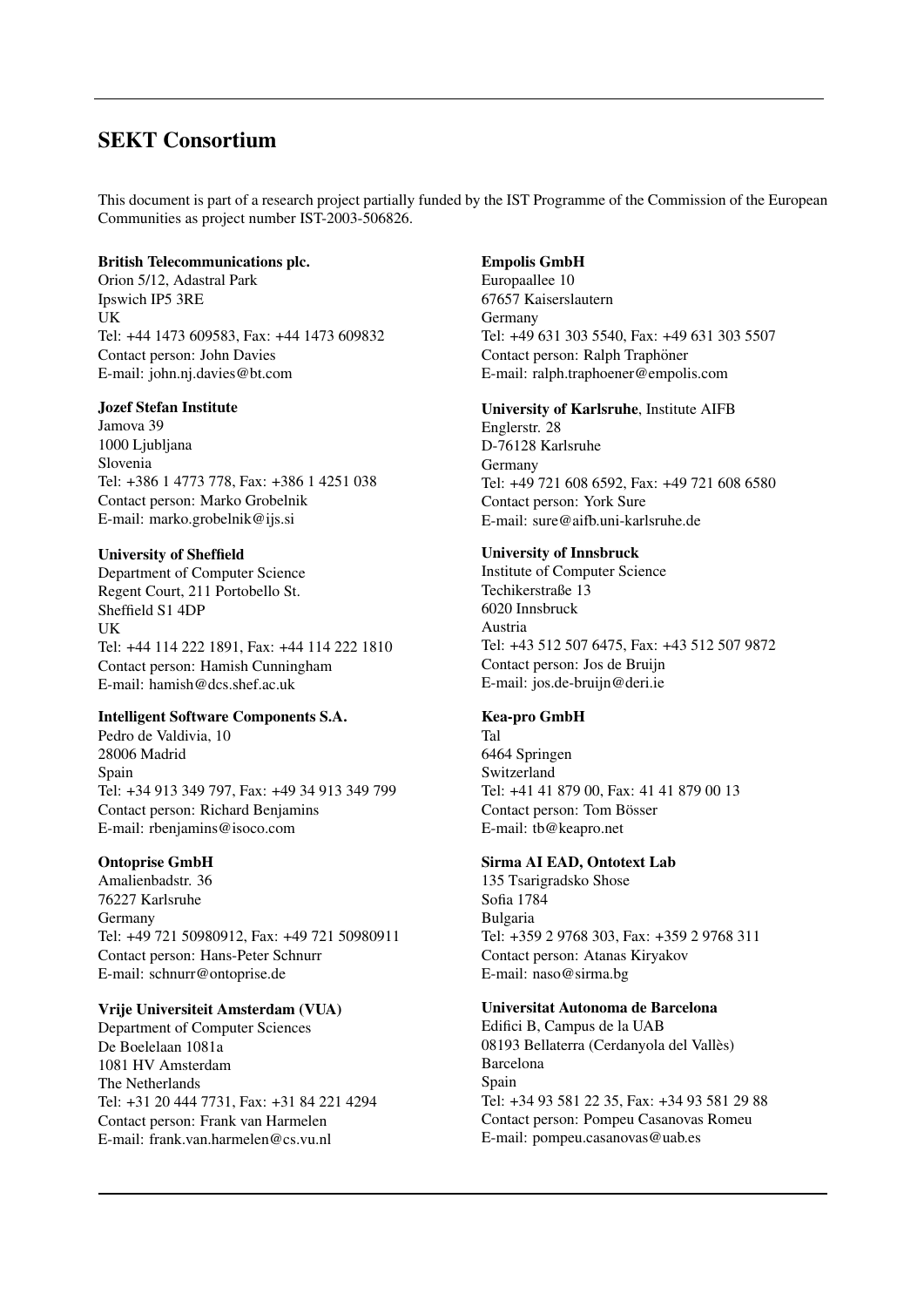## Executive Summary

This deliverable provides the first set of guidelines for ontology engineering and application in SEKT: DILIGENT – DIstributed, Loosely-controlled and evolvInG Engineering of oNTologies. It consists several main building blocks: (i) a survey of relevant existing approaches, (ii) the DILIGENT process model and argumentation framework and (iii) first results from applying DILIGENT in the SEKT case studies. The DILIGENT process has already been evaluated in an in-situ experiment at the Institute AIFB, the argumentation framework is based on a thorough ex-post analysis in the biology domain.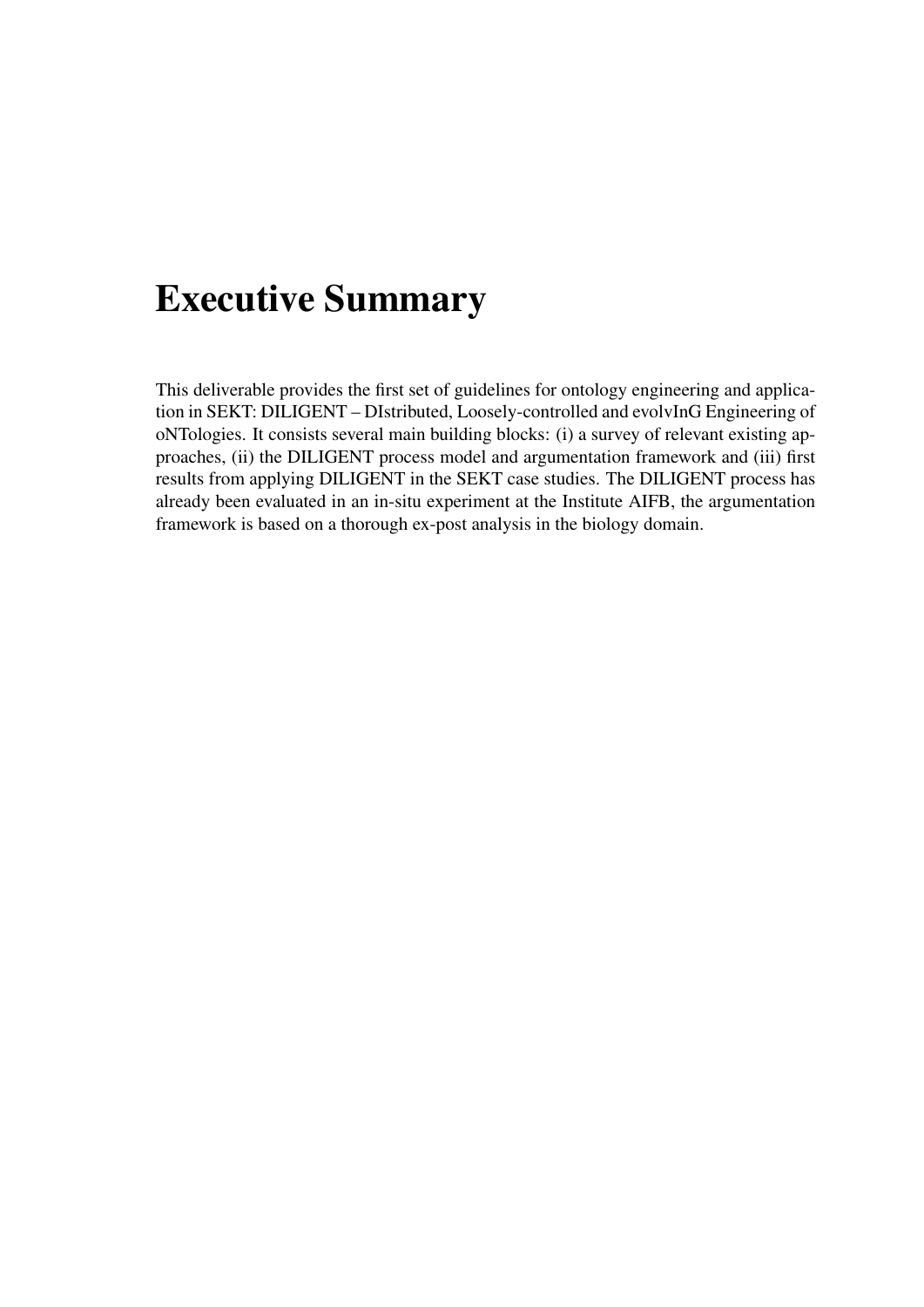# **Contents**

| $\mathbf{1}$   |               | <b>Introduction</b> |                                                                                        | 3              |
|----------------|---------------|---------------------|----------------------------------------------------------------------------------------|----------------|
|                | 1.1           |                     |                                                                                        | $\overline{3}$ |
|                | 1.2           |                     |                                                                                        | 5              |
|                | 1.3           |                     | The SEKT Methodology - a fine grained View                                             | 5              |
|                | 1.4           |                     |                                                                                        | 7              |
| $\overline{2}$ | <b>Survey</b> |                     |                                                                                        | 8              |
|                | 2.1           |                     |                                                                                        | 8              |
|                | 2.2           |                     | The Methodology Focus $\ldots \ldots \ldots \ldots \ldots \ldots \ldots \ldots \ldots$ | 8              |
|                |               | 2.2.1               | Definition of Methodology for Ontologies                                               | 9              |
|                |               | 2.2.2               |                                                                                        | 10             |
|                |               | 2.2.3               |                                                                                        | 11             |
|                |               | 2.2.4               |                                                                                        | 11             |
|                |               | 2.2.5               |                                                                                        | 11             |
|                | 2.3           |                     |                                                                                        | 12             |
|                |               | 2.3.1               |                                                                                        | 12             |
|                |               | 2.3.2               |                                                                                        | 12             |
|                | 2.4           |                     |                                                                                        | 15             |
|                | 2.5           |                     |                                                                                        | 15             |
|                |               | 2.5.1               | Tools for Visualization of Arguments                                                   | 15             |
|                |               | 2.5.2               |                                                                                        | 17             |
|                |               | 2.5.3               |                                                                                        | 19             |
|                | 2.6           |                     |                                                                                        | 19             |
|                |               | 2.6.1               |                                                                                        | 19             |
|                |               | 2.6.2               |                                                                                        | 23             |
|                |               | 2.6.3               |                                                                                        | 27             |
| $\mathbf{3}$   |               |                     | <b>DILIGENT Process and Argumentation Framework</b>                                    | 29             |
|                | 3.1           |                     |                                                                                        | 29             |
|                | 3.2           |                     |                                                                                        | 30             |
|                | 3.3           |                     |                                                                                        | 31             |
|                |               | 3.3.1               |                                                                                        | 31             |
|                |               | 3.3.2               |                                                                                        | 34             |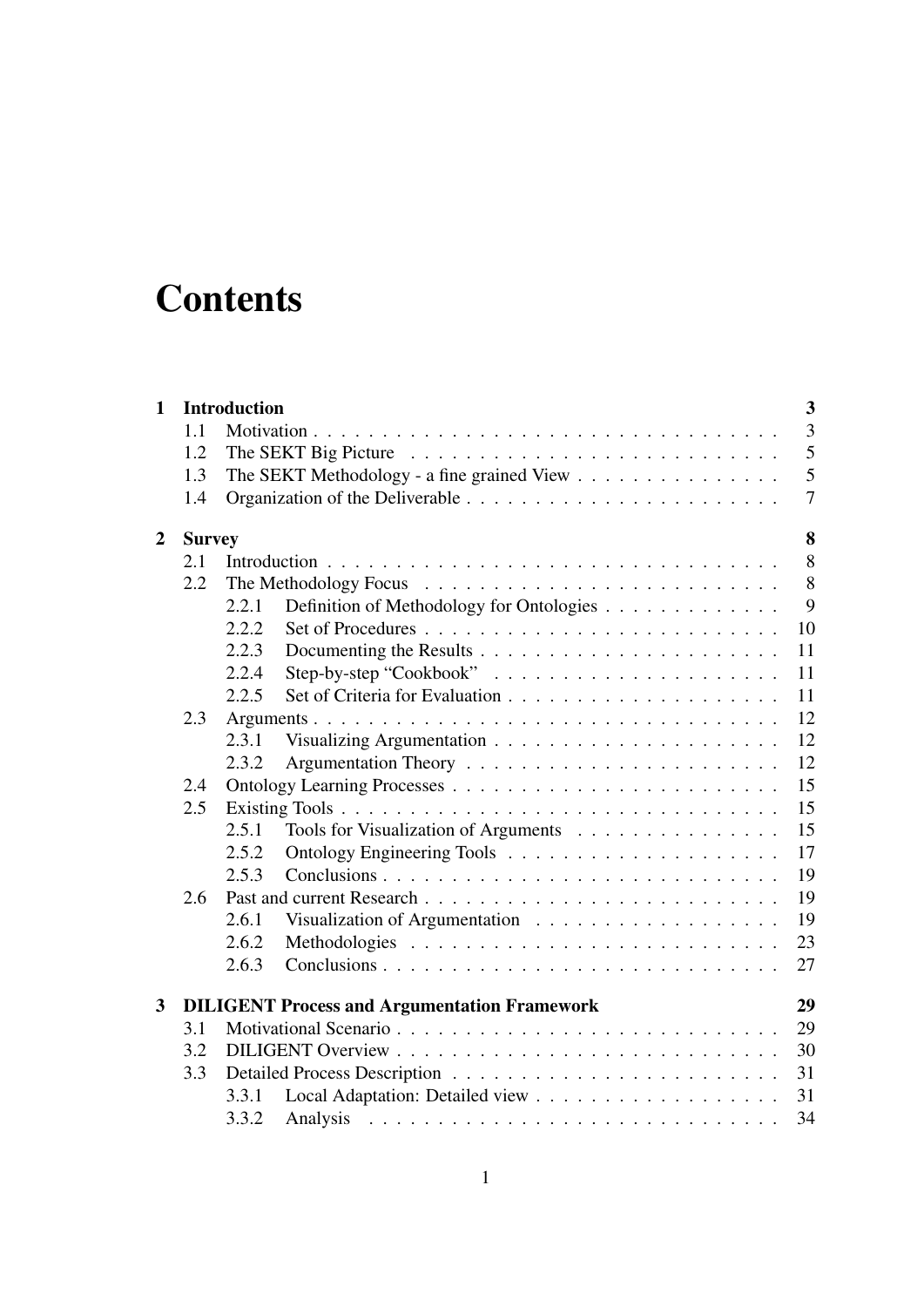|     | 333                |                                                                         | 35 |
|-----|--------------------|-------------------------------------------------------------------------|----|
|     | 3.3.4              |                                                                         | 36 |
| 3.4 |                    |                                                                         | 37 |
| 3.5 |                    |                                                                         | 40 |
|     | 3.5.1              | Threads of Arguments $\ldots \ldots \ldots \ldots \ldots \ldots \ldots$ | 40 |
|     | 3.5.2              |                                                                         | 40 |
|     | 3.5.3              |                                                                         | 41 |
|     | 3.5.4              | Evaluation of Argumentation Framework                                   | 43 |
|     |                    | <b>DILIGENT</b> in <b>SEKT</b>                                          | 49 |
| 4.1 |                    |                                                                         | 50 |
| 4.2 |                    |                                                                         | 51 |
| 4.3 |                    |                                                                         | 51 |
| 4.4 |                    |                                                                         | 52 |
|     | <b>Conclusions</b> |                                                                         | 54 |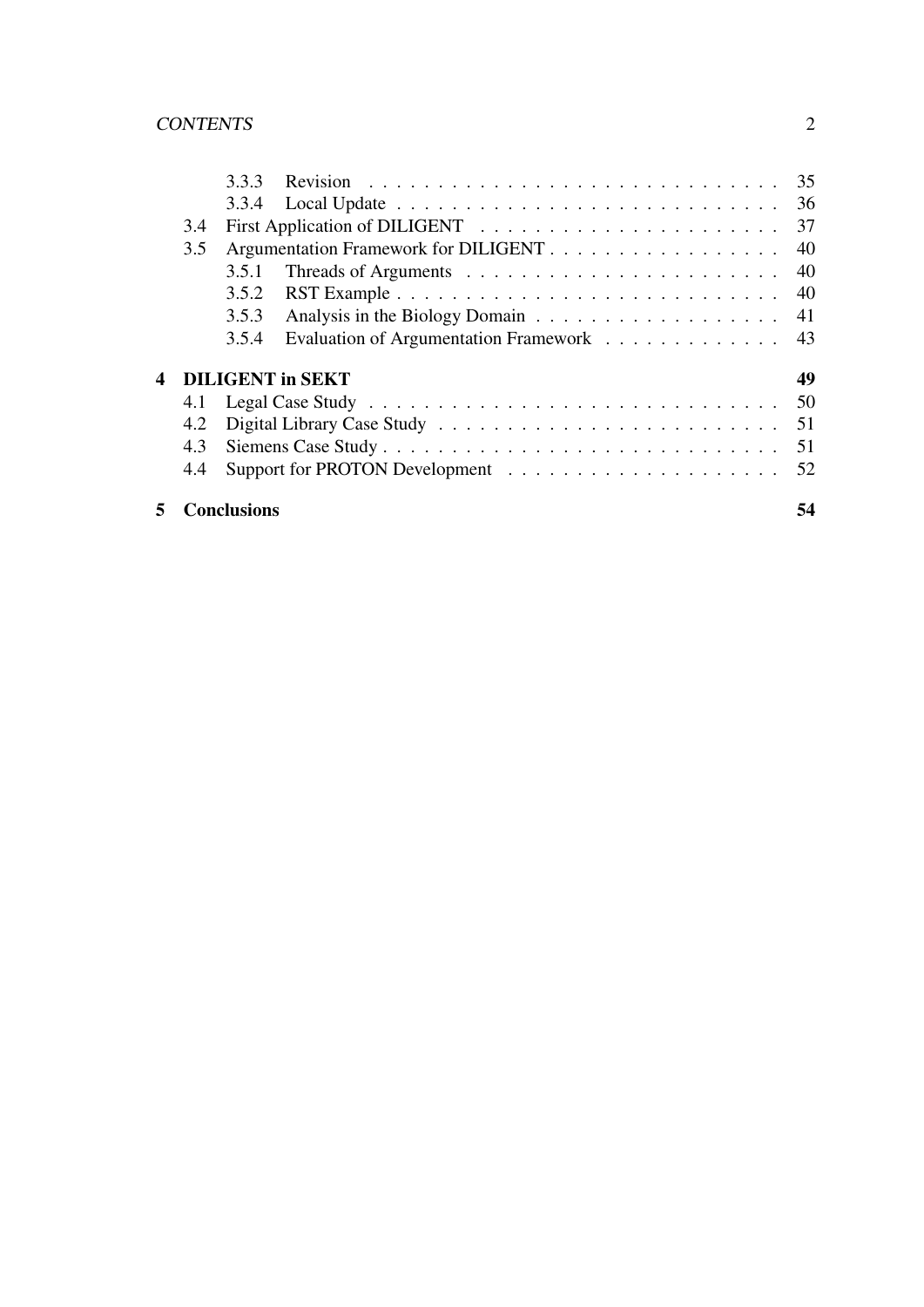## Chapter 1

## Introduction

## 1.1 Motivation

The SEKT project combines the topics knowledge management and ontologies. The driving force for combing the two topics is the growing importance of knowledge for societies and their economies. Both topics are now briefly introduced to motivate the contributions of this work.

Our society changed from being an industrial society to being a knowledge society. This shift of paradigms enforced enterprises to act no longer based on purely tayloristic principles but rather as *"intelligent enterprises"* (*cf.* [Qui92]). Knowledge became the key economic resource, as Drucker pointed out:

*"The basic economic resource – the means of production – is no longer capital, nor natural resources, nor labor. It is and will be knowledge."* [Dru93]

This so-called *"post-industrial revolution"* (*cf.* [Jac96]) focused the view on knowledge as *"intellectual capital"* (*cf.* [Ste97]) that is a mission critical resource. Therefore, companies should have the same interest in managing their knowledge as in managing capital investment and working relationships (*cf.* [EM97]).

Knowledge management (KM) was born as significant corporate strategy to meet the new challenges. The history and the current status of KM is sketched by Kay:

*"Knowledge management as an approach to business management has had a tumultuous history. It was born as a hip buzzword, was shunned as a second cousin to business process reengineering, and was for a time hijacked by software vendors. Despite this circuitous path, knowledge management is*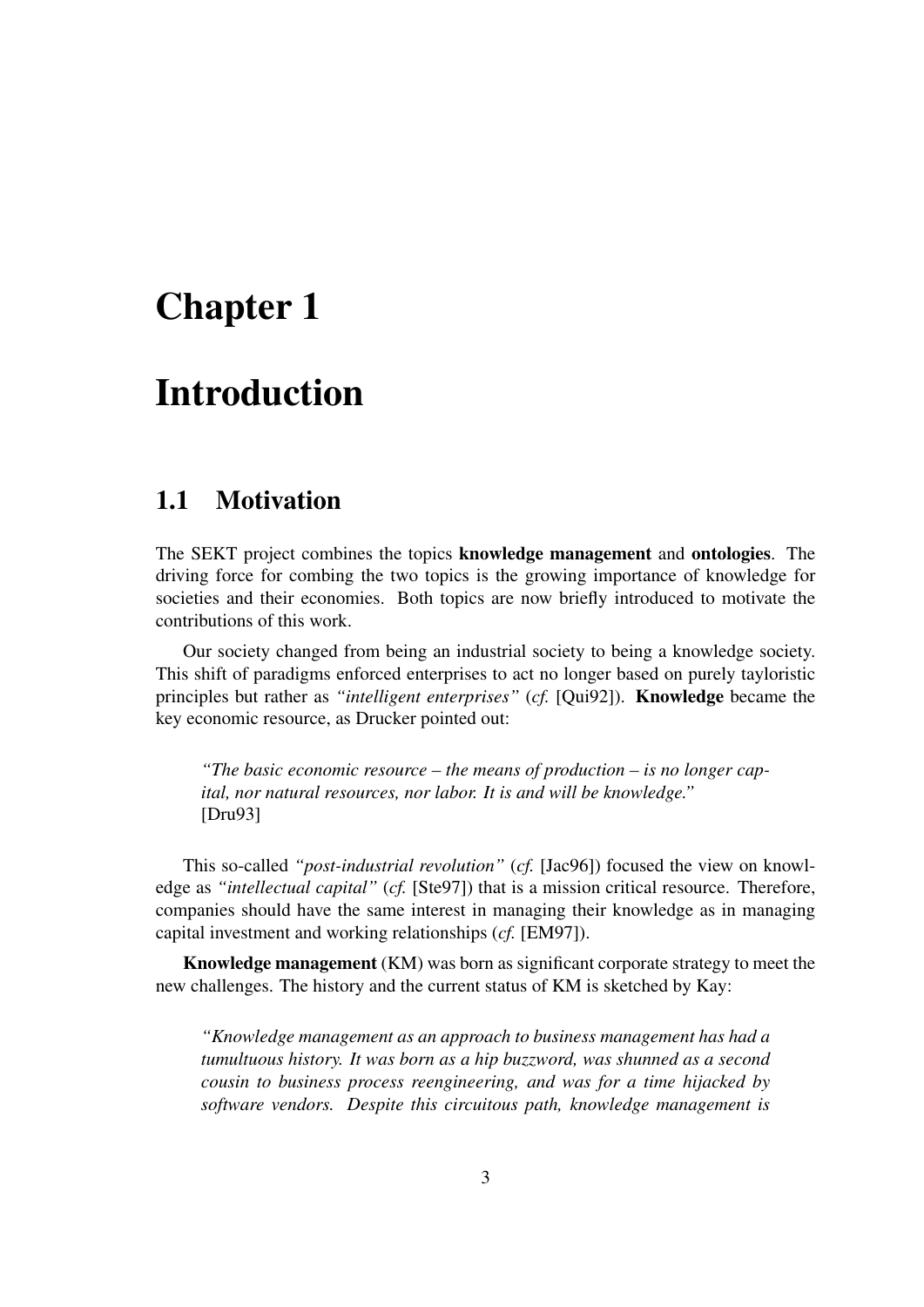*now well on the way to becoming a necessary component of every bottomline-oriented company's long-term business strategy."* [Kay03]

The main goal of typical current KM initiatives is to enable a better knowledge sharing. Drivers for the introduction of knowledge management were *e.g.* the potential for reduction of (i) costs for duplication of efforts, (ii) loss of knowledge when key people leave a company and (iii) time needed to find correct answers. This has led to many efforts for capturing, storing and making knowledge accessible. But, as Davenport and Prusak mention, sharing knowledge requires a common language:

*"People can't share knowledge if they don't speak a common language."* [DP98]

Successful KM strategies consist of building blocks for organization, people, technology and corporate culture (*cf.* [Alb93, Sch96a]. In such a context, knowledge sharing is not only a matter of communication between people, but also between people and technology and between technology, *e.g.*, software agents that communicate with people or between each other. More generally speaking, agents (human and software agents) need to share their knowledge and require a common language. Thus, we generalize the quotation from above to *"Agents can't share knowledge if they don't speak a common language"*.

Ontologies were exploited in Computer Science to enhance knowledge sharing and reuse (*cf.* [Gru93, Fen01]). Firstly, they provide a shared and common understanding of knowledge in a domain of interest. Secondly, they capture and formalize knowledge by connecting human understanding of symbols with their machine processability. As such, ontologies act as a common language between agents. The use of ontologies for knowledge management offers therefore great advantages. Numerous applications already exist (*cf.* [SS03]).

Common knowledge management applications make use of available technology that was originally developed for the World Wide Web, *e.g.* the now very popular corporate intranets. Similarly to the Web they provide access to a large amount of information contained in documents, databases *etc.* and suffer from the same weaknesses, *e.g.*,

- (i) searching for information often leads to irrelevant information,
- (ii) extracting information is left to humans since software agents are not yet equipped with common sense and domain knowledge to extract such information from textual representations and they fail to integrate information distributed over different sources,
- (iii) maintaining weakly structured text sources is a time-consuming and difficult task when such sources become large (*cf.* introduction of [DFv02]).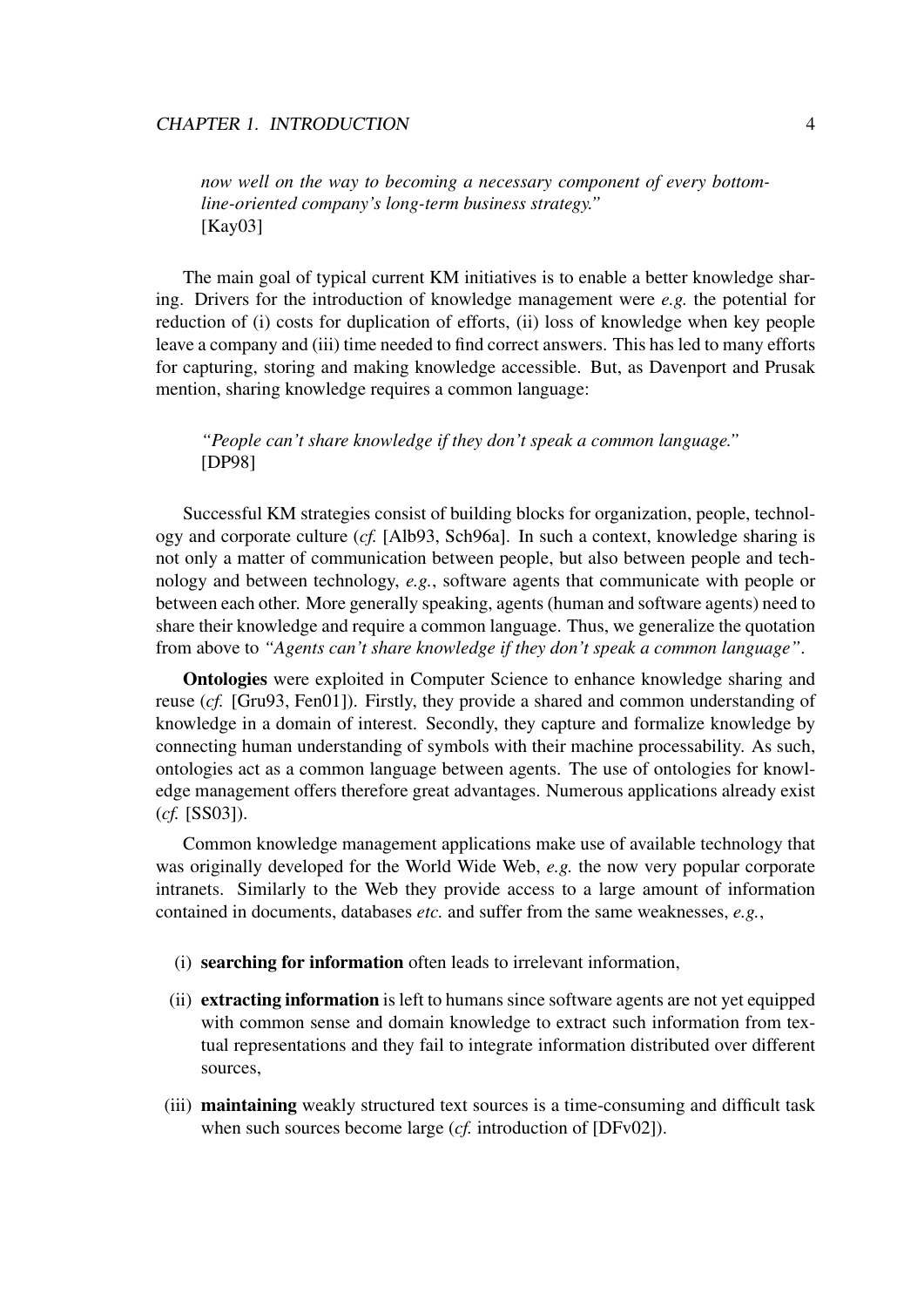To overcome such weaknesses of the current Web, Berners-Lee and others envisioned the Semantic Web:

*"The Semantic Web is an extension of the current web in which information is given well-defined meaning, better enabling computers and people to work in co-operation."* [BLHL01]

The Semantic Web extends the Web by adding machine-processable metainformation, aka metadata, to documents. The metadata explicitly define what the document is about. Thereby, ontologies provide the schema for metadata to make them reusable and define their meaning.

## 1.2 The SEKT Big Picture

This report is part of the work performed in workpackage (WP) 7 on "Methodology". As shown in Figure 1.1 this work is closely related with "Usability and Benchmarking"; they both are intermediating between the research and development WPs and the case study WPs in SEKT.

The main goal of this activity is to provide a methodology for the application of Semantic Knowledge Technologies into enterprises in a goal-driven and process-oriented way. Hence, we need an integrated approach balancing the organisation and management aspects on the one hand, and the information technology and systems aspects on the other hand.

Central to Semantic Knowledge Technologies is the application of ontologies to knowledge management problems. Core aspects for the methodology therefore include the efficient and effective creation and maintenance of ontologies in settings such as provided by the case studies.

Figure 1.1: The SEKT Big Picture

## 1.3 The SEKT Methodology - a fine grained View

SEKT seeks to integrate advantages of the different technologies mentioned in the Big Picture 1.1 for the overall goal to provide better technological support for knowledge management.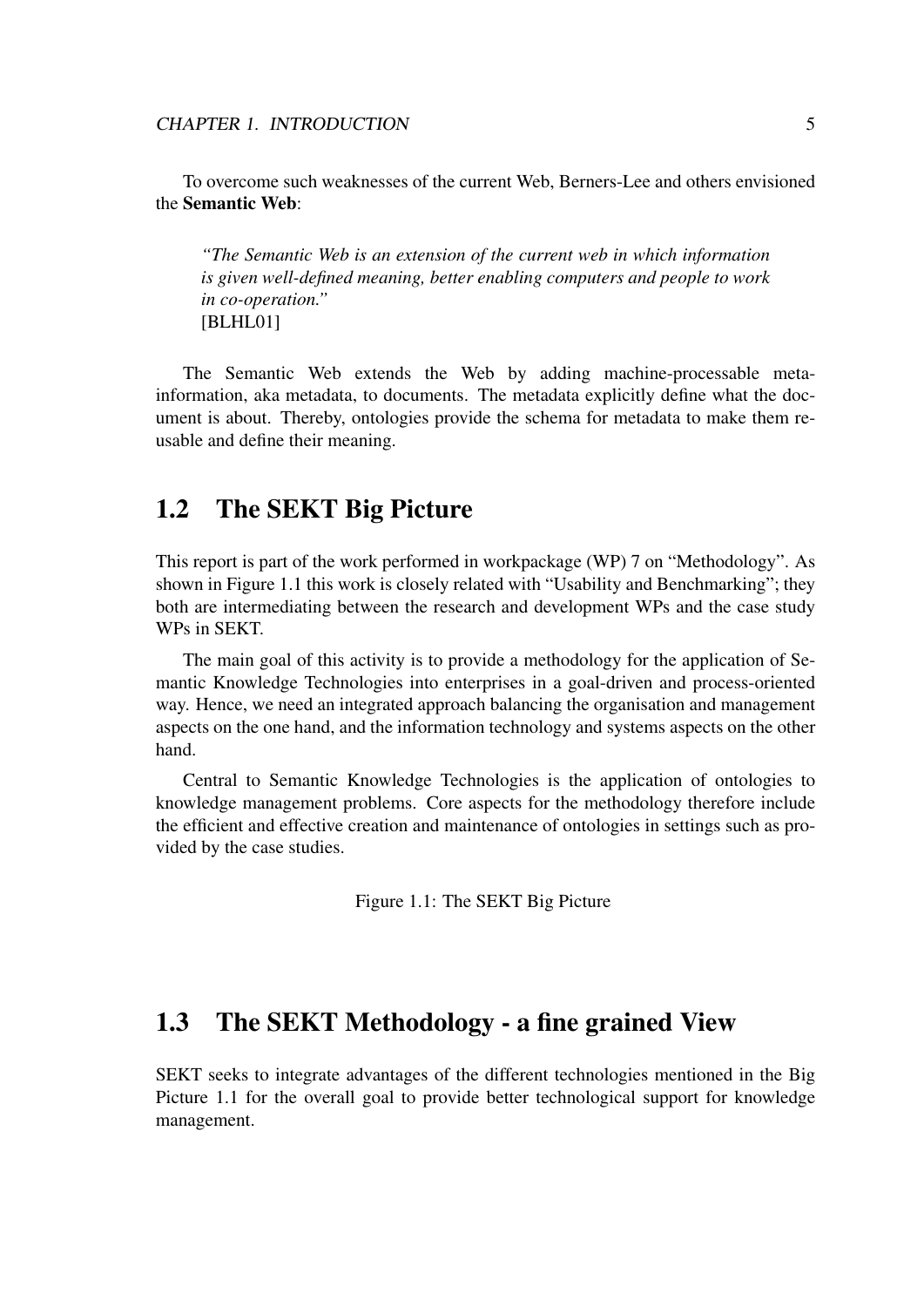#### CHAPTER 1. INTRODUCTION 6

The work described in WP 7 is concerned with the methodological aspects of integrating the different technologies and thereby overcome weaknesses of currently available methodologies.

- 1. Classical development of knowledge-based systems and of corresponding ontologies is mostly *centralized* like the targeted knowledge-based system itself. In contrast, we here consider the general tendency to support *distributed information processing with ontologies*, *e.g.* the Semantic Web, agents, web services or ontologybased peer-to-peer. Stakeholders in an ontology development process will hardly ever gather in one place. Yet they have an interest to contribute fruitfully toward the ongoing development of their ontologies:
- 2. Existing methodologies support knowledge engineering (KE) by using check lists that guide the engineering process. The check lists have been shaped by the needs of *knowledge engineers* to cope comprehensively with nearly arbitrarily complex processes. In contrast, in the distributed cases we consider, the participation of a knowledge engineer is often restricted to a, possibly complex, core ontology. Beyond the core, these cases involve extensive participation and, comparatively simple, concept formation by *domain experts*.
- 3. KE has mostly focused on an *up- and running system* with some moderate effort for maintenance. In contrast, ontologies for distributed information processing must permanently *evolve* in order to reflect the widely diverging needs of their users.
- 4. KE methodologies remain rather *coarse* and the gap between their description and concrete actions to be taken is filled by the KE. In contrast, for Semantic Web ontologies and comparable use cases, we ask the question whether we could provide the domain experts with *fine-grained* guidance in order to improve their effectiveness and efficiency in ontology engineering.

To account for some of the differences between classical knowledge engineering and ontology engineering methodologies derived from there, we have started to develop a methodology for DIstributed (cf. item 1 above), Loosely-controlled (cf. item 2) and evolv-InG (cf. item 3) Engineering of oNTologies, the validity of which has been partially checked and is still being checked against experiences in two case studies (cf. [PSST04].

The methodology will combine aspects from different areas to integrate the different technologies in a concise way. We argue that this requires a major abstraction step which leads us to a methodology applicable in distributed environment, which can only be loosely controlled and evolves constantly. At this abstraction level we could recognize similarities between our objectives and objectives being worked on in the field of argumentation visualization. Without going into detail we here list the two areas which we will subsequently analyse.

• Methodologies for ontology engineering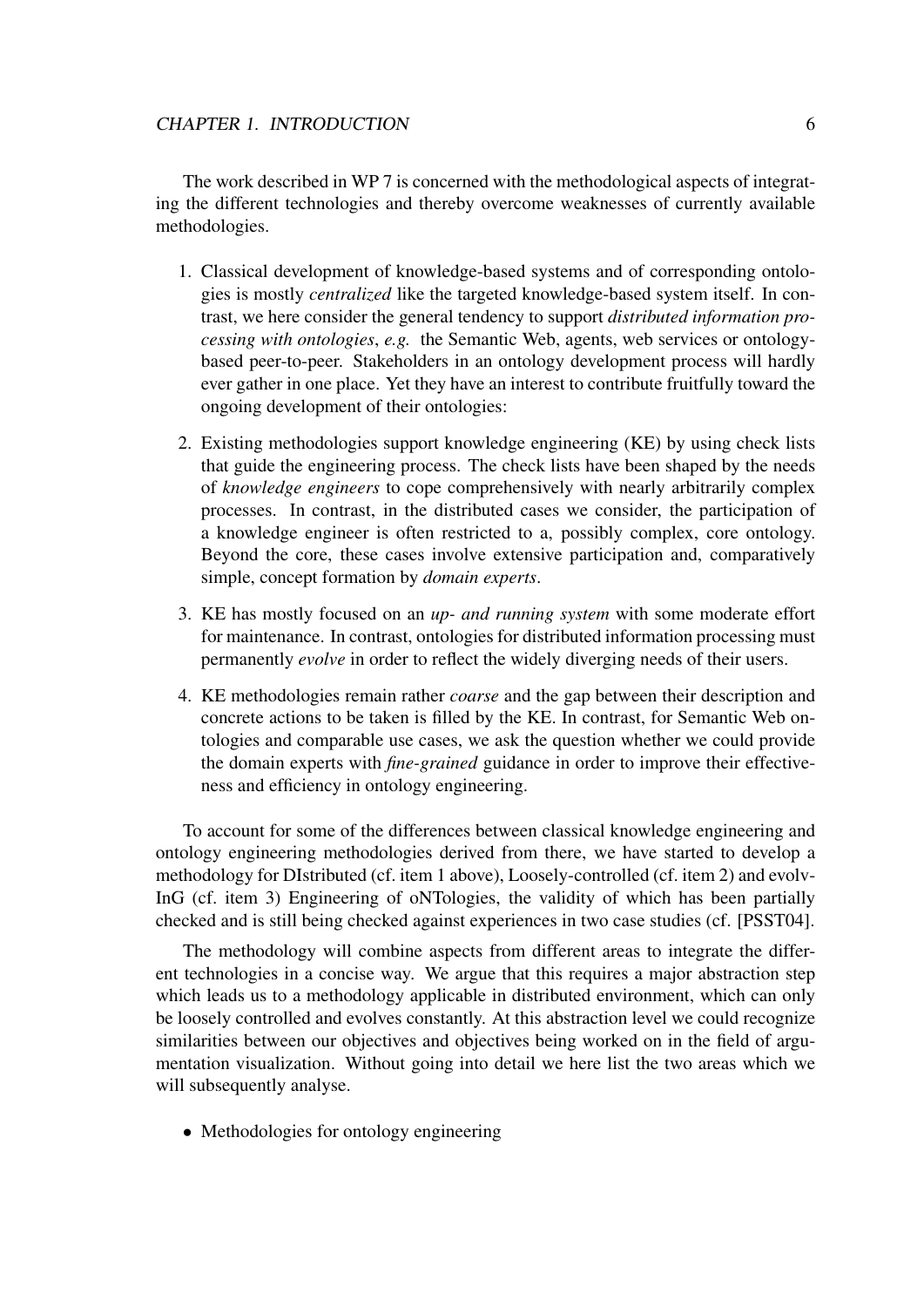In the reminding report we will refer in each chapter to these areas. The overview chapter will explain the different parts and relate them to the overall objective of the deliverable.

## 1.4 Organization of the Deliverable

This deliverable is organized as follows. We firstly present our results of a review of related work in the area in Chapter 2. We have in particular analysed the current state of the art of ontology engineering tools and tool for argumentation visualization. On the research side we have identified the major methodologies for ontology engineering. Furthermore we have summarized the relevant research areas for argumentation visualization and conflict resolution with a focus on ontology engineering. From this review we could derive several open questions with respect to ontology engineering methodologies. Readers mainly interested in the methodology itself can skip this chapter.

In Chapter 3 we motivate and present the DILIGENT process and argumentation framework. We show a first evaluation of the process in in-situ experiments at the Institute AIFB. Finally, we elaborate on our initial studies for the argumentation framework, i.e. a thorough ex-post analysis of an evolving taxonomy in the biology domain from which we derived our argumentation framework based on the Rhetorical Structure Theory (RST).

Before concluding we illustrate in Chapter 4 how we initially applied DILIGENT in the SEKT case studies and provide ideas for further application and adaptation.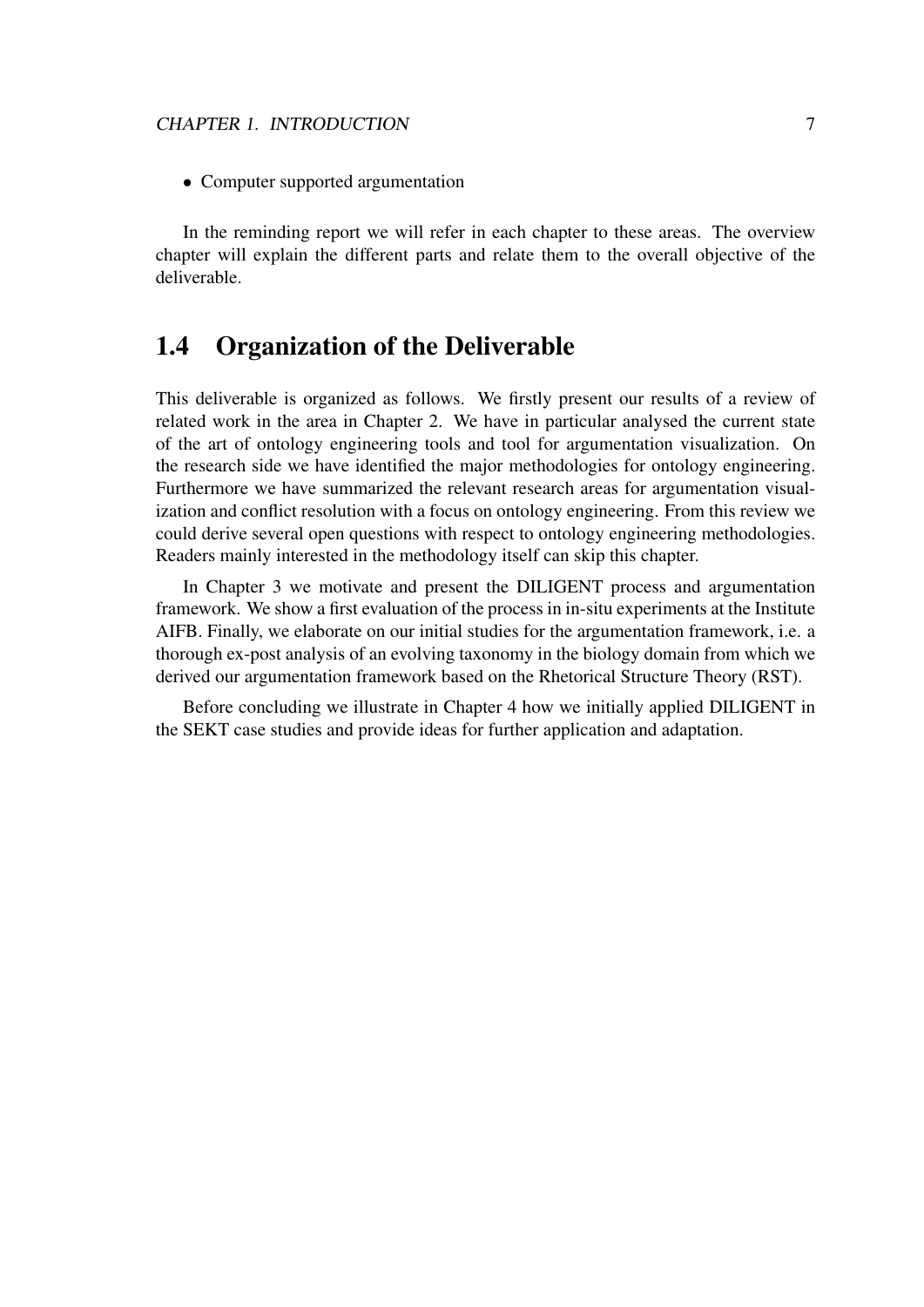## Chapter 2

## **Survey**

## 2.1 Introduction

This chapter provides a survey of related work. It is organized as follows. First, we describe the focus of our methodology, provide a definition for methodology and explain how this relates to ontologies in Section 2.2. We concentrate on two major areas which have impact on our approach, viz. arguments in Section 2.3 and ontology learning in Section 2.4. Then we provide a more detailed view on existing tools (Section 2.5) and past and current research (Section 2.6).

## 2.2 The Methodology Focus

It has been a widespread conviction in knowledge engineering that methodologies for building knowledge-based systems help knowledge engineering projects to successfully reach their goals in time (cf. [SAA<sup>+</sup>99] for one of the most widely deployed methodologies). With the arrival of ontologies in knowledge-based systems the same kind of methodological achievement for structuring the ontology-engineering process has been pursued by approaches like [GPFLC03, SSSS01, UK95] and their application has been proposed in such areas as the Semantic Web, too. At this point, however, we have found some mismatches between these proposals (including our own) and the requirements we meet in the Semantic Web.

In the next sections we will describe different areas which we currently regard as related to our work. Before that, we will now explain, why these areas are important. Therefore we recall the objective of the SEKT methodology: to provide support for the ontology engineer in the task of creating, maintaining and instantiating an ontology with the help of the SEKT technologies. Hence, it is immediately clear that existing work in the area of ontology engineering methodologies is relevant in our context. The SEKT technologies are mainly concerned with automation of the ontology creation task, *i.e.* "on-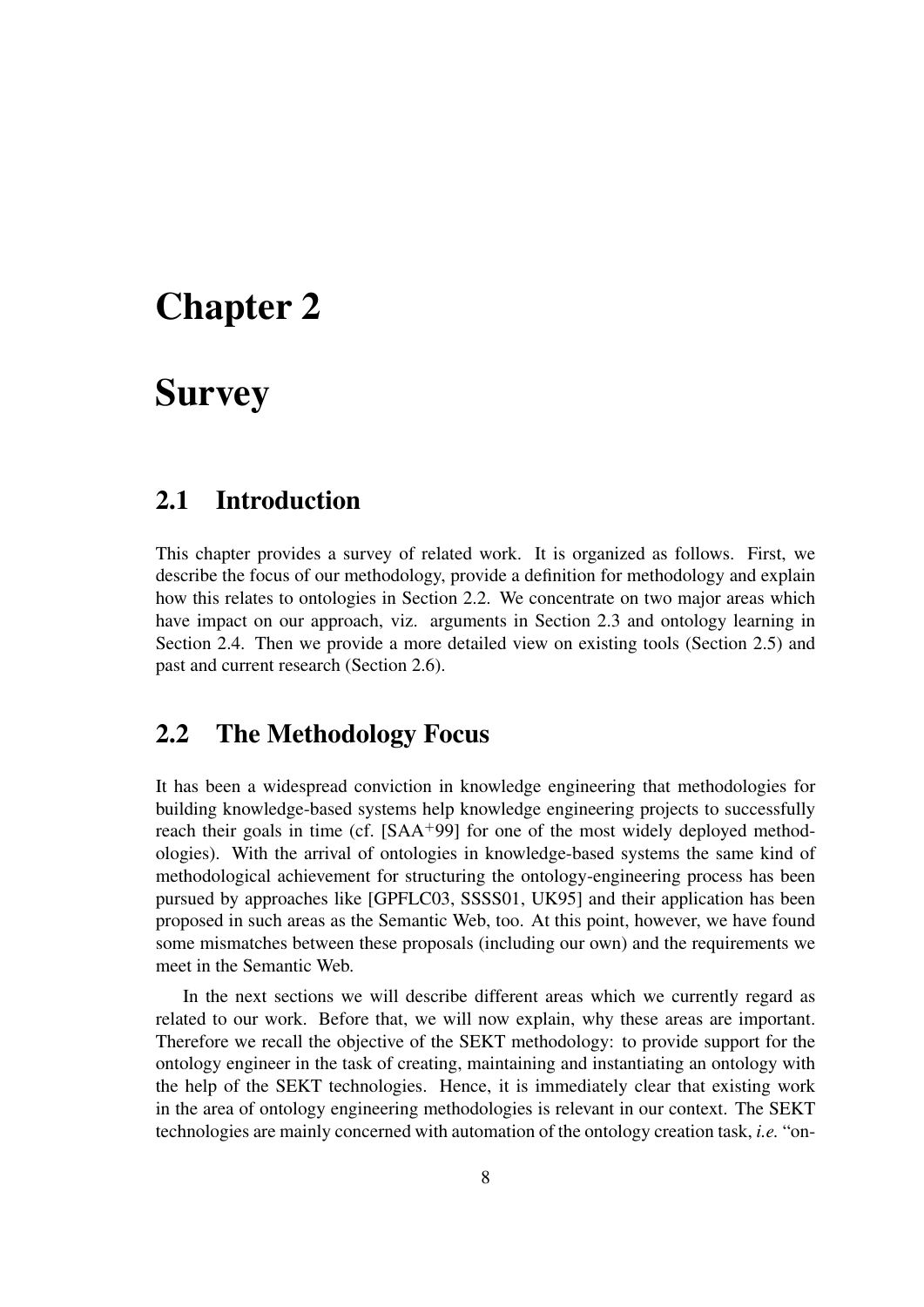tology learning". The processes which have been defined to support the ontology learning task must therefore be integrated into a common methodology. From a wider perspective an ontology learning method can be seen as an agent which proposes changes to a given ontology or creates a new one. The ontology engineer must then decide which changes are integrated in the ontology at hand. This is very similar to a setting in which many people collaboratively build an ontology for a given domain. In a collaborative environment participants propose changes, exchange arguments and finally agree on a certain approach. The capturing of arguments is analysed as part of the area of "Visualizing Argumentations". We can use the experiences made in that field to integrate ontology learning methods with the work of a human ontology engineer. Additionally we can make the ontology engineering decisions more transparent. To make the methodology more general we not only consider synchronous collaboration but also asynchronous and distributed collaboration. Our methodology should not require that the ontology is designed in one location. We explicitly want to support distributed engineering of ontologies. With this abstraction we can consequently handle the engineering of ontologies in distributed settings given in peer-to-peer systems, but also the automated engineering of ontologies using different Web services or users working with a centralised system such as Livelink where each users has its own view (extension) to an ontology.

One of the main features of automated methods is that they can be applied repeatedly with very low additional costs. By the incorporation of automated methods into the ontology engineering task, we can apply those methods continuously to available data. This data will change and so will the ontology. Evolution and change of the ontology must thus be explicitly dealt with in our methodological framework.

Compared to existing ontology design methods, introducing collaboration, distribution and evolution significantly reduces the amount of precision and control available in the process of producing the ontology. Analogously to people designing an ontology, different automated methods will propose different extensions to an ontology. An initially shared ontology may develop in different departments of a company or in various areas of the web in various directions just as organisms have found many ways to adapt to our environment through evolutions. However, from an ontological point of view it is desirable to share the conceptualization. The methodology must organize the different processes in a way that the participants can find the highest common denominator.

#### 2.2.1 Definition of Methodology for Ontologies

 $methodology<sup>1</sup> - An organized, documented set of procedures and guidelines$ for one or more phases of the software life cycle, such as analysis or design. Many methodologies include a diagramming notation for documenting the results of the procedure; a step-by-step "cookbook" approach for carrying out the procedure; and an objective (ideally quantified) set of criteria for

<sup>1</sup> see http://computing-dictionary.thefreedictionary.com/Methodology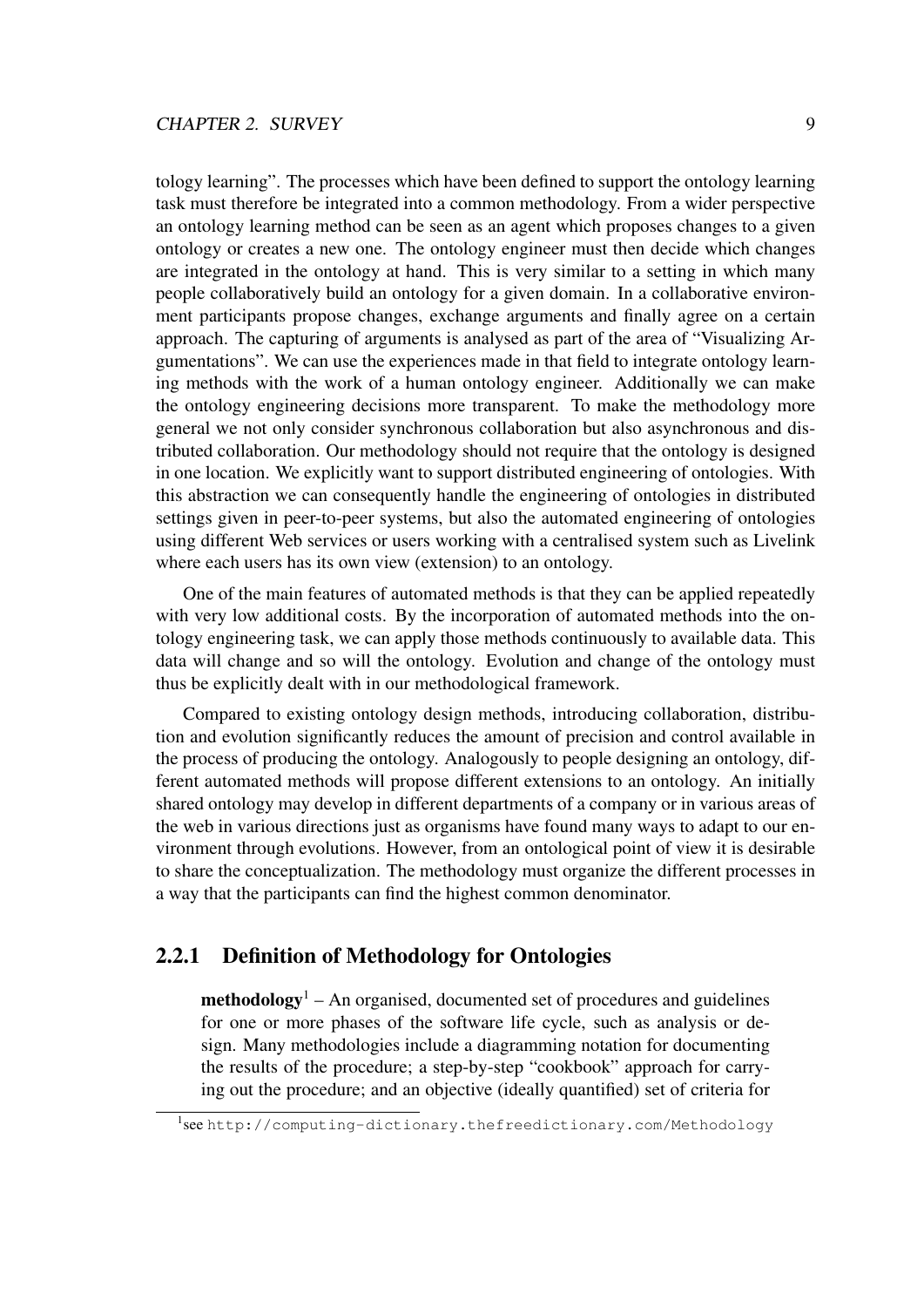determining whether the results of the procedure are of acceptable quality.

Following this citation a methodology should contain the four items:

- Procedures
- Documentation standards
- Guidelines (cookbook)
- Evaluation criteria and analysis techniques

The definition of a methodology is now applied to the ontology engineering setting. In the following we separate the different parts which constitute a methodology and present the objectives in each step for the ontology engineering problem. We will subsequently analyse for the related work which part the according methodology supports, and are able to draw a picture in which the missing points emerge.

### 2.2.2 Set of Procedures

In the ontology building, procedures for the following three activities must be defined:

- Ontology management activities
- Ontology development oriented activities
- Ontology support activities

Ontology management activities: Procedures for ontology management activities must include definitions for the scheduling of the ontology engineering task. Further it is necessary to define control mechanism and quality assurance steps.

Ontology development oriented activities: When it comes to the development of the ontology it is important that procedures are defined for enrolling environment and feasibility studies. After the a decision to build an ontology the ontology engineer needs procedures to specify, conceptualize, formalize and implement the ontology. Finally the users and engineers need guidance for the maintenance/population, use and evolution of the ontology.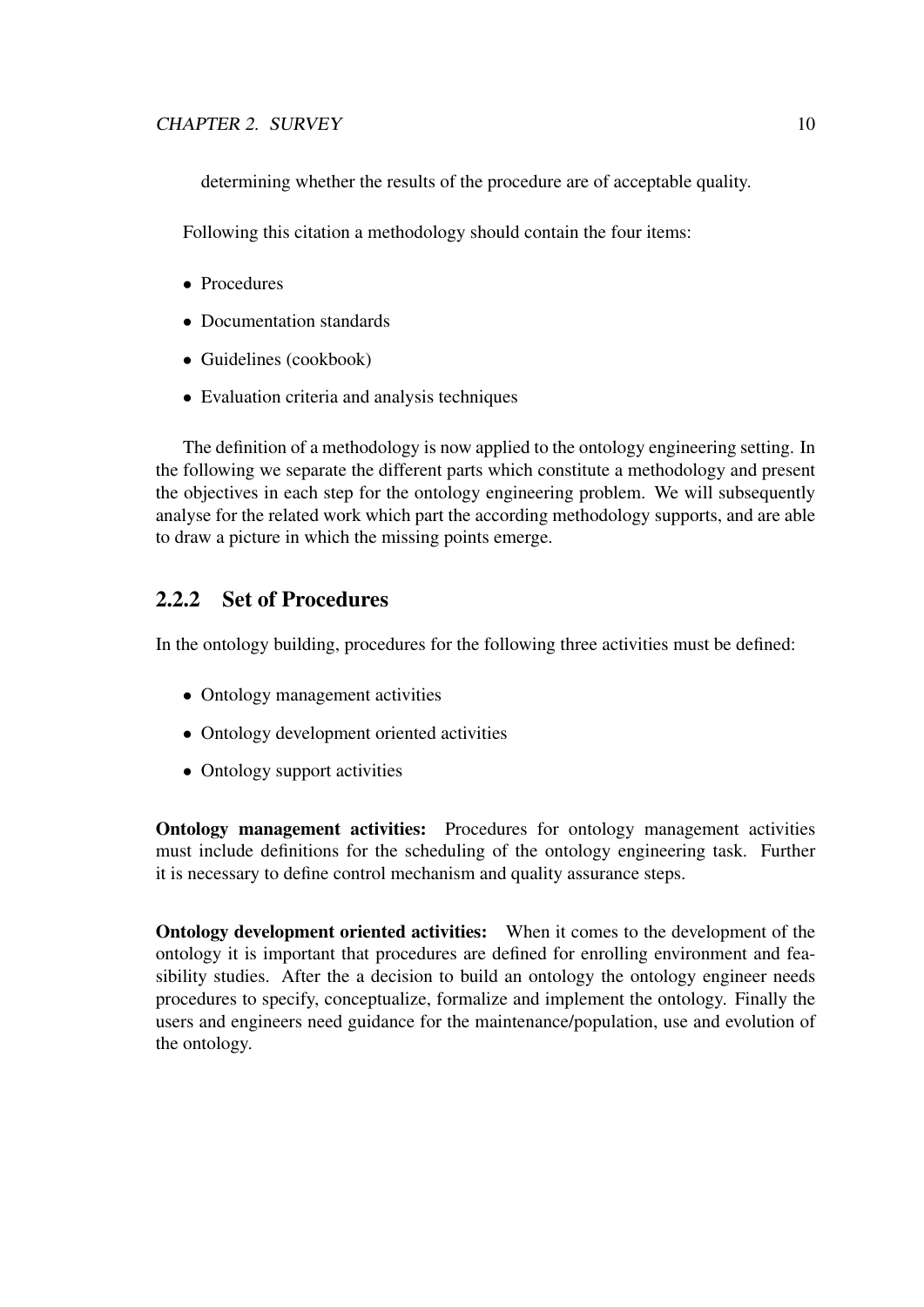Ontology support activities: To aid the development of an ontology, a number of important supporting activities should be undertaken. Supporting activities include knowledge acquisition, evaluation, integration, merging and alignment and configuration management. These activities are performed in all steps of the development and management process. Knowledge acquisition can happen in a centralized as well as a decentralized way. Ontology learning is a way to support the manual knowledge acquisition with machine learning techniques.

#### 2.2.3 Documenting the Results

It is important to document the results after each activity. In a later stage of the development process this helps to trace why certain modelling decisions have been undertaken. The documentation of the results can be facilitated with an appropriate tool support. Depending on the methodology the documentation level can be quite different. One methodology might require to document only the results of the ontology engineering process while others give the decision process itself quite some importance.

#### 2.2.4 Step-by-step "Cookbook"

Each of the analysed methodologies provides some sort of step by step "cookbook". However, they differ in the requirement on the ontology engineer. It is desirable that even a "rookie" ontology engineer could refine and extend an ontology after studying the current status. However, in most cases the methodologies are not fine grained enough to enable untrained persons to engineer an ontology from scratch. For each of the activities a stepby-step "cookbook" should define the input data and output data and the exact procedures how to transform input into the desired output.

#### 2.2.5 Set of Criteria for Evaluation

In the ontology engineering setting evaluation measures should provide means to measure the quality of the created ontology. This is particular difficult for ontologies, since modelling decisions are in most cases subjective. A general survey of evaluation measures for ontologies can be found in [GP04]. Additionally we want to refer to the evaluation measures which can be derived from statistical data (*cf.* [TV03]) and measures which are derived from philosophical principles. One of the existing approaches for ontology evaluation is OntoClean [GW02] which *e.g.* has been implemented as part of OntoEdit [SAS03]. This approach is based on philosophical principles, so far only few examples of its application to practical use cases are known. Further research on ontology evaluation is currently being carried out as part of the EU IST thematic network Knowledge Web<sup>2</sup>.

<sup>2</sup> see http://knowledgeweb.semanticweb.org/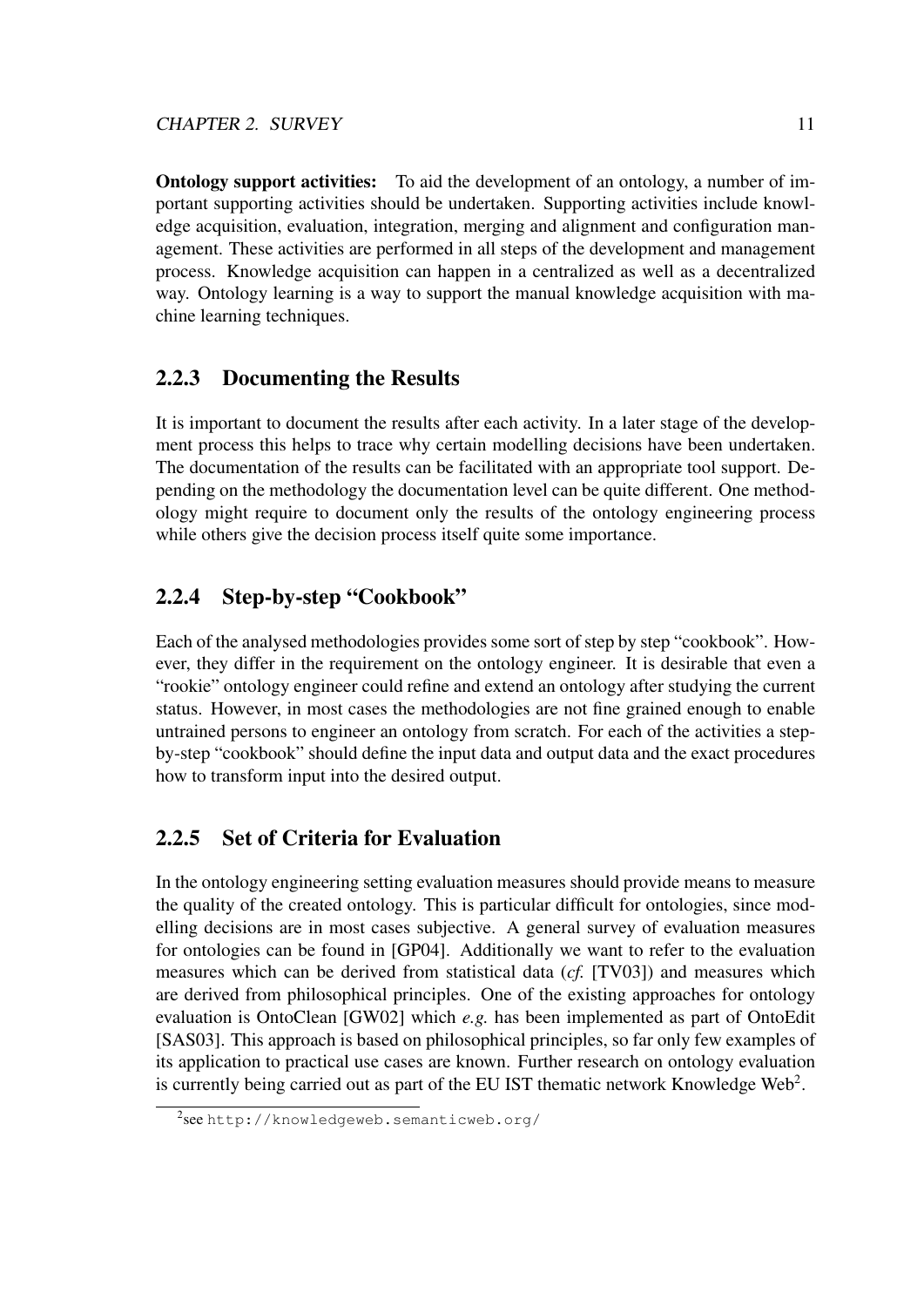## 2.3 Arguments

#### 2.3.1 Visualizing Argumentation

We can deploy research in the area of argumentation visualization [CSSS01, KSE03] to solve certain requirements on the envisioned SEKT methodology. Argumentation visualization helps its users to discuss their problems in a clearly defined way. The methodologies proposed in this field base their recommendations on different models of agreement processes. Following the methodologies various tools have been implemented. The main advantage of computer supported argumentation is the achieved traceability of decisions. In particular the traceability problem is well researched in the software engineering community (*cf.* [PB88]).

Traceability – "A software requirements specification is traceable if (i) the origin of each of its requirements is clear and if (ii) it facilitates the referencing of each requirement in future development or enhancement documentation" (ANSI/IEEE Standard 830-1984) [IEE84].

The original response to argumentation visualization was the application of the IBIS methodology [KR70]. IBIS allows users to capture different design deliberations. Appropriate tools (see Section 2.5) can help to retrieve them in a sophisticated manner later on. However, the IBIS technique has received criticism due to its resilience to change and being too abstract.

In our context different actors collaborate to design an ontology and find commonalities. They will exchange arguments in favor or against certain modelling decision. We believe that by selecting the right model for argumentation we can on the one hand enhance the traceability of modelling decisions and on the other hand guide the engineering in a fine grained way towards a final shared ontology. However, simply applying for example the IBIS methodology will probably not be sufficient [PB88]. According to his findings IBIS should be enhanced with domain specific knowledge. More recently [GF97] has found that further enhancement of IBIS can be achieve by introducing an acceptance and rejection mechanism.

#### 2.3.2 Argumentation Theory

Besides an intuitive and correct way to present the exchanged arguments to the user, the underlying argumentation theory is also a main concern. There are a number of argumentation theories ranging from informal explanations of argumentation threads to very formal specifications. To exemplify the notion of argument we introduce here the oldest model of natural argumentation. This provides an idea of the general concepts uses in this area. In the subsequent chapters we will present current theories and tools which have been developed bearing in mind these theories.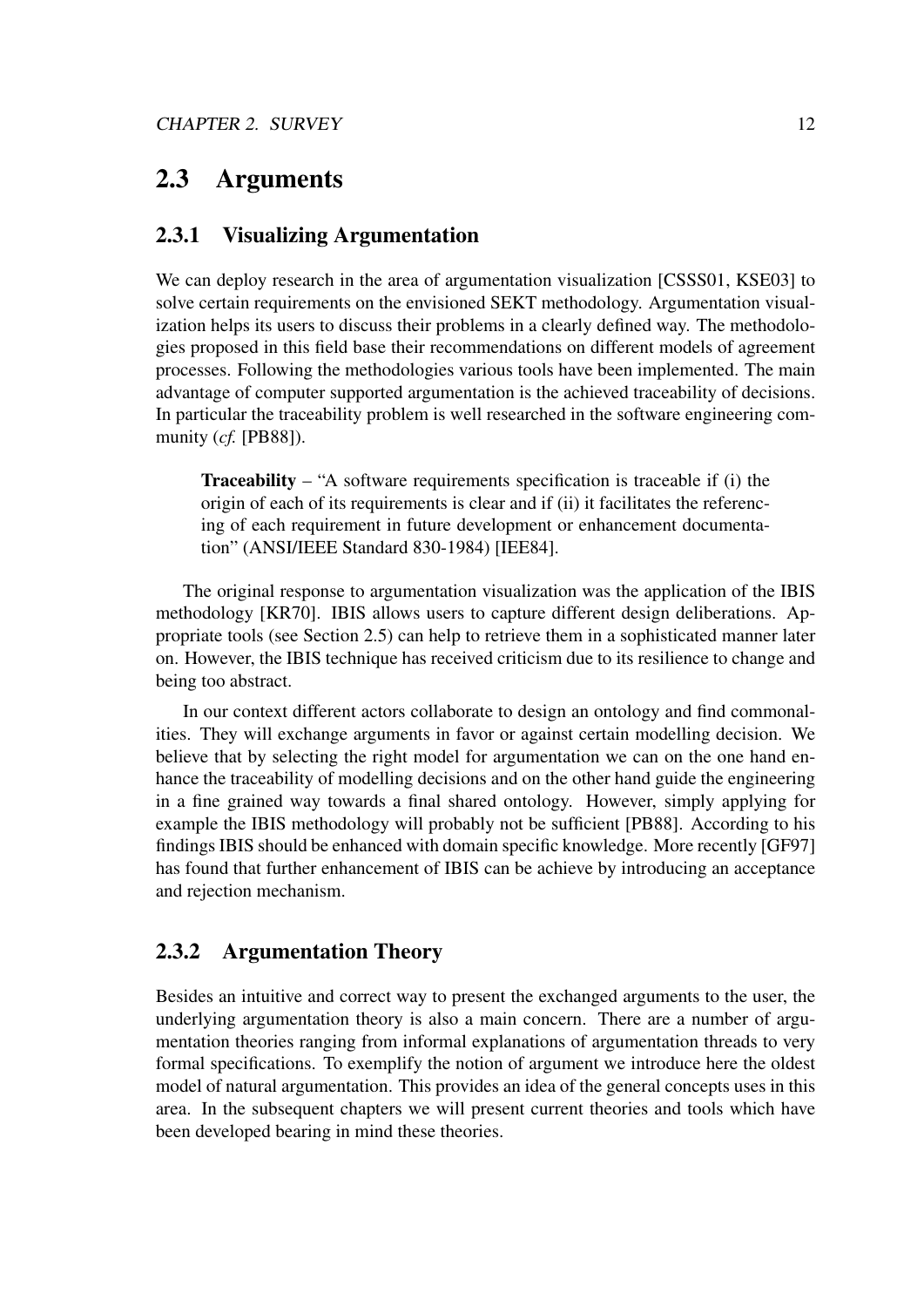The Toulmin model [TRJ84], a natural argumentation theory that tries to explain how real people (not philosophers) argue, has its main components: Data (facts, data and information, the reason for the claim), Claim (the position on the issue, the conclusion being advocated) and Warrant (logical connection between the data and the claim, the reasoning process used to arrive at the claim,<sup>3</sup>). Other components are: **Backing** (material supporting the warrant), Reservation (exceptions to the claim) and Qualifiers (relative strength).

The following examples are taken from the ChangingMinds website<sup>4</sup>.

Claim A claim is a statement one persons asks another one to accept. This includes information they should accept as true or actions they should accept and enact.

*For example:*

You should use a hearing aid.

Many people start with a claim, but then find that it is challenged. To convince another person one must prove the claim. This is where grounds become important.

Grounds The grounds (or data) is the basis of real persuasion and is made up of data and hard facts. It is the truth on which the claim is based. The actual truth of the data may be less than 100%, as all data is based on perception and, hence, has some element of assumption about it.

It is critical to the argument that the grounds are not challenged, because if they are, they may become a claim, which must be proven with even deeper information and further argument.

*For example:*

Over 70% of all people over 65 years have a hearing difficulty.

Data Data is usually a very powerful element of persuasion, although it does affect people differently. Those who are dogmatic, logical or rational will more likely to be persuaded by data. Those who argue emotionally and who are highly invested in their own position will challenge it or otherwise try to ignore it. It is often a useful test to give something factual to the other person that disproves their argument and watch how they handle it. Some will accept it without question. Some will dismiss it out of hand. Others will dig deeper, requiring more explanation. This is where the warrant comes into its own.

Warrant A warrant links data to a claim, legitimizing the claim by showing the data to be relevant. The warrant may be explicit or unspoken and implicit. It answers the question 'Why does that data mean your claim is true?'

<sup>&</sup>lt;sup>3</sup>Authoritative, motivational, and substantive (which includes cause-effect, effect-cause, generalization based on example, classification, etc.).

<sup>4</sup> see http://changingminds.org/disciplines/argument/toulmin.htm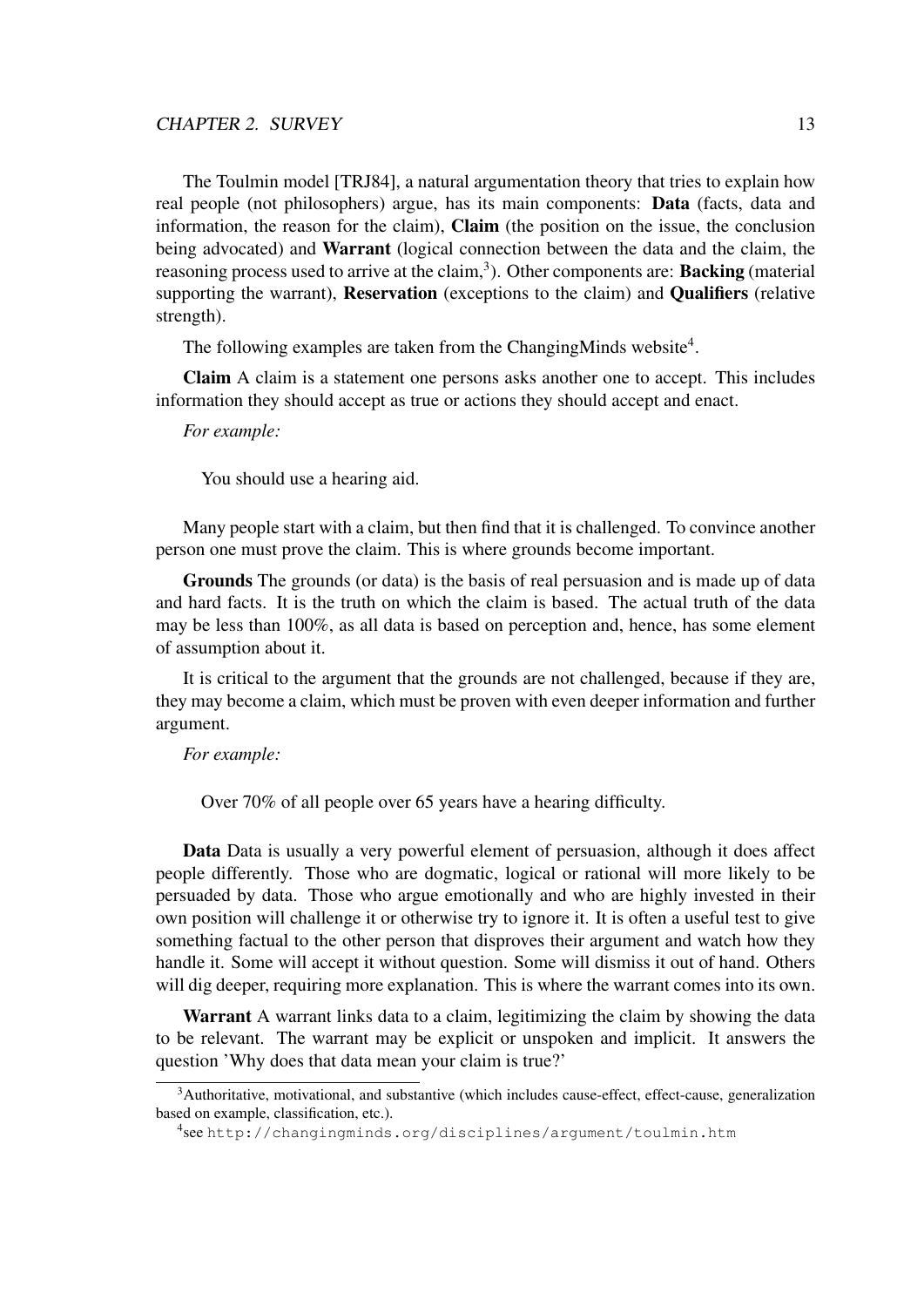*For example:*

A hearing aid helps most people to hear better.

The warrant may be simple and it may also be a longer argument with additional sub-elements, including those described below.

Backing The backing (or support) to an argument gives additional support to the warrant by answering different questions.

*For example:*

Hearing aids are available locally.

Qualifier The qualifier (or modal qualifier) indicates the strength of the leap from the data to the warrant and may limit how universally the claim applies. They include words such as 'most', 'usually', 'always', 'sometimes'. Arguments may thus range from strong assertions to fuzzy statements.

*For example:*

Hearing aids help most people.

Reservation Another variant is the reservation, which may give the possibility of the claim being incorrect.

*For example:*

Unless there is evidence to the contrary, hearing aids do no harm to ears.

Qualifiers and reservations are much used by advertisers who are constrained not to lie. Thus they slip 'usually', 'virtually', 'unless' and so on into their claims.

Rebuttal Despite the careful construction of the argument, there may still be counterarguments that can be used. These may be rebutted either through a continued dialogue, or by pre-empting the counter-argument by giving the rebuttal during the initial presentation of the argument.

*For example:*

There is a support desk that deals with technical problems.

Any rebuttal is an argument in itself, and thus may include a claim, warrant, backing and so on. It also, of course can have a rebuttal. Thus if you are presenting an argument, you can seek both possible rebuttals and also rebuttals to the rebuttals.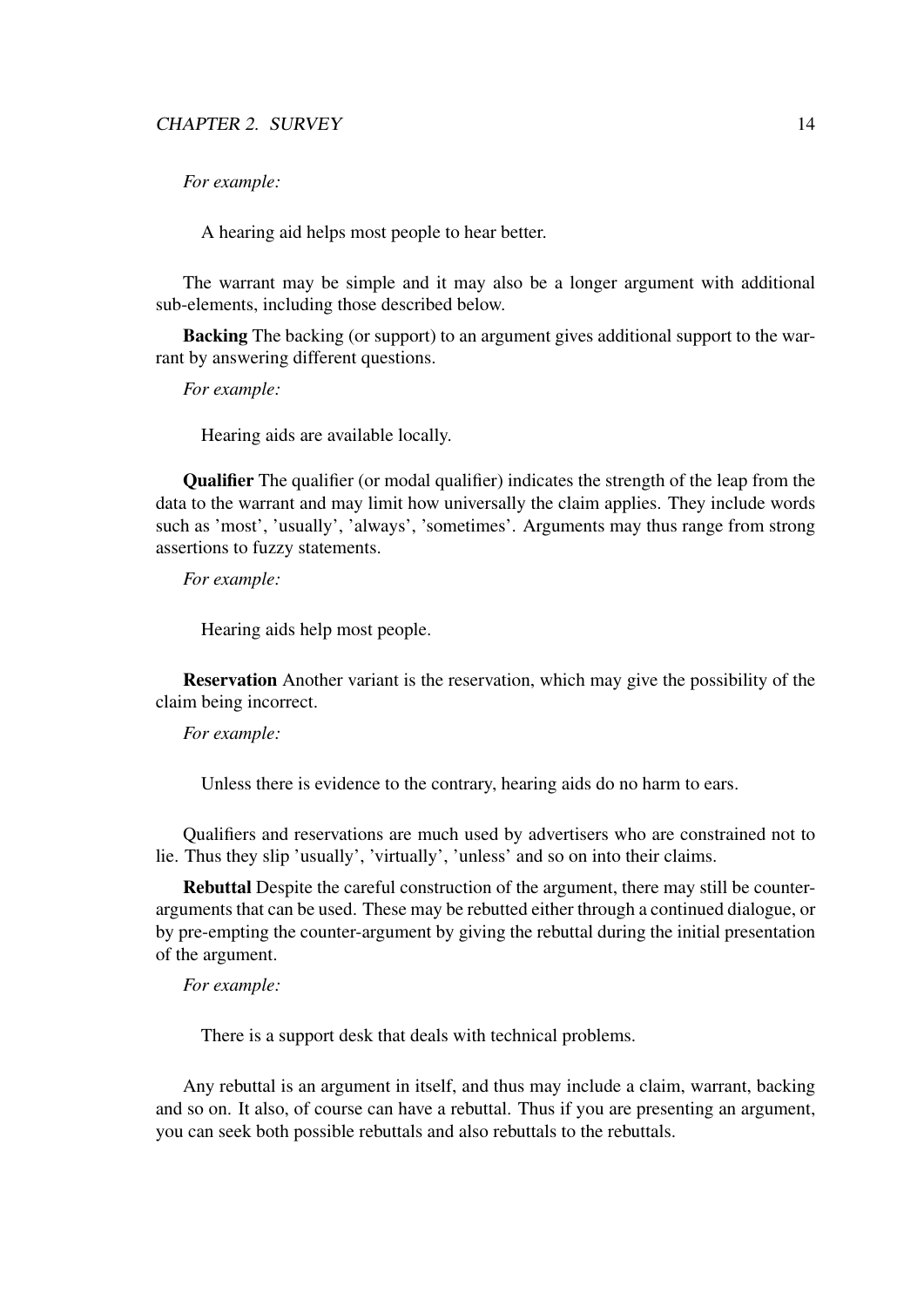## 2.4 Ontology Learning Processes

Ontology learning aims at the integration of a multitude of disciplines in order to facilitate the construction of ontologies, in particular ontology engineering and machine learning. Because the fully automatic acquisition of knowledge from machines remains in the distant future, the overall process is considered to be semi-automatic, i.e. with human intervention. It relies on a coordinated interaction between human modeler and learning algorithm for the construction of ontologies.

In [Mae02] a generic ontology learning architecture is presented. The process model there builds on the principal idea of data mining as a process (*e.g.* [CKC<sup>+</sup>99]) with the phases of business and data understanding, data preparation, modelling, evaluation and deployment.

Ontology learning is being recognized as an important topic and numerous people are moving to focus on the topic<sup>5</sup>. However, no holistic approach which is similar to or an extension of the previously mentioned one is known so far. We will continue to survey this rapidly emerging field to take into account the newest research results.

## 2.5 Existing Tools

### 2.5.1 Tools for Visualization of Arguments

Within the SEKT project argumentation visualization is not a primary research focus. We rather want to use the mature ideas from that field to enhance the ontology engineering process. Therefore we omit a complete analysis of available tools and just refer the interested reader to [GF94]. There over 100 commercial tools and research products were reviewed. However, we here summarize the main findings from there analysis. The issue raised provides a fruitful input for our own research.

A number of problems in the field of traceability are identified. Surprisingly, the inability to locate and access the sources of requirements is the most commonly cited problem across all the practitioners in there investigations. This problem was also reported to cause many others:

- An out of date RS (Requirements specification), as an RS evolves poorly when those originally responsible are not involved in its evolution, or where it is impossible to regain the original context.
- Slow realization (and deterioration as a result) of change, as the most timeconsuming and erroneous part is often the identification of those to involve and

<sup>&</sup>lt;sup>5</sup>see e.g. the workshops on (i) Mining for and from the Semantic Web (MSW) at http://km.aifb. uni-karlsruhe.de/ws/msw2004 and (ii) Ontology Learning and Population (OLP) at http:// olp.dfki.de/ecai04/cfp.htm for very first approaches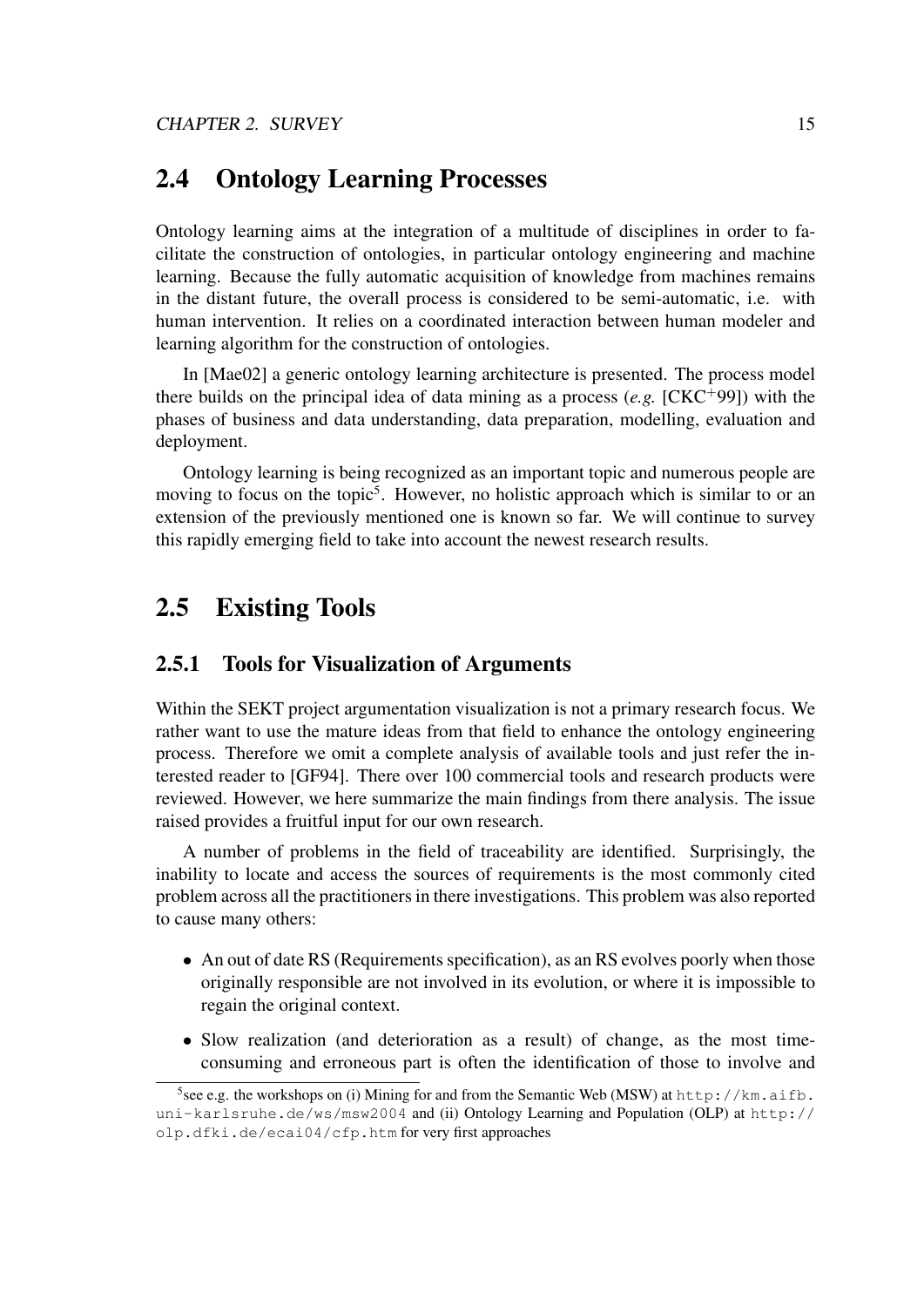inform.

- Unproductive conflict resolution, decision making, and negotiation, as most tools supporting these activities do not help to identify or locate the essential participants.
- Poor collaboration, as the invisibility of changing work structures and responsibilities makes it difficult to: transfer information amongst parties; integrate work; and assign work to those with relevant knowledge and experience.
- Difficulty in dealing with the consequences when individuals leave a project and with the integration of new individuals.
- Poor reuse of requirements, as reuse is mainly successful when those initially responsible for their production are either directly involved or readily accessible.

#### Selected Tools for Argument Visualization

As the number of available tools in this area is huge we pick out only one commercial tool based on the most famous system to capture deliberations. From the research tools we choose the ones most cited in the research community.

QuestMap QuestMap is an award-winning product for mediating meetings through Visual Information Mapping. QuestMap originates from the pioneering hypertext system building by Jeff Conklin in the mid-1980s, whose team at MCC developed gIBIS[CB88] for capturing software design rationale, and then went onto build QuestMap.

**Compendium** Compendium  $[SSS^+01]$  builds on the gIBIS methodology. It is a semantic hypertext tool to capture arguments and visualize them. It offers a conceptual framework of argumentation, it promotes the use of a meeting facilitator and there exist a number of tools to present the exchanged arguments to different audiences. Compendium tools include *Question based templates* to facilitate the flow of the arguments. Hence, the discussion can be lead by "pre-formulated" questions which structure the discussion. The process of the discussion is visualized by different maps, interlinking and connecting the exchanged arguments. In Compendium any kind of idea can be expressed since its notation is very flexible.

**ClaiMaker** ClaiMaker [KSE03, LUM<sup>+</sup>02] focuses on scientific debate, where scientists can express the positions and contributions in a publication through a combination of free text and structuring constructs.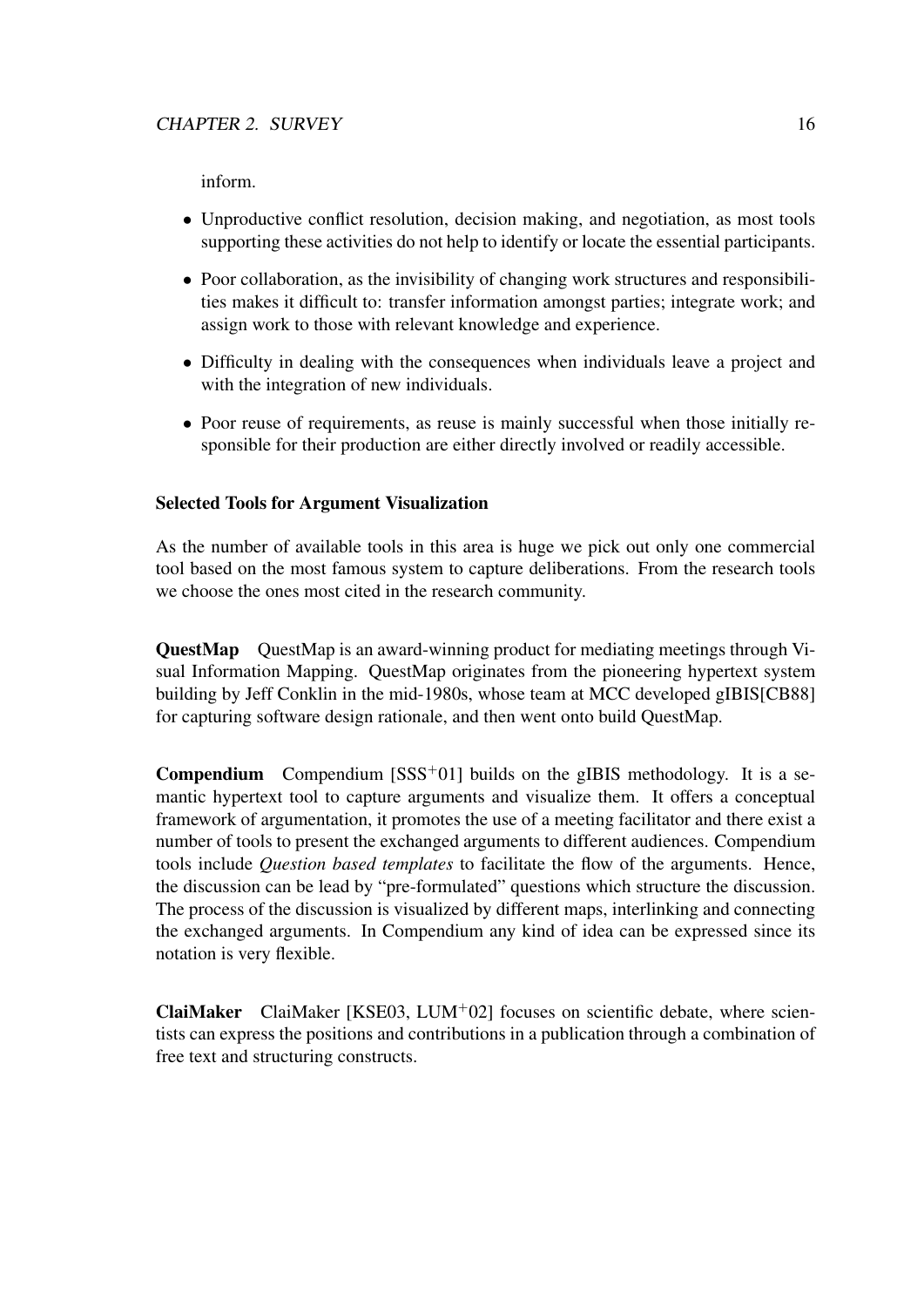Tellis The Tellis tool [BG04, GR02] is a system for structured argumentation on any topic where users progress from information sources to arguments that intermix free text and structured connectors.

### 2.5.2 Ontology Engineering Tools

An early overview of tools that support ontology engineering can be found in  $[DSW^+00]$ . However, there have been joint efforts of members of the thematic network OntoWeb<sup>6</sup>, who provided an extensive state-of-the-art overview on ontology related tools, including Ontology Engineering Environments (OEE,  $cf.$  [GPAFL<sup>+</sup>02]). A sign for the growing interest in Ontologies and tools that support ontology engineering is the (recently updated) published comparison of ontology editors on XML.com (*cf.* [Den02, Den04]). An evaluation of ontology engineering environments has been performed as part of the EON 2002 workshop (*cf.* [SA02]). With respect to our work in SEKT, especially the following tools are noteworthy.

APECKS [TS98] is targeted mainly for use by domain experts, possibly in the absence of a knowledge engineer, and its aim is to foster and support debate about domain ontologies. It does not enforce consistency nor correctness, and instead allows different conceptualisations of a domain to coexist.

Chimaera [MFRW00] is primarily a merging tool for ontologies. It contains only a simple editing environment and relies on the Ontolingua Server for more advanced modelling.

The DOGMAModeler is a set of tools for ontology engineering. It relies on ORM (*cf.* [Hal01]) as graphical notion and its cross-bonding ORM-ML to ensure easy exchange (*cf.* [DJM02]). It supports the database-inspired DOGMA ontology engineering approach and is coupled with the DOGMA Server as a backend.

**KAON OImodeller** [MMV02, BEH<sup>+</sup>02] belongs to the KAON tool suite. The system is designed to be highly scalable and relies on an advanced conceptual modelling approach that balances some typical trade-offs to enable a more easily integration into existing enterprise information infrastructure. The extension of the KAON tool suit is part of the SEKT project.

OilEd [BHGS01]is a graphical ontology editor that initially was dedicated to modelling of DAML+OIL (now OWL) ontologies. Thus, on the one hand it is dependent on a particular representation language, but on the other hand offers strong support for modelling such ontologies. A key aspect of OilEd is the use for FaCT [Hor98] to classify ontologies and check consistency via translation from OWL to the SHIQ description logic. However, the tool is not extensible *e.g.* by plugins, nor does is provide sophisticated support for collaboration aspects.

<sup>6</sup> see http://www.ontoweb.org/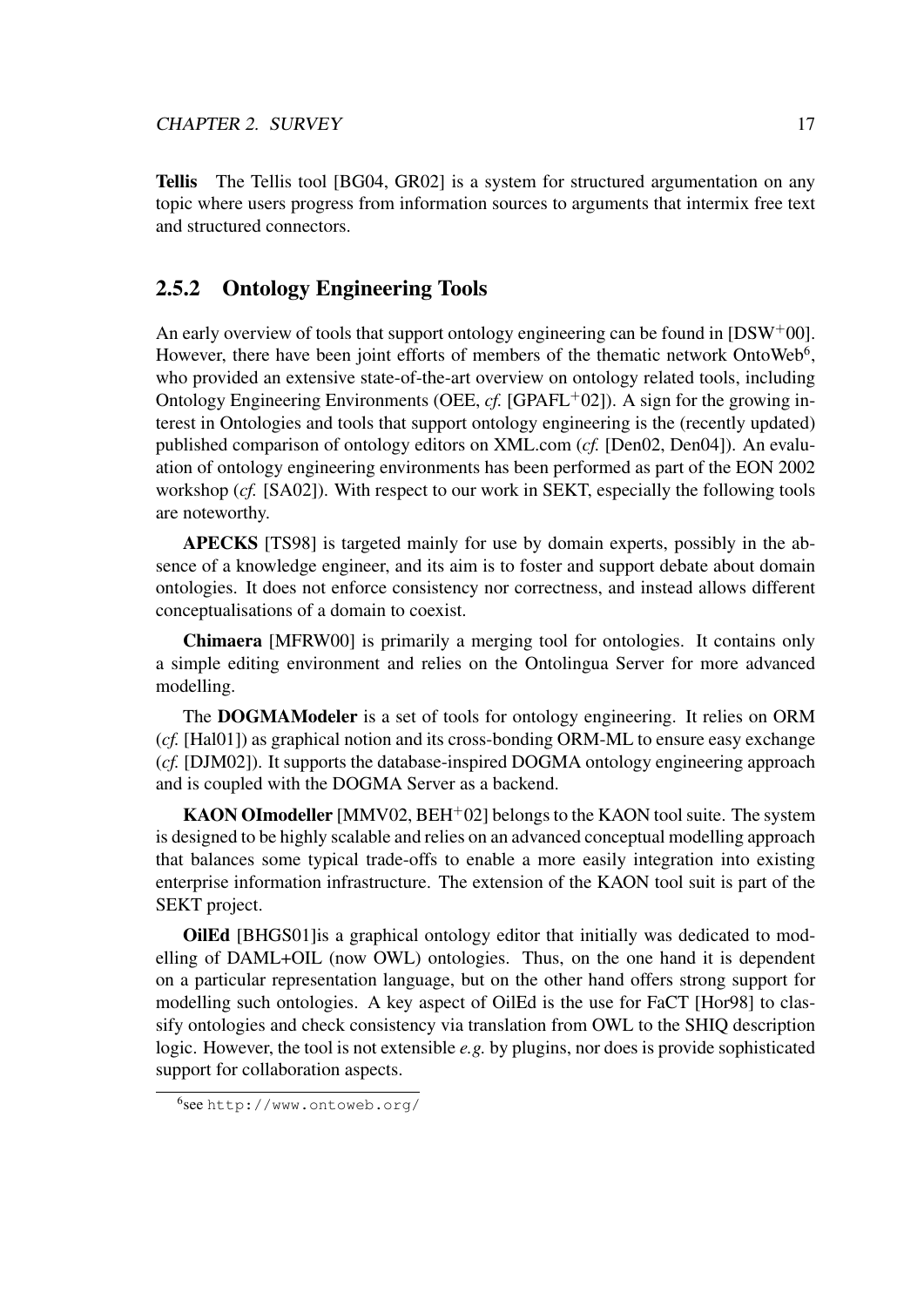The Ontolingua [FFR96] Server is a set of tools and services that support the building of shared ontologies between distributed groups. It provides access to a library of ontologies and translators to languages such as Prolog, CLIPS and Loom. The set of tools was one of the first sophisticated ontology engineering environments with a special focus on the collaboration aspects. However, the development has not kept pace with the evolving current standards such as RDF or OWL, nor with the state-of-the-art technology.

Ontosaurus [SPKR96] consists of two modules: an ontology server, which uses Loom as knowledge representation system, and an ontology 'browser server' that dynamically creates HTML pages to display the ontology hierarchy. Translators exist from Loom to Ontolingua, KIF, KRSS and C++. Similar to the Ontolingua Server, it was a milestone in the development of OEEs, but the development has not kept pace with the evolving standards and technologies.

**Protégé** [NFM00] is a well established ontology editor with a large user community. The design of the tool is very similar to OntoEdit since it actually was the first editor with an extensible plugin structure and it also relies on the frame paradigm for modelling. Numerous plugins from external developers exist. It also supports current standards like RDF(S) and OWL. Recently also support for axioms was added through the "PAL tab" (Protégé axiom language,  $cf.$  [HNM02]).

WebODE [ACFLGP01] is an "ontology engineering workbench" that provides various service for ontology engineering. Similar to OntoEdit, it is accompanied by a sophisticated methodology of ontology engineering, *viz.* METHONTOLOGY (*cf.* [GP96, FLGPSS99]). In contrast to OntoEdit and Protégé it (both Java standalone applications) is purely web-based and is built on top of an application server. At the same time this gives WebODE an equal level of extensibility. For inferencing services it relies on Prolog. It provides translators to current standards such as RDF(S) and OWL.

WebOnto [Dom98] and the accompanying tool Tadzebao support graphical ontology engineering and in particular the argument between users on the ontology design, using text, GIF images and even hand drawn sketches. The strength of this approach lies in the advanced support for communication between ontology engineers and domain experts. However, the tool is not extensible nor does it provide sophisticated and specialized inferencing support.

OntoEdit [SAS03] Although OntoEdit has its roots in the research community, it has been launched into the commercial marketplace. OntoEdit supports explicitly the OTK methodology [SS02]. The open plug-in framework enables the integration of a number of extension to the basic ontology management services OntoEdit provides. In particular OntoEdit offers advanced support for collaboration and a integration of the inferencing capabilities. Noteworthy is the plug-in which implements the recommendations of the OntoClean methodology [GW02].

HCOME [KVA04] HCOME is probably the most recent development in the field of ontology management tools in the research community. The tool supports a scenario which is very similar to the objectives of the SEKT methodology. The tool supports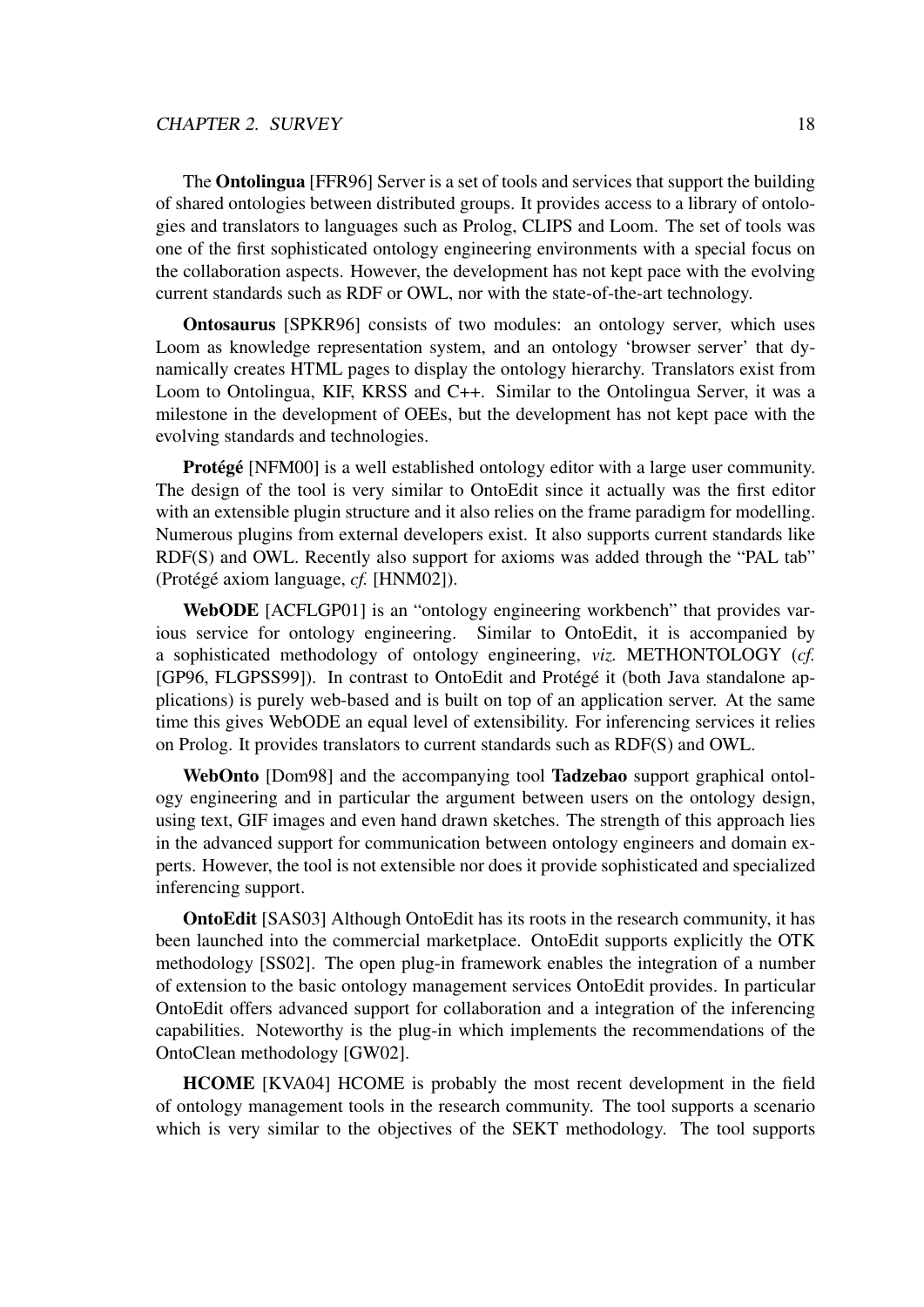the usual ontology management functions such as versioning and editing. However, it is not clear if they support inferencing. Besides those rather traditional functions, HCOME supports the discussion of ontological decisions with support of the IBIS methodology [KR70]. The ontology engineers may work distributively on different ontology, and are supported in collaboratively engineering a shared ontology. Their methodology does not include support for automated methods to ontology engineering, neither exists an elaborated process to reach agreement towards a shared ontology.

### 2.5.3 Conclusions

There exists a plethora of ontology engineering tools. Major critique points from our point of view are the following ones.

- The tools typically target manual ontology creation without integration of automatic approaches for ontology learning.
- Only very few tools provide support for distributed engineering of ontologies.
- None of the tools supports structured argumentation during the creation of ontologies.
- Apart from KAON no tool supports properly the evolution of ontologies.

## 2.6 Past and current Research

#### 2.6.1 Visualization of Argumentation

As we could already see while analysing the available tools for argumentation visualization, the number of them is huge. Similarly the number of argumentation models and related research is very diverse. We attempt nevertheless to structure the area and provide references to the research we will deploy for our methodology.

Therefore we distinguish several research areas which contribute to the field in a whole. An important aspect of argumentation is the mode – **synchronous**, asynchronous – in which it is performed. Different models have been developed to conceptualize the way argumentation is done. Furthermore the conceptualization of arguments themselves is subject to investigation. In an argumentation **conflicts** can arise, thus models of conflict exist and proposals how to resolve them systematically. We recall that our objective is to deploy the findings from the selected areas to enhance ontology engineering. Hence, we finally analyse the work done in the intersection of argumentation and ontology engineering.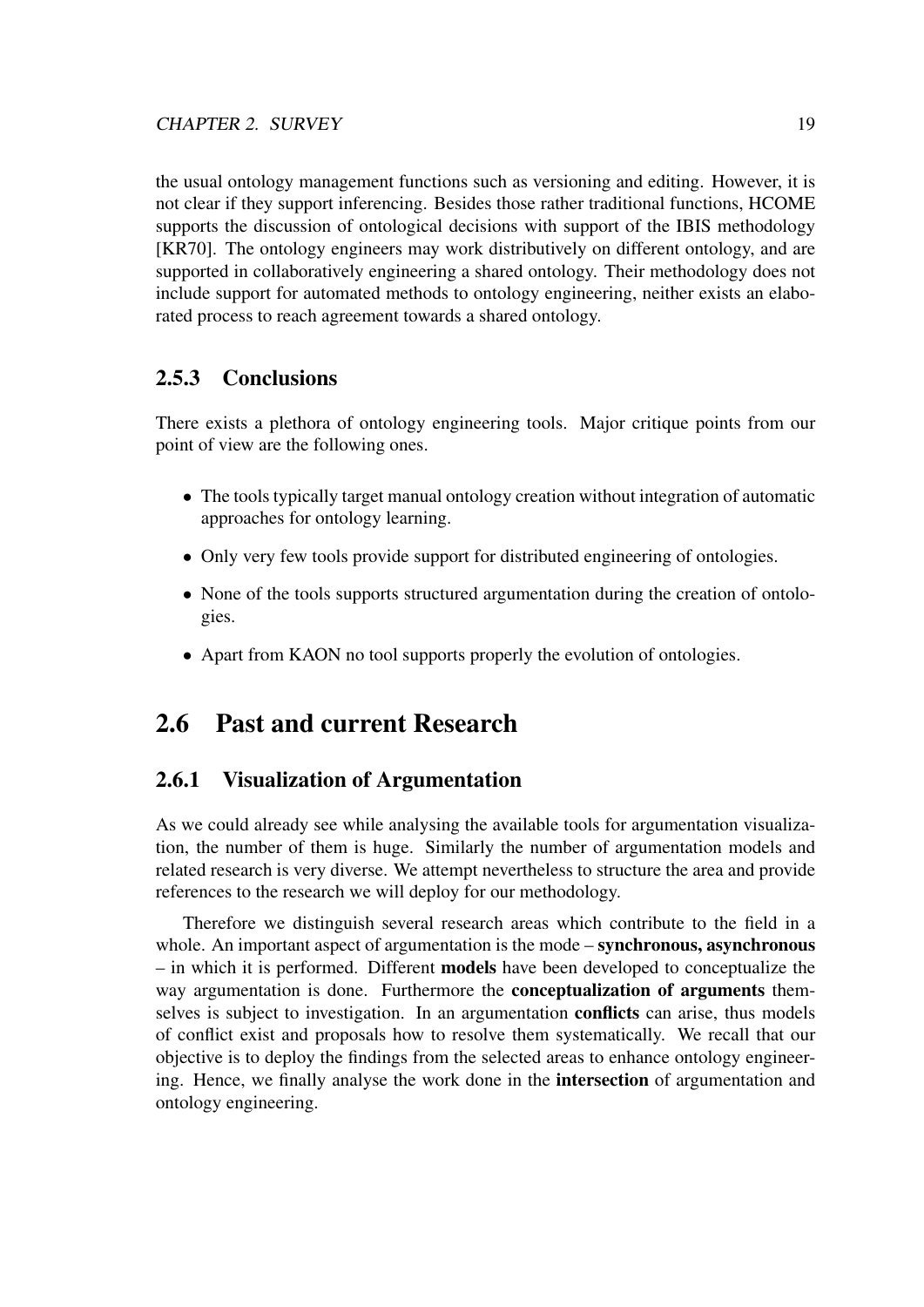#### Synchronous and Asynchronous Argument Exchange

We start with separation when and how the argumentation takes place. One can distinguish synchronous and asynchronous interaction. Synchronous interaction implies that the parties discuss the *Claims* at the same time (not necessarily at the same place). Asynchronous interaction refers to discussions where *Claims* can be brought forward at various points in time. The most obvious example are discussion per email. Asynchronous interaction is typically more difficult to support than synchronous.

[SK93] analysis which kind of arguments are exchanged in a discussion depending whether it is performed asynchronous or synchronous. Therefore they distinguish arguments related to the content, meeting management and project management. Their main findings are that issues stated in one mode are continued in that mode and that the mode was chosen according to the urgency of the required decision. Alternatives to content related issues are presented five times as often than issue themselves.

The Compendium tool  $[SSS+01]$  offers support for both modes. However, they assume that discussions take place in synchronous mode with the help of the facilitator. Subsequent discussions can than be performed partly asynchronously. The support comes mainly through visualizing the synchronous discussion in various ways.

#### Argumentation Model

The Toulmin model of argumentation was the first one presented in the literature. Today IBIS is the most often used model to describe argumentation. When it comes to the analysis of texts the Rhetorical Structure Theory is most often used. In the SEKT project a tool will developed by BT to automatically identify the underlying rhetorical structures of a text.

• Information based information systems (IBIS): IBIS (pronounced "eye-bis") stands for Issue-Based Information System, and was developed by Horst Rittel and colleagues during the early 1970's [KR70]. IBIS was developed to provide a simple yet formal structure for the discussion and exploration of "wicked" problems. Problems that are wicked, as opposed to tame, do not yield to the traditional "scientific" approach to problem solving, which is to gather data, analyse the data, formulate a solution and implement the solution. With a wicked problem your understanding of the problem is evolving as you work on a solution. One sure sign of a wicked problem is that there is no clear agreement about what the "real problem" is. Wicked problems cannot be solved in the traditional sense, because one runs out of resources (time, money, energy, people, etc.) before a perfect solution can be implemented.

gIBIS [CB88] focuses on capturing collaborative deliberations about design in the form of graphs containing text at their nodes. It is the first graphical interface for the IBIS method.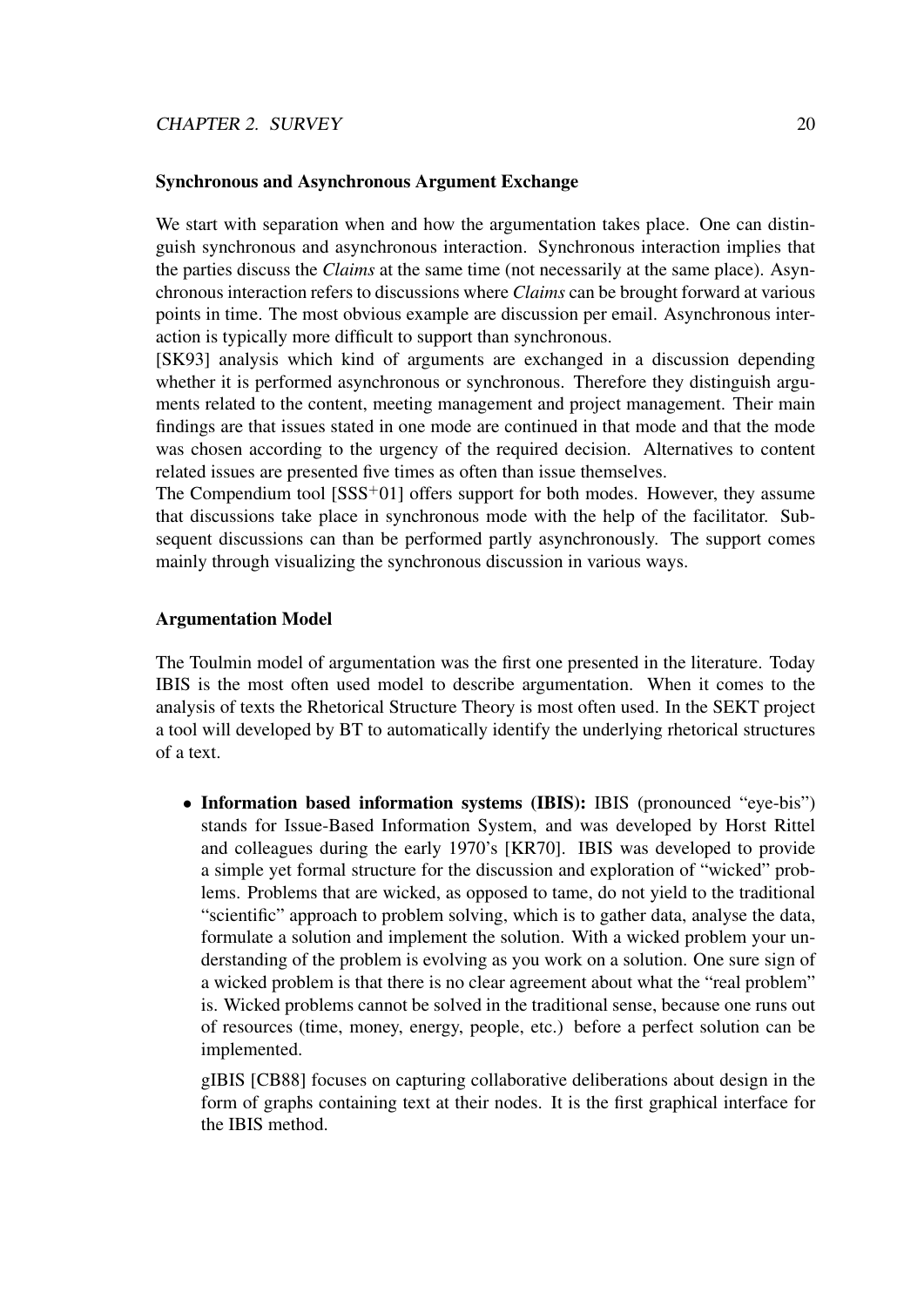In IBIS the following terms are used to classify different arguments.

Question / Issue States a question, raises an Issue Idea proposes a possible resolution for the question Argument states an opinion or judgement that either supports or objects to one or more ideas response to Indicates a response to a question supports Supports an argument objects to Objects to an argument Specializes Defines a question with more detail Challenges Challenges an argument, an idea or a question **Justification** Justifies an argument, an idea or a question Expands-on Adds new information to an idea Decision nodes Indicate that a decision was reached on a certain issue

• Rhetorical Structure Theory (RST): The aim of Rhetorical Structure Theory (RST) [MT87] is to offer an explanation of the coherence of texts. It is assumed that for every part of a coherent text there is some function. RST focuses on showing an evident role for every part of a text. A text is usually divided into structures, building blocks. These blocks are of 2 levels: nuclearity and relations. The most frequent structure is two spans of text (virtually adjacent). These are usually related such that one of them has a specific role relative to the other: the span making the claim is the nucleus (N) and the span with the evidence is the satellite (S). Thirty relations between 2 spans of text have already been identified and loosely defined. [Mar97] presents an algorithm, which is able to extract the relations from natural language text with high precision.

For the sake of completeness we here list some of the most important relations found in RST: Elaboration, Evaluation, Justification, Contrast, Alternative, Example, Counter Example, Background knowledge, Motivation, Summary, Solutionhood, Restatement, Purpose Condition, Preparation, Circumstance, Result, Enablement, List.

In the DILIGENT methodology we will rely on RST, a brief example for our notation while using RST can be found in Section 3.5.2.

#### Formal Arguments

The formalization of arguments is a big topic in the AI community. Even though OWL provides us with the necessary formalism to be able to state arguments in a formal way we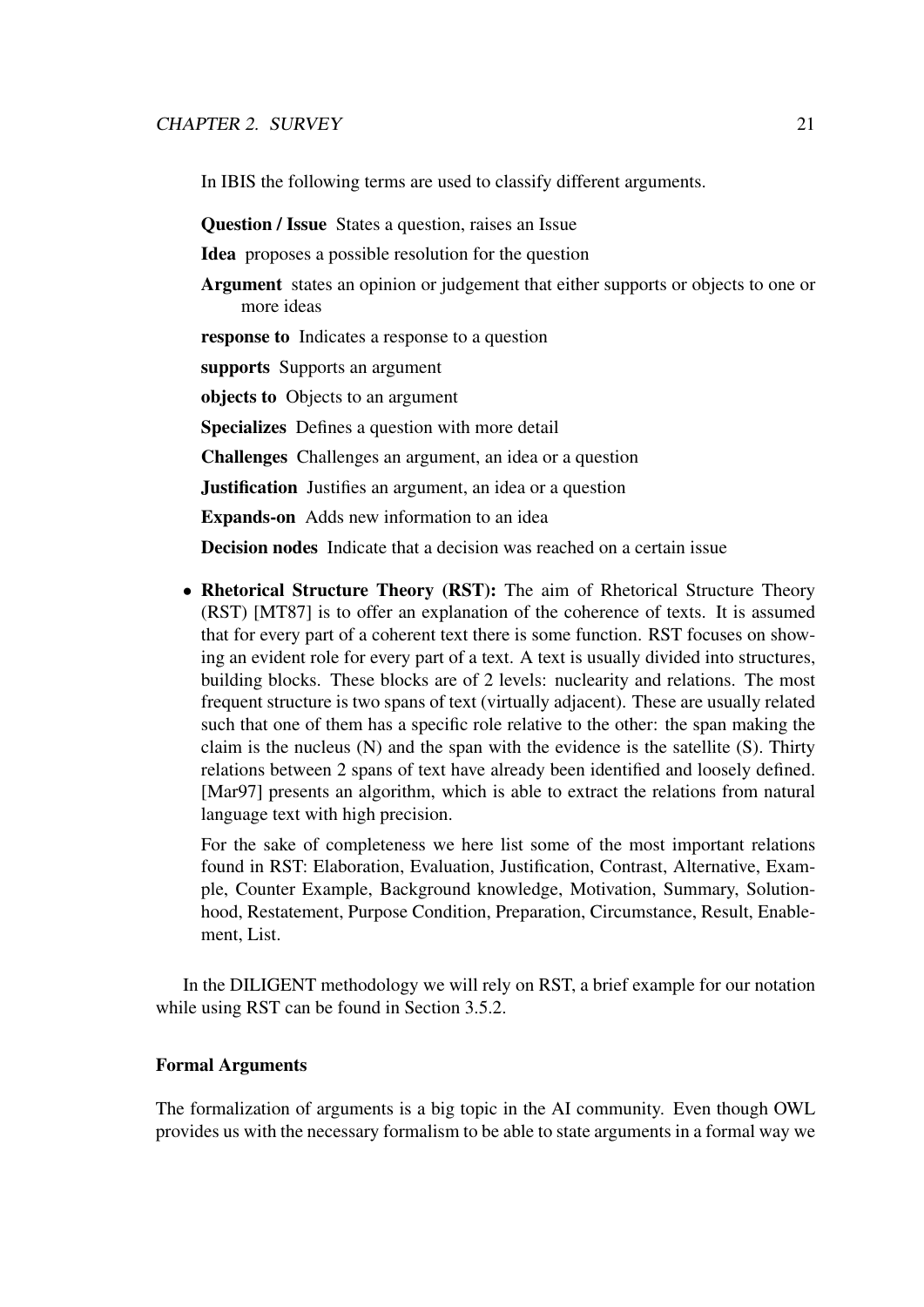do not believe that ontological decisions can be discussed in a completely formal way. At least not if the ontology is to be used by humans. [GK97] for example proposes a formal model of argumentation, using IBIS as argumentation model. There, users can derive their preferred solution based on the provided arguments. Another interesting application is the selection of arguments based on the user needs. In [Hun04] a formal model is presented how formal argumentation trees can be pruned to best correspond to the users wishes.

#### Conflict Mediation

[Eas91] has summarized comprehensively the field of conflict mediation. He gives an introduction to economic and behavioural models to conceptualize and resolve conflicts in discussions. For our future work it is particularly interesting which kinds of conflicts can arise in the area of knowledge acquisition.

[SG89] compares the entity-attribute models of different experts, and identify four types of comparisons between conceptual systems:

- Consensus: experts use the same terminology to describe the same concepts
- Correspondence: experts use different terminology to describe the same concepts
- Conflict: experts use the same terminology to describe different concepts
- Contrast: experts use different terminology to describe different concepts

Each of these situations can be useful in capturing different perspectives, and in particular, the availability of alternative terminologies makes a knowledge-base more accessible.

Given these different types which can lead to conflict [Eas91] propose a methodology to resolve the conflicts. The first step is to establish correspondences between different conceptualizations. Afterwards conflicting issues must be identified. They can be discussed using a system like gIBIS. The conflicting issues should be explained externalizing the assumptions behind the decisions and justifying them. Thus goals and motivations become clear to all participants. For conflicting issues resolution criteria should be defined. In a next phase the participants must generate resolution options to resolve the different conflicts. Given the evaluation criteria for the different issues, one can select the best resolution criteria for each issue.

#### Arguments in Ontology Engineering

The application of argumentation models to ontology engineering is still in its infancy. In [SMD02] a case study in engineering an ontology from the combination of three existing ones is described. The compendium tool is used to guide the discussion in a synchronous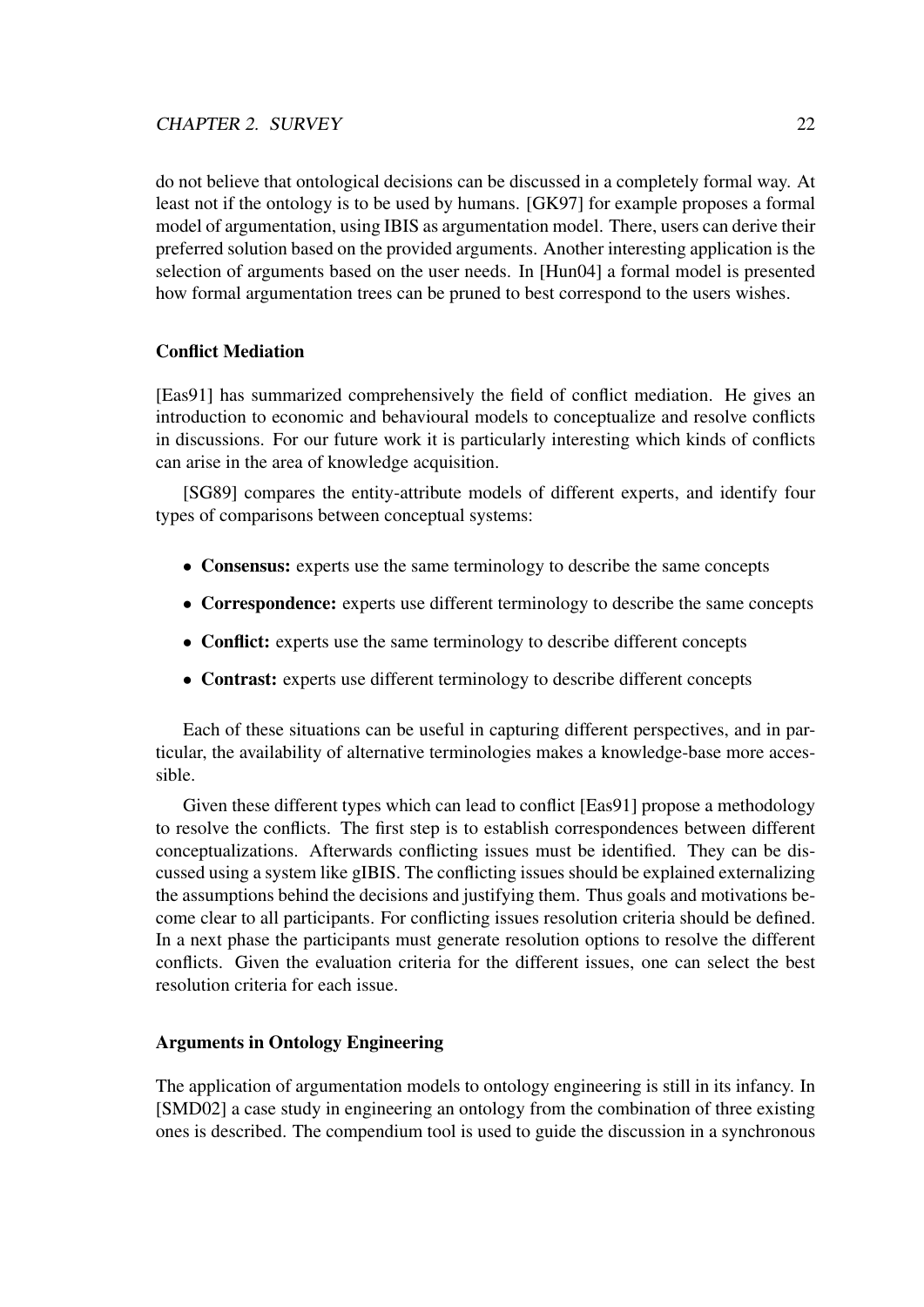meeting. The results of the case study show that structured argumentation in beneficial for ontology engineering. The traceability of the decisions was enhanced. However, the authors were more concerned with the evaluation of their tool than with the specific issues arising in an discussion about an ontology. The authors do not examine which kinds of arguments are exchanged and how the discussion could be made more efficient.

The authors of [ASvE04] propose and evaluate a three-phased knowledge mediation procedure which is especially conceived to integrate different perspectives and information needs into one consensual ontology. The knowledge mediation procedure consists of three main phases. In the generation phase users are jointly brainstorming about relevant concept and instances of the knowledge domain to outline the content of the ontology. During the explication phase each user independently works out a taxonomy by adding definitions and relations to the collected concepts. In the integration phase the knowledge mediator supports the users to integrate their proposed taxonomies into a shared conceptualization. They test the procedure with and without a moderator. With a moderator the participants exchange more elaborated arguments and try to structure their arguments better. They identify useful questions which can guide the actors in the ontological discussion. However, they do not analyse the dominant types of arguments which are used in the discussion.

#### 2.6.2 Methodologies

An extensive state-of-the-art overview of methodologies for ontology engineering can be found in [GPFLC03] from where Table 2.1 has been taken. The book is partially the result of a joint efforts of the OntoWeb<sup>7</sup> members, who produced an extensive state-of-theart overview of methodologies for ontology engineering (*cf.* [GPFLC<sup>+</sup>02, FLGPE<sup>+</sup>02]). There exist also deliverables on guidelines and best practices for industry (*cf.* [LAB<sup>+</sup>02,  $LBB<sup>+</sup>02$ ) with a focus on applications for E-Commerce, Information Retrieval, Portals and Web Communities.

With respect to our work, especially the following approaches from Table 2.1 are noteworthy. Where it is adequate we give pointers to tools mentioned in the previous section, whenever tool support is available for a methodology.

CommonKADS [SAA<sup>+</sup>99] is not *per se* a methodology for ontology development. It covers aspects from corporate knowledge management, through knowledge analysis and engineering, to the design and implementation of knowledge-intensive information systems. CommonKADS has a focus on the initial phases for developing knowledge management applications, we therefore relied on CommonKADS for the early feasibility stage. *E.g.* a number of worksheets is proposed that guide through the process of finding potential users and scenarios for successful implementation of knowledge management. CommonKADS is supported by PC PACK, a knowledge elicitation tool set, that provides

<sup>7</sup> see http://www.ontoweb.org/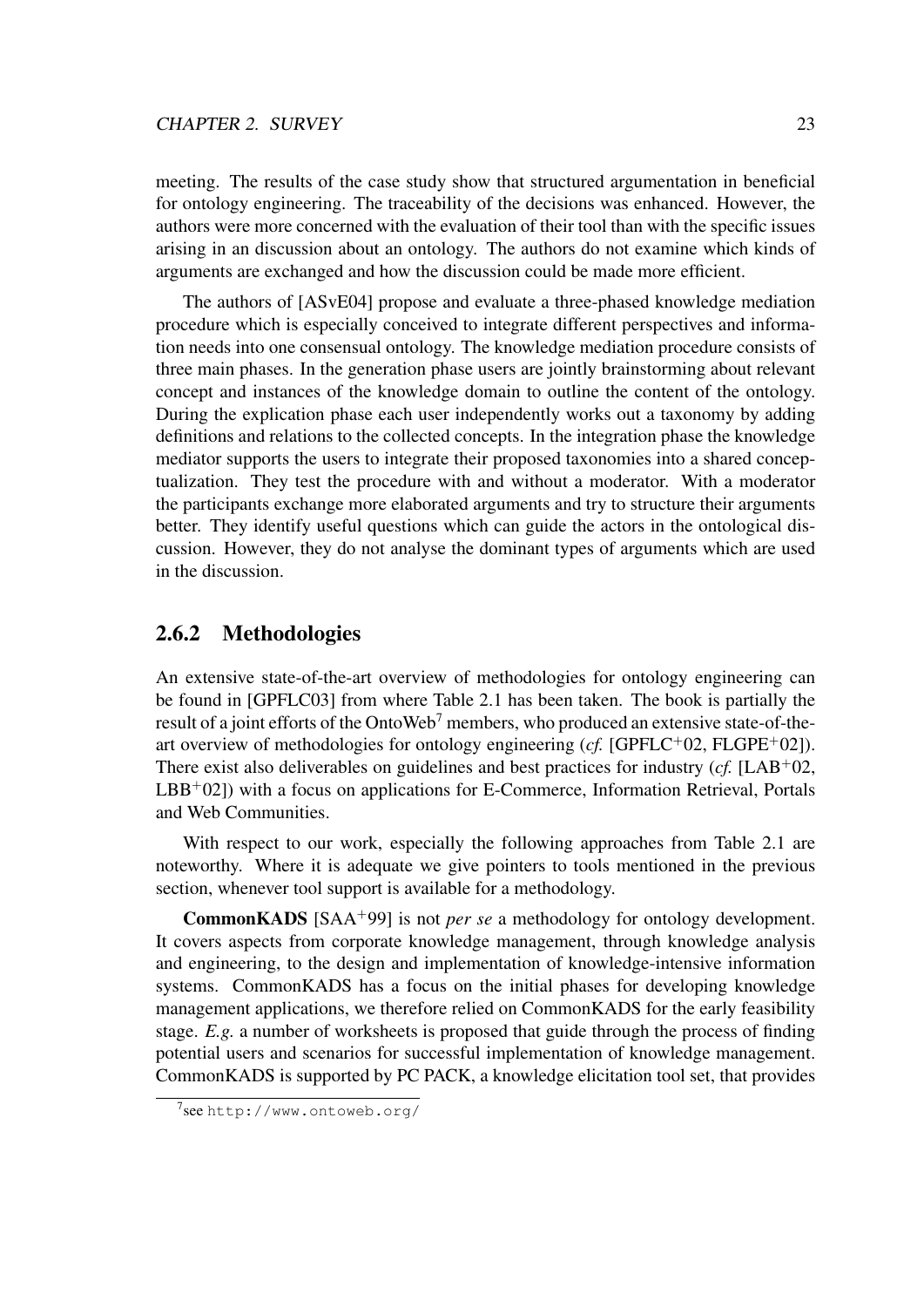## CHAPTER 2. SURVEY 24

| Feature                        |                             |                                                                               | Сyc                     | &<br>Uschold   | Grüniger &                  | KACTUS             | METHON-                 |       | <b>SENSUS</b>                 | $On-To-$       | <b>HCOME</b> |
|--------------------------------|-----------------------------|-------------------------------------------------------------------------------|-------------------------|----------------|-----------------------------|--------------------|-------------------------|-------|-------------------------------|----------------|--------------|
|                                |                             |                                                                               |                         | King           | $\mathop{\rm Fox}\nolimits$ |                    | <b>TOLOGY</b>           |       |                               | Knowledge      |              |
| Ontology                       | Scheduling                  |                                                                               | È                       | È              | E                           | È                  | Proposed                |       | È                             | Described      | È            |
| management                     | Control                     |                                                                               |                         | $\overline{z}$ | $\overline{z}$              |                    | Proposed                |       |                               | Described      | <b>会会</b>    |
| activities                     | Quality assurance           |                                                                               | E E                     | $\approx$      | $\overline{z}$              | <b>오</b> 보         | $\approx$               |       | <b>오 오</b>                    | Described      |              |
|                                | Pre development             | Environment                                                                   | È                       | È              | È                           | È                  | È                       |       | È                             | Proposed       | È            |
|                                | processes                   | Feasibility study<br>study                                                    | È                       | È              | È                           | È                  | È                       |       | È                             | Described      | È            |
|                                |                             | Specification                                                                 | È                       | Proposed       | $\Xi$<br>Described          | Proposed           | Described               | Ξ     | Proposed                      | Ξ<br>Described | Proposed     |
| Ontology                       | Development                 |                                                                               |                         |                | detail                      |                    | detail                  |       |                               | detail         |              |
| development                    | processes                   | Conceptualization                                                             | È                       | $\overline{E}$ | Described in                | Proposed           | Described               | .드    | È                             | Proposed       | Proposed     |
| oriented activities            |                             |                                                                               |                         |                | detail                      |                    | detail                  |       |                               |                |              |
|                                |                             | Formalization                                                                 | $\overline{z}$          | È              | Described in<br>detail      | Described          | Described               |       | $\overline{z}$                | Described      | Proposed     |
|                                |                             | Implementation                                                                | Proposed                | Proposed       | Described                   | Proposed           | Described               | $\Xi$ | Described                     | Described      | Proposed     |
|                                |                             |                                                                               |                         |                |                             |                    | detail                  |       |                               |                |              |
|                                | Post development            | Maintenance                                                                   | È                       | È              | È                           | E                  | Proposed                |       | È                             | Proposed       | Described    |
|                                |                             | Use                                                                           | $\mathbf{\hat{z}}$      | $\approx$      | $\approx$                   | $\mathsf{\hat{z}}$ | $\overline{\mathsf{z}}$ |       | $\mathrel{\mathop{\boxplus}}$ | Proposed       | Described    |
|                                | processes                   | Evolution                                                                     | $\approx$               | $\overline{E}$ | $\approx$                   | $\overline{z}$     | $\overline{z}$          |       | $\overline{z}$                | $\approx$      | Proposed     |
|                                | Knowledge acquisition       |                                                                               | Proposed                | Proposed       | Proposed                    | È                  | Described<br>detail     | Ξ.    | È                             | Described      | È            |
|                                |                             | Distributed know. acquisition                                                 |                         |                |                             |                    |                         |       |                               |                | Proposed     |
|                                | Onto. Learning integration  |                                                                               |                         |                |                             |                    |                         |       |                               |                |              |
| Ontology support<br>activities | Evaluation                  |                                                                               | $\overline{\mathbf{z}}$ | Proposed       | Described in<br>detail      | È                  | Described<br>detail     | 크.    | È                             | Proposed       | È            |
|                                | Integration                 |                                                                               | Proposed                | Proposed       | Proposed                    | Proposed           | Proposed                |       | È                             | Proposed       | È            |
|                                | Configuration management    |                                                                               | $\overline{z}$          | $\approx$      | $\overline{\Xi}$            | $\overline{z}$     | Described               |       | $\mathsf{\hat{z}}$            | Described      | <b>会会</b>    |
|                                | Documentation               |                                                                               | Proposed                | Proposed       | Proposed                    | $\overline{z}$     | Described               | .드    | $\approx$                     | Described      |              |
|                                |                             |                                                                               |                         |                |                             |                    | detail                  |       |                               |                |              |
|                                | Decision process<br>Results |                                                                               |                         |                |                             |                    |                         |       |                               |                | Proposed     |
|                                | Merging and Alignment       |                                                                               | È                       | È              | È                           | È                  | È                       |       | È                             | È              | Proposed     |
|                                |                             |                                                                               |                         |                |                             |                    |                         |       |                               |                |              |
|                                |                             | Table 2.1: Summary of ontology engineering methodologies taken from [GPFLC03] |                         |                |                             |                    |                         |       |                               |                |              |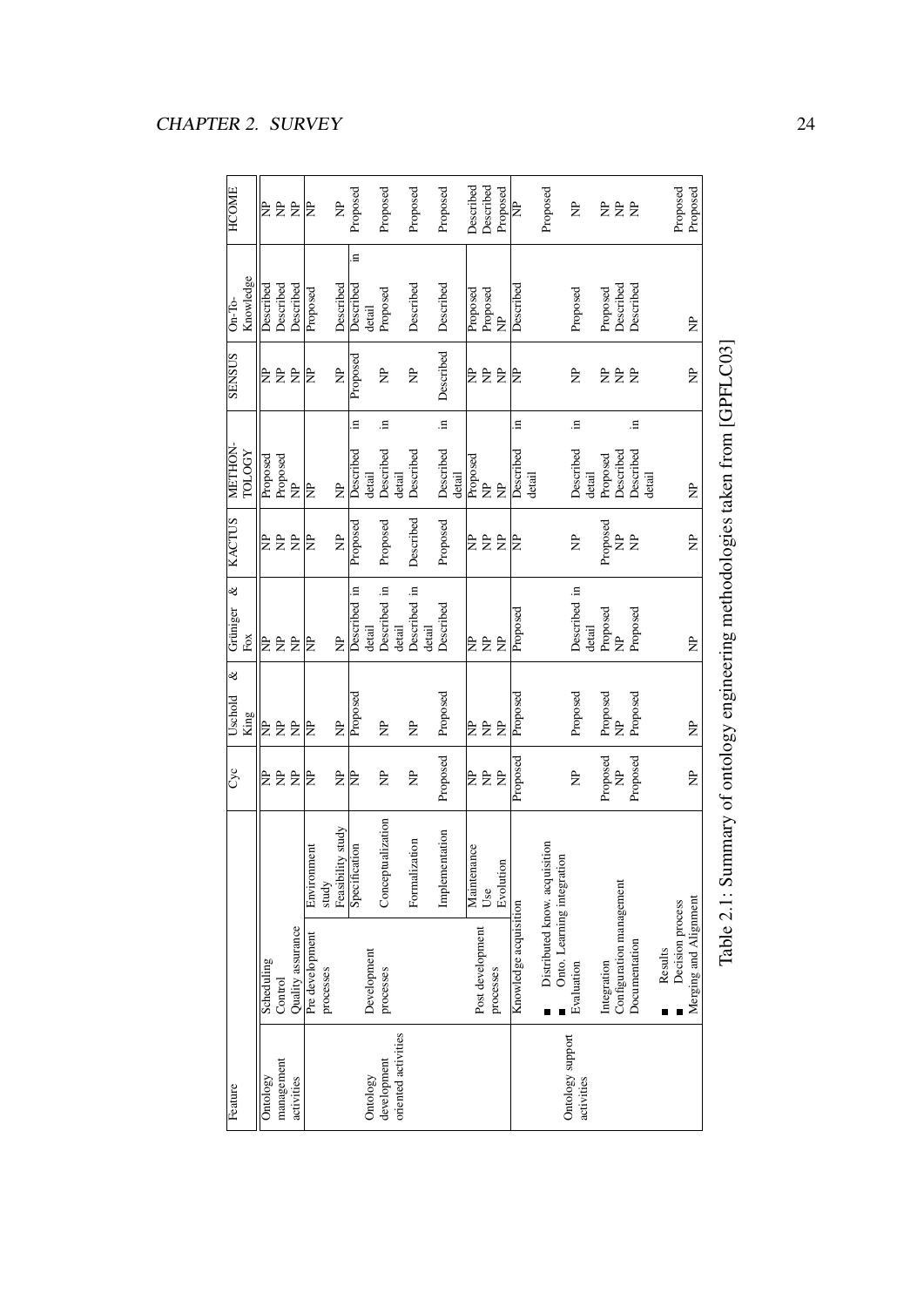support for the use of elicitation techniques such as interviewing, *i.e.* it supports the collaboration of knowledge engineers and domain experts.

Cyc [LG90] arose from experience of the development of the Cyc knowledge base  $(KB)<sup>8</sup>$ , which contains a huge amount of common sense knowledge. Cyc has been used during the experimentation in the High Performance Knowledge Bases (HPKB), a research program to advance the technology of how computers acquire, represent and manipulate knowledge<sup>9</sup>. Until now, this methodology is only used for building the Cyc KB. However, Cyc has different micro-theories showing the knowledge of different domains from different viewpoints. In some areas, several micro-theories can be used, and each micro-theory can be seen from different perspectives and with different assumptions. The Cyc project strongly enhanced the visibility of the knowledge engineering community, but at the same time it suffered from his very high goal to model "the world". Recently this goal has been lowered and now one has divided this too complex task into smaller ones, *i.e.* the Cyc top-level ontology was separated into smaller modules.

DOGMA is one of the more recent modelling approaches [JM02, SMJ02]. The database-inspired approach relies on the explicit decomposition of ontological resources into *ontology bases* in the form of simple binary facts called lexons and into so-called ontological commitments in the form of description rules and constraints. The modelling approach is implemented in the DOGMA Server and accompanying tools such as the DOGMAModeler tool set.

The Enterprise Ontology [UK95] [UKMZ98] proposed three main steps to engineer ontologies: (i) to identify the purpose, (ii) to capture the concepts and relationships between these concepts, and the terms used to refer to these concepts and relationships, and (iii) to codify the ontology. In fact, the principles behind this methodology influenced many work in the ontology community and they are also reflected in the steps kickoff and refinement of the OTK Methodology and extended them. Explicit tool support is given by the Ontolingua Server, but actually these principles heavily influenced the design of most of the more advanced ontology editors.

The KACTUS [BLC96] approach requires an existing knowledge base for the ontology development. They propose to use means of abstraction, *i.e.* a bottom-up strategy, to extract on ontology out of the knowledge base as soon as an application in a similar domain is built. There is no specific tool support known for this methodology.

METHONTOLOGY [GP96, FLGPSS99] is a methodology for building ontologies either from scratch, reusing other ontologies as they are, or by a process of re-engineering them. The framework enables the construction of ontologies at the "knowledge level". The framework consists of: identification of the ontology development process where the main activities are identified (evaluation, configuration, management, conceptualization, integration implementation, *etc.*); a lifecycle based on evolving prototypes; and the methodology itself, which specifies the steps to be taken to perform each activity, the

<sup>8</sup>Cyc knowledge base, see http://www.cyc.com

<sup>9</sup>HPKB, see http://reliant.teknowledge.com/HPKB/about/about.html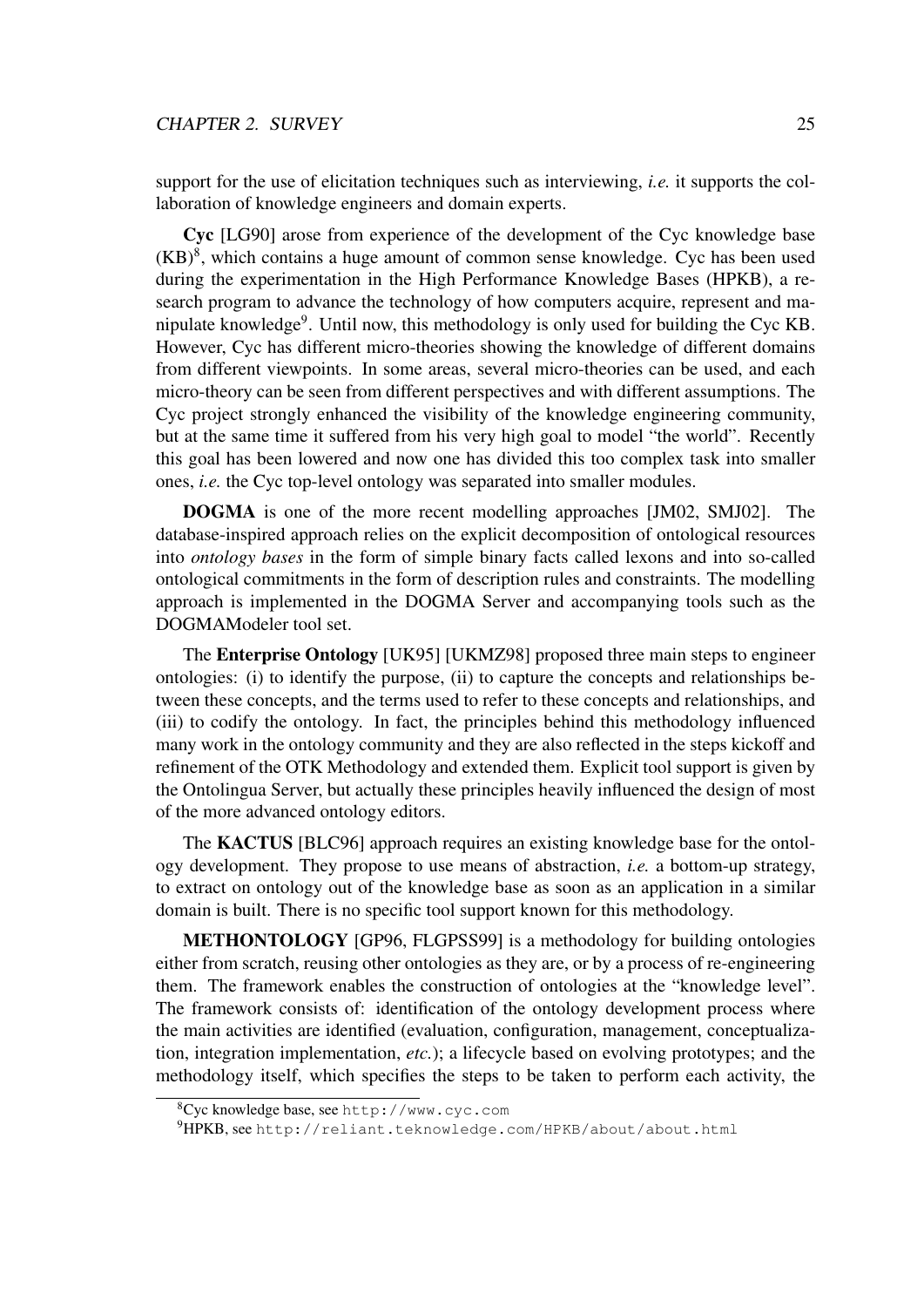techniques used, the products to be output and how they are to be evaluated. METHON-TOLOGY is partially supported by WebODE.

SENSUS [SRKR97] is a top-down and middle-out approach for deriving domain specific ontologies from huge ontologies. The methodology is supported by Ontosaurus. The approach does not cover the engineering of ontologies as such, therefore offers a very specialized methodology.

TOVE [UG96] proposes a formalized method for building ontologies based on competency questions. The approach of using competency questions, that describe the questions that an ontology should be able to answer, is very helpful and integrated it in OTK Methodology.

HOLSAPPLE In [HJ02] a methodology for collaborative ontology engineering is proposed. The aim of their work is to support the creation of a static ontology. A knowledge engineer defines an initial ontology which is extended and changed based on the feedback from a panel of domain experts. The feedback is collected with a questionnaire. The knowledge engineer examines the questionnaires, incorporates the new requirements and a new questionnaire is send around, until all participants agree with the outcome. Their methodology does not support synchronous collaborative ontology engineering and neither the evolution of ontologies.

HCOME In [KV03, KVA04] the authors present a very recent approach to ontology development. HCONE stands for Human Centered ONtology Environment. It supports the development of ontologies in a decentralized fashion. They introduce three different spaces in which ontologies can be stored. The first one is the *Personal Space*. In this space users can create and merge ontologies, control ontology versions, map terms and word senses to concepts and consult the top ontology. The evolving personal ontologies can be shared in the *Shared Space*. The shared space can be accessed by all participants. In the shared space users can discuss ontological discission based on the IBIS [KR70] model. After a discussion and agreement the ontology is moved to the *Agreed space*.

OTK Methodology In [Sur03] the OTK Methodology is described. This methodology is the result of the EU project OnToKnowledge. The OTK Methodology divides the ontology engineering task into five main steps. Each step has numerous sub-steps, requires a main decision to be taken at the end and results in a special outcome. The phases are "Feasibility Study", "Kickoff", "Refinement", "Evaluation" and "Application & Evolution". The sub-steps of the e.g. "Refinement" are "Refine semi-formal ontology description", "Formalize into target ontology" and "Create prototype" etc. The documents resulting from each phase are e.g. for the "Kickoff" phase an "Ontology Requirements Specification Document (ORSD)" and the "Semi-formal ontology description" etc. The documents are the basis for the major decisions that have to be taken at the end to proceed to the next phase, e.g. whether in the "Kickoff" phase one has captured sufficient requirements. The major outcomes typically serve as decision sup- port for the decisions to be taken. The phases "Refinement - Evaluation - Application - Evolution" typically need to be performed in iterative cycles. One might notice that the development of such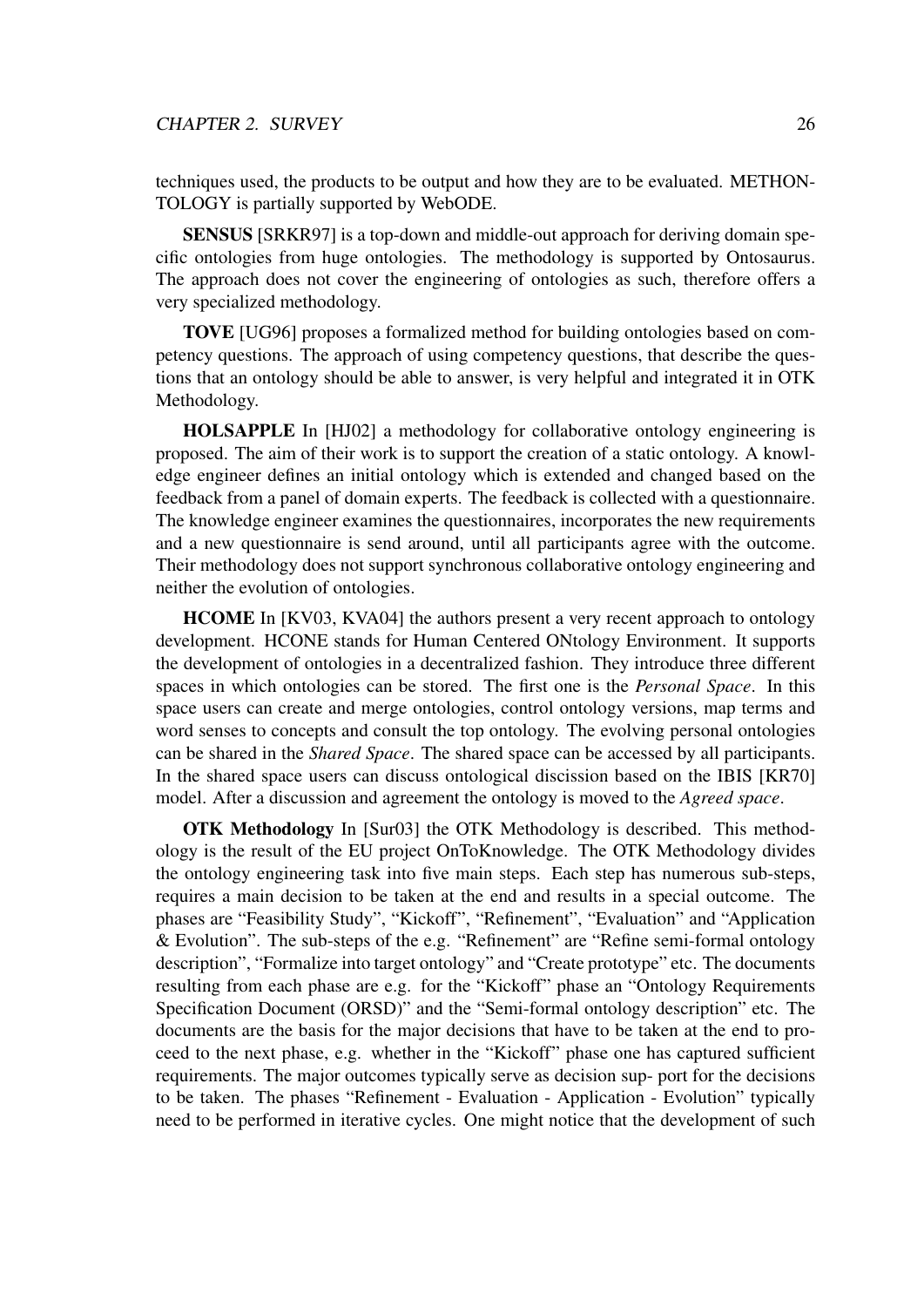an application is also driven by other processes, e.g. software engineering and human issues. All steps of the methodology are supported by tools available for OntoEdit. In a nutshell the OTK Methodology completely describes all steps which are necessary to build an ontology for a centralized system. However the methodology does not cover scenarios where the participants are distributed in several locations. It provides no guidance for systematically evolve an ontology and it does not incorporate automated methods for ontology creation.

Misc For the sake of completeness and without a detailed description we here reference some other proposals for structured ontology engineering. Among them are [PM01] advocating an approach of ontology building by reuse. One of their major findings was that current methodologies offer only limited support for axiom building even so it is a part of ontology engineering which takes a lot of time. In [GPS98] the authors outline the ONIONS approach. ONIONS (ONtologic Integration Of Naïve Sources) creates a common framework to generalize and integrate the definitions that are used to organize a set of terminological sources. In other words, it allows to work out coherently a domain terminological ontology (a terminological ontology is usually defined as the explicit conceptualization of a vocabulary) for each source, which can be then compared with the others and mapped to an integrated ontology library.

#### 2.6.3 Conclusions

From our point of view argumentation visualization is mature from the research perspective. First attempts were made to combine findings from argumentation visualization and ontology engineering. However, as it is argued in [PB88, dMA03] argumentation is best supported when the argumentation model such as IBIS is customized with respect to the domain which is argued about. Hence, research is moving into the following directions.

- Identify the most relevant arguments in ontological discussions.
- Support synchronous as well as asynchronous discussions.

Regarding ontology engineering methodologies, they have similar drawbacks compared to what we said about ontology engineering tools at the end of Section 2.5. Most of them address the engineering of a single ontology without considering multiple views on it and without considering the complex interactions of multiple persons working with an ontology-based application, *e.g.* in form of argumentations. Furthermore, most methodologies consider only a one-time approach without taking dynamics into account. Still an open issue is how to support best the creation and evolution of complex logical axioms, though it remains questionable whether this issue will be addressed in SEKT due to the fact that there is currently a trend for the usage of rather light-weight ontologies in the project.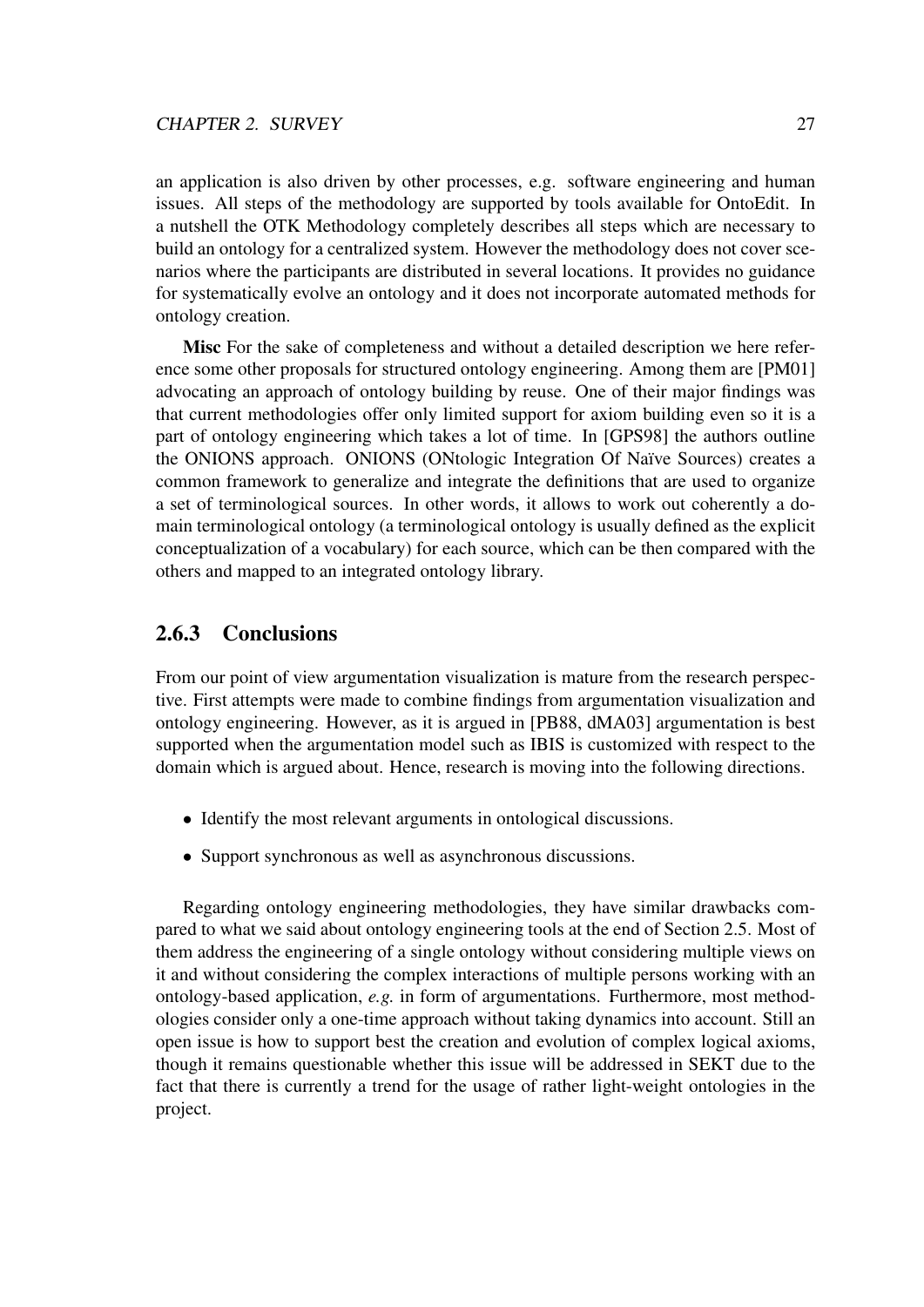#### CHAPTER 2. SURVEY 28

There are a number of open questions which might guide the future research path beyond the work described in this deliverable.

- Should argumentation visualization and ontology visualization be integrated?
- Can ontology discussions be formalized?
- Does the tracing of arguments enhance understandability of the ontology?
- Can conflict resolution strategies be applied?
- How can automated methods be enable to provide arguments?
- To which extend can moderation be omitted?
- Does argumentation visualization facilitate the evolution of ontologies?
- Is systematic distributed ontology engineering more efficient than unsystematic?
- Which tool support is appropriate?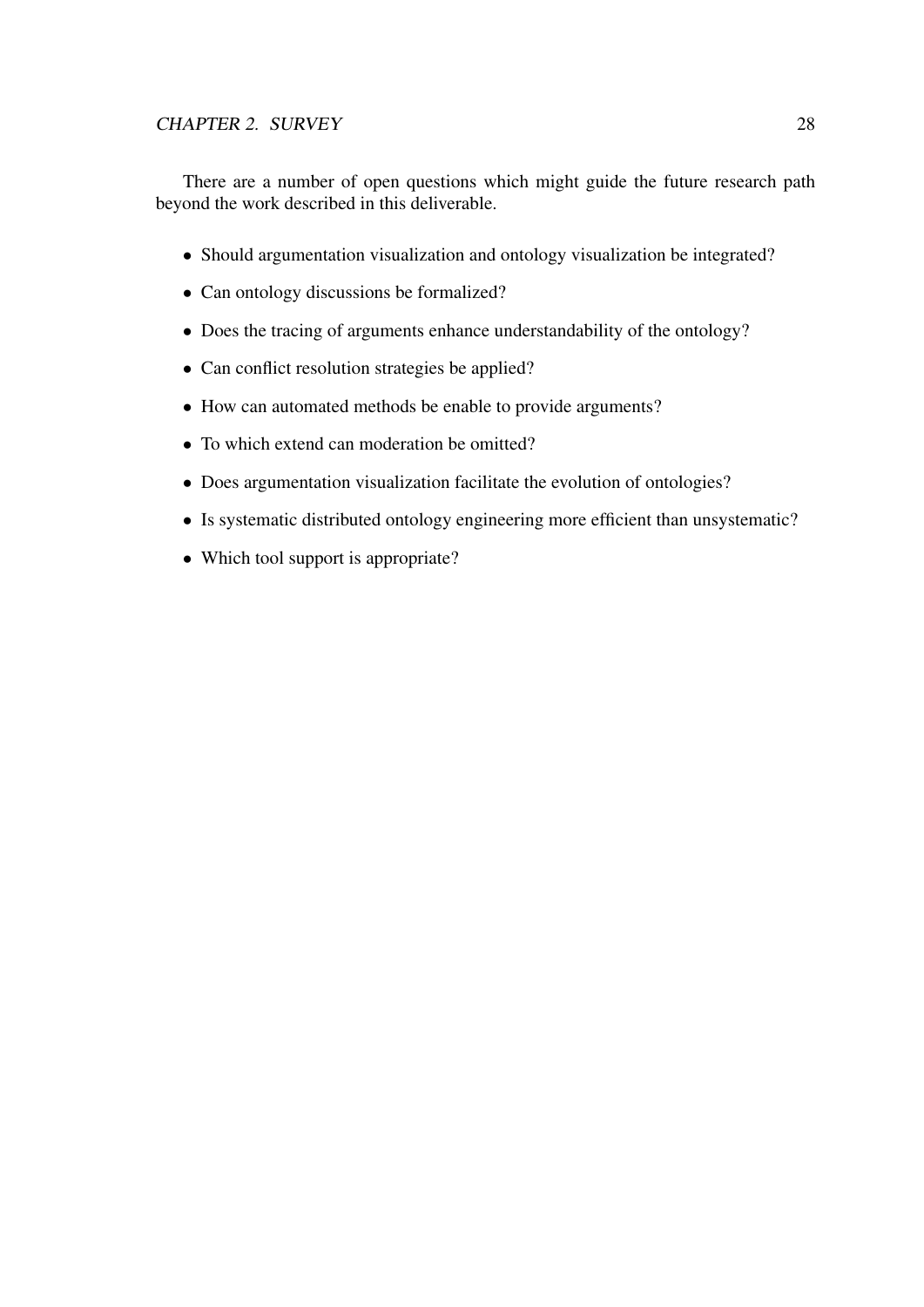## Chapter 3

## DILIGENT Process and Argumentation Framework

We here sketch the DILIGENT process and the argumentation framework (see also [PSST04]). In Section 3.1 we describe a typical scenario for our approach which motivated our work. Following in Section 3.2 is an overview of the DILIGENT process. Each step is the presented in more detail in Section 3.3. The process has already been applied in a real world scenario. Results and lessons learned from the application are described in Section 3.4. Finally, we elaborate on a thorough analysis of a taxonomy evolution in the biology domain. The analysis motivated our extension of the DILIGENT process by an argumentation framework. The hypothesis generated from the analysis was evaluated in two in-situ experiments at the Institute AIFB. The analysis as well as the experiments are described in Section 3.5.

## 3.1 Motivational Scenario

In *distributed* development there are several experts, with different and complementary skills, involved in collaboratively building the same ontology. For instance, in Virtual Organizations, Open Source and Standardization efforts, experts belong to different competing organizations and are geographically dispersed. In these cases, builders typically are also users and, although some users are not directly involved in changing the ontology, they take part in the process by using the ontology.

An initial ontology is made available and users are free to use it and modify it locally for their own purposes. There is a central board that maintains and assures the quality of the shared ontology. This central board is also responsible for deciding updates, but these are based on user re-occurring changes and requests, therefore the board *loosely controls* the process. It is expected that the change rate of the ontology made available should be higher than the usual due to maintenance, therefore this is a more *evolving* process.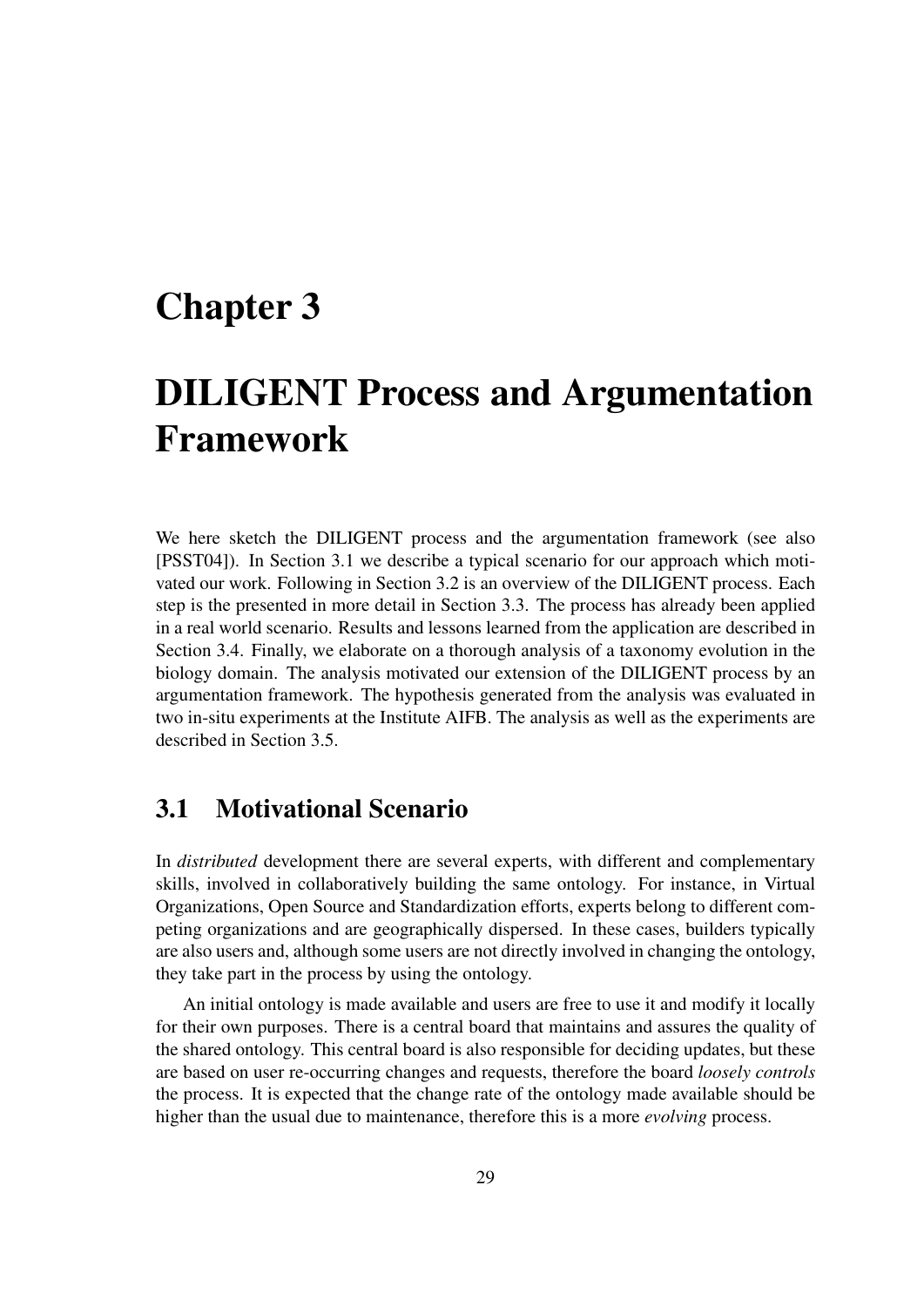## 3.2 DILIGENT Overview

We will now describe the general process, roles and functions in the DILIGENT process. As shown in Figure 3.1 it comprises five main activities: (1) build, (2) local adaptation, (3) analysis, (4) revision, (5) local update (*cf.* figure 3.1). The process starts by having *domain experts*,*users*, *knowledge engineers* and *ontology engineers* building an initial ontology. In contrast to known ontology engineering methodologies available in the literature [GPS98, GPFLC03, PM01, UK95] our focus is distributed ontology development involving different stakeholders, who have different purposes and needs and who usually are not at the same location. Therefore, they require online ontology engineering support.

Figure 3.1: Roles and functions in distributed ontology engineering

The team involved in building the initial ontology should be relatively small, in order to more easily find a small and consensual first version of the shared ontology. Moreover, we do not require completeness of the initial shared ontology with respect to the domain.

Once the product is made available, users can start using it and locally adapting it for their own purposes. Typically, due to new business requirements, or user and organization changes, their local ontologies evolve in a similar way as folder hierarchies in a file system. In their local environment they are free to change the reused shared ontology. However, they are not allowed to directly change the ontology shared by all users. Furthermore, the control board collects change requests to the shared ontology.

The board **analyses** the local ontologies and the requests and tries to identify similarities in users' ontologies. Since not all of the changes introduced or requested by the users will be introduced,<sup>1</sup> a crucial activity of the board is deciding which changes are going to be introduced in the next version of the shared ontology. The input from users provides the necessary arguments to underline change requests. A balanced decision that takes into account the different needs of the users and meets user's evolving requirements<sup>2</sup> has to be found. The board should regularly revise the shared ontology, so that local ontologies do not diverge too far from the shared ontology. Therefore, the board should have a wellbalanced and representative participation of the different kinds of participants involved in the process.

In this case, users are involved in ontology development, at least through their requests and re-occurring improvements and by evaluating it, mostly from an usability point of view. Knowledge providers in the board are responsible for evaluating the ontology, mostly from a technical and domain point of view. Ontology engineers are one of the major players in the analysis of arguments and in balancing them from a technical point

<sup>&</sup>lt;sup>1</sup>The idea in this kind of development is not to merge all user ontologies.

<sup>&</sup>lt;sup>2</sup>This is actually one of the trends in modern software engineering methodologies (see Rational Unified Process).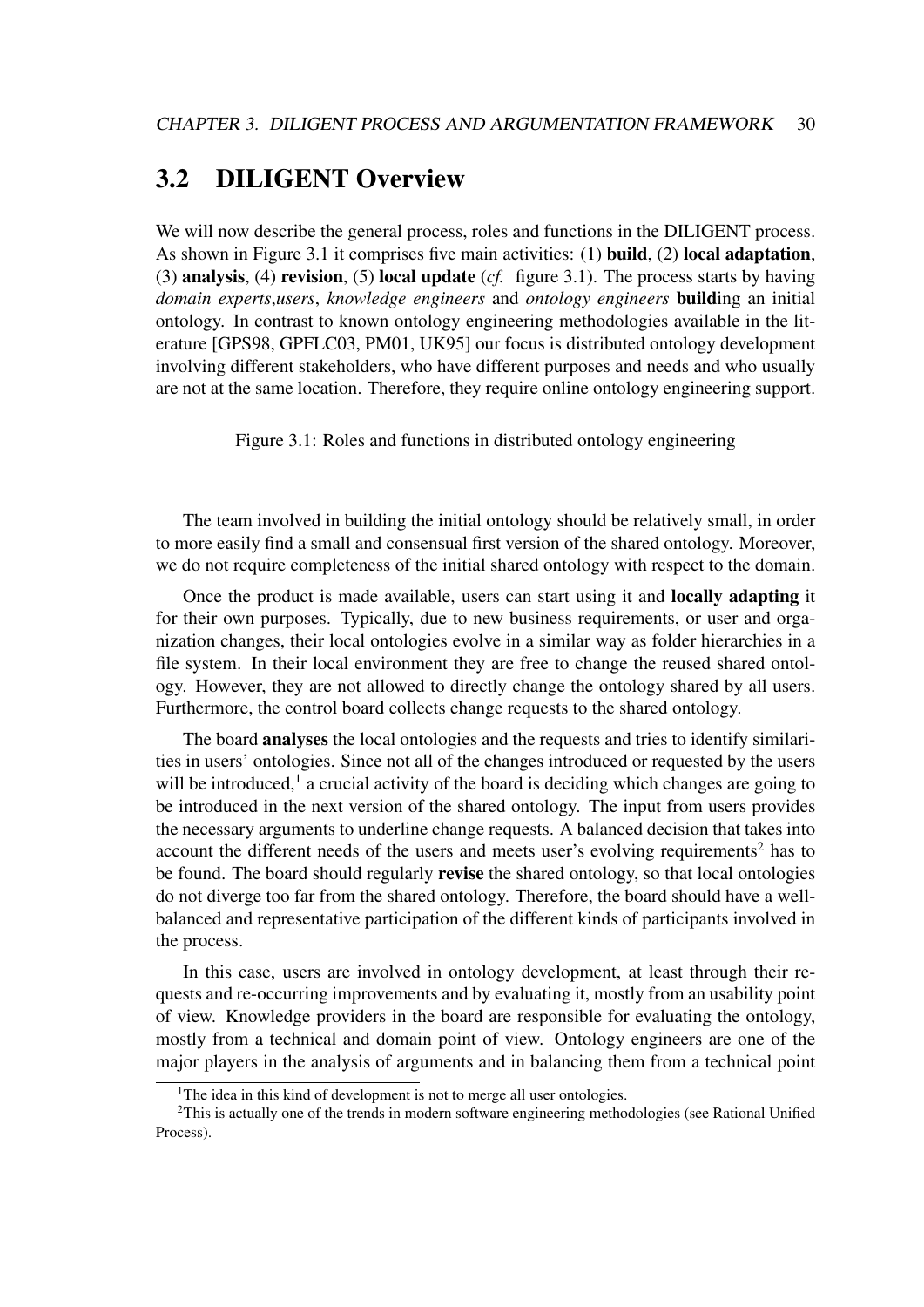of view. Another possible task for the controlling board, that may not always be a requirement, is to assure some compatibility with previous versions. Revision can be regarded as a kind of ontology development guided by a carefully balanced subset of evolving user driven requirements. Ontology engineers are responsible for updating the ontology, based on the decisions of the board. Revision of the shared ontology entails its evolution.

Once a new version of the shared ontology is released, users can update their own local ontologies to better use the knowledge represented in the new version. Even if the differences are small, users may rather reuse *e.g.* the new concepts instead of using their previously locally defined concepts that correspond to the new concepts represented in the new version.

## 3.3 Detailed Process Description

### 3.3.1 Local Adaptation: Detailed view

In order to provide a detailed guidance for the participants in the process and to identify potential technical support for the single process steps we have analysed them with more detail. We exemplify the result of this analysis on the *Local adaptation* step, because here technology developed within the SEKT project will have its biggest impact.

The analysis includes the identification of (1) the major roles, (2) the input and (3) output information, (4) the decisions and (5) the actions within the process step.

- 1. Roles: The actors involved in the local adaptation step are users of the ontology. They use the ontology to retrieve e.g. documents which are related to certain topics modelled in the ontology or more structured data like the projects an employee was involved in. Information gathering though is not their main objective, but they rather need the information to fulfil their individual tasks.
- 2. Input: Besides the common shared ontology in the local adaptation step the the information available in the local information space is used. These can be existing databases, ontologies or folder structures and documents.
- 3. Output: The output of the process step is a locally changed ontology which better reflects the users needs. Each change is supported by arguments explaining the reasons for a certain change. We here emphasize that changes are not propagated to the share ontology. Only in the *analysis step* the board gathers all ontology change requests and the corresponding arguments to be able to evolve the common shared ontology in the *revision step*.
- 4. Decisions: The actors must decide which changes they want to introduce into their ontology. Hence, they must decide if and where new concepts are needed and which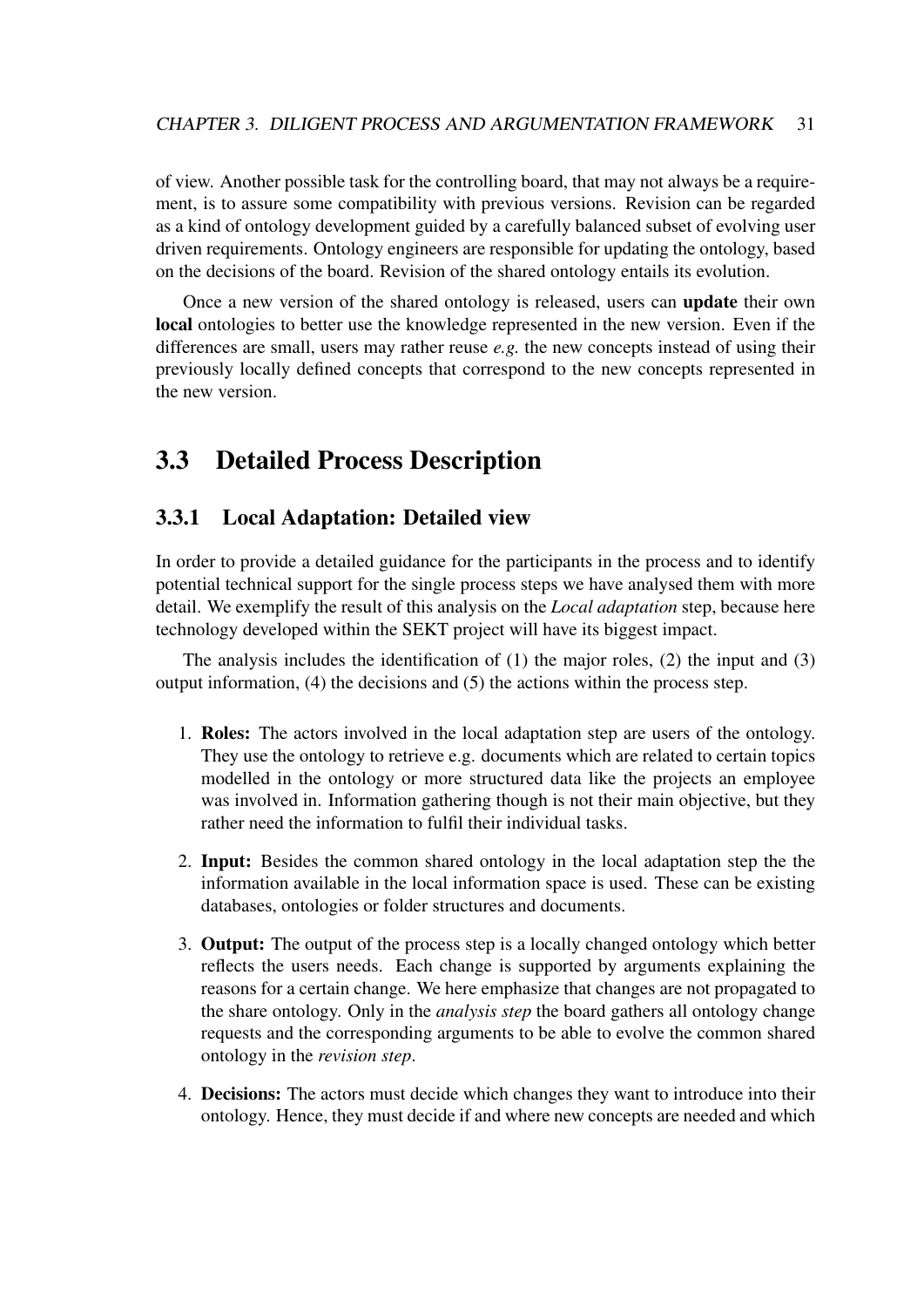relations a concept should have. They must further provide reasons why they made certain decisions.

5. Actions: To achieve the desired output the user takes different actions namely *Understand shared ontology*, *Identify commonalities between own and shared conceptualization*, *Map equivalent conceptualizations of different actors*, *Identify missing conceptualizations*, *Change conceptualization* and finally *Organize local knowledge according to the conceptualization*.

The last three actions of the process are performed in a cyclic manner until a new common ontology is available and the entire process step starts again.

The single actions performed manually would require a grounded understanding of ontologies and their underlying formal representation. We cannon expect such knowledge from all actors participating in the process. The process should rather be integrated seamlessly in the environment the user works in. Hence we now indicate for each of the actions the available technology to support the actors.

- Understand shared ontology: An ontology is a conceptualization of the real world. An ontology should represent a shared conceptualization. In fact a completely shared ontology can never be engineered, since different people have varying interpretations of the real world. Therefore it is necessary as a first action to relate the own interpretation of the world to the shared conceptual model. Thus the actor must learn where the different concepts are located in the ontology and how they are interrelated with other concepts. The ontology can be very complex, thus comprehension of the ontology depends mainly on its presentation. Different technologies can be used to provide the user with a context sensitive view on the ontology which does not overwhelm him. Relevant technology to support this actions are text classification methods, natural language processing and ontology learning methods. We might also consider alternatives to technology driven teaching methods, *e.g.* handbooks or offering a new tip to users each day.
- Identify commonalities between own and shared conceptualization: Following the comprehension of the ontology the user can realize the communality between the own and shared conceptualization. We here point to the work of [SG89] which we introduced in section 2.6.1. He identified the different types of conflict when comparing two or more ontologies.

To support this step technically we can use the available formal conceptualization on the local machines. To identify the degree of communality we can use mapping methods to find correspondences between locally available formal models and the shared ontology.

The documents can be operationalised in part for ontology learning which than identifies concepts and relations based on the local text or the documents the user has browsed through.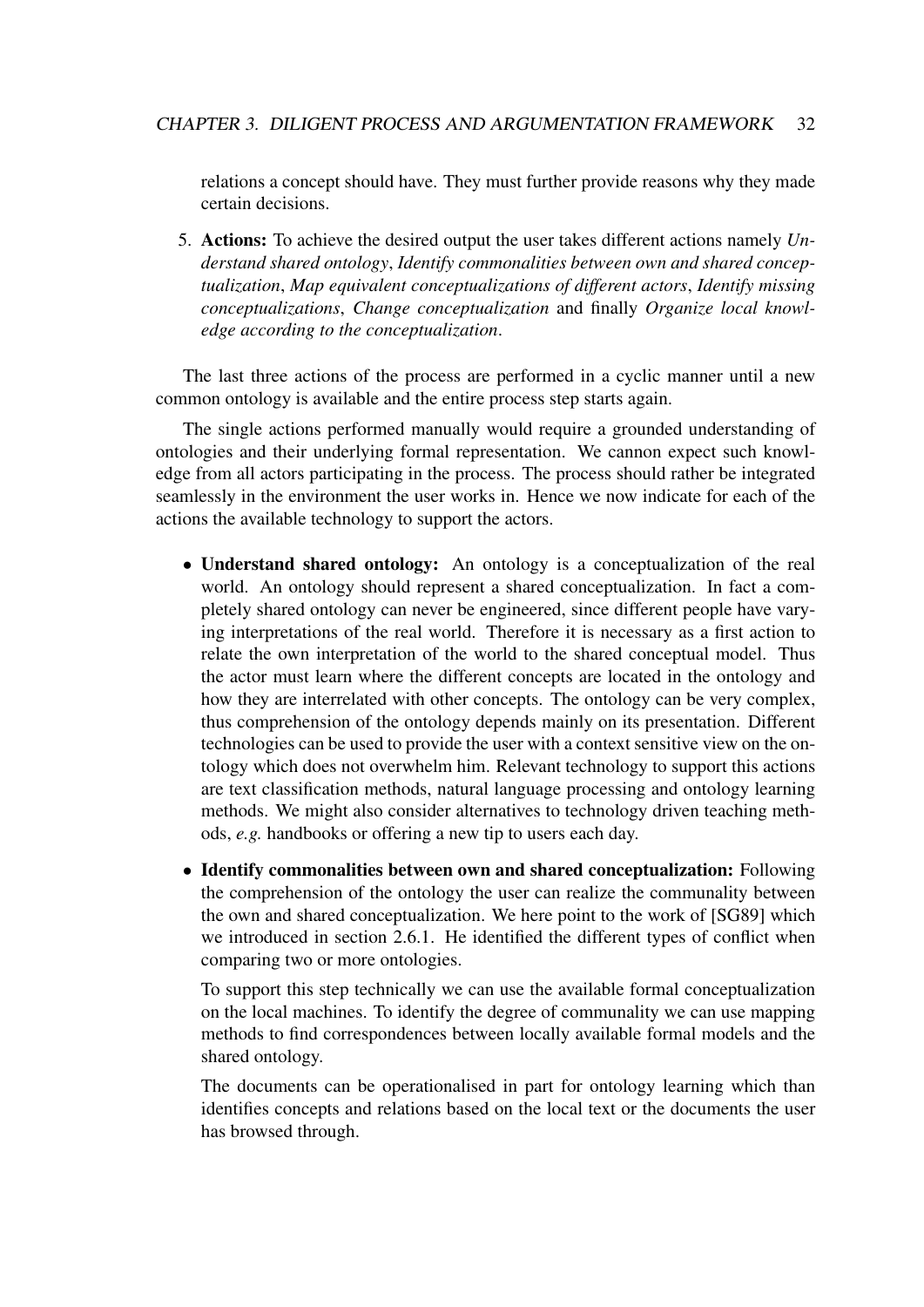- Map equivalent conceptualizations of different actors: After the identification of commonalities it is necessary to make them explicit. Otherwise the system will not be able to make use of the findings. The expressivity of the used ontology language may set a limit this. For example explicit formalization of mappings is only possible with OWL. RDF(S) does not support it originally. Different implementations may add specialized add-ons. Mappings have the advantage, that they leave the original structures unchanged. Of course users may also decide to change their local structures in favour of the common structure. In this case the changes must be traceable, so that the actor can retain its old version.
- Identify missing conceptualizations: Besides the identification of communality the same techniques can be applied in the subsequent step to support the user in identifying missing conceptualizations.

Depending on the scenario the user might have access to other users ontologies and use their local adaptations as further input to identify missing concepts in his own conceptual model.

• Add missing conceptualizations: After identification of missing conceptualizations the user must be enabled to introduce the changes. This is not so much a technical challenge than a one of usability. The user should not be bother with suggestions all the time and he might not tolerate wrong suggestion. Since automated methods can not be 100% correct it depends on the user context when and how to apply the changes to the ontology.

The board analysis the changes performed by the users. To be able to understand the change requests the actor should provide reasons for each request. Again the rationales used within the automated methods can be used as input here. To support the user further in providing reasons a part of the process model is an argumentation framework to focus the user on the relevant arguments he can provide.

• Organize local knowledge according to ontology: At this point the ontology should reflect the users conceptualizations. Now he can instantiate the ontology with the information available locally and hence contribute to the collective knowledge. Again text classification and natural language processing can be used to facilitate this action.

The implementation of tools to support the single actions must be done in close cooperation with the user and with respect to usability. The steps are complex so that an easy way must be found to enable the users to follow the process.

We have shown how different techniques developed in the course of the SEKT project can be used within the process to support the actors to follow the process. The output is a locally adapted ontology. Hence the board can retrieve the changes and analyse the reasons underlying each change. The reasons can either provided automatically by the supporting methods or manually following the argumentation model describe with more detail in section 3.5.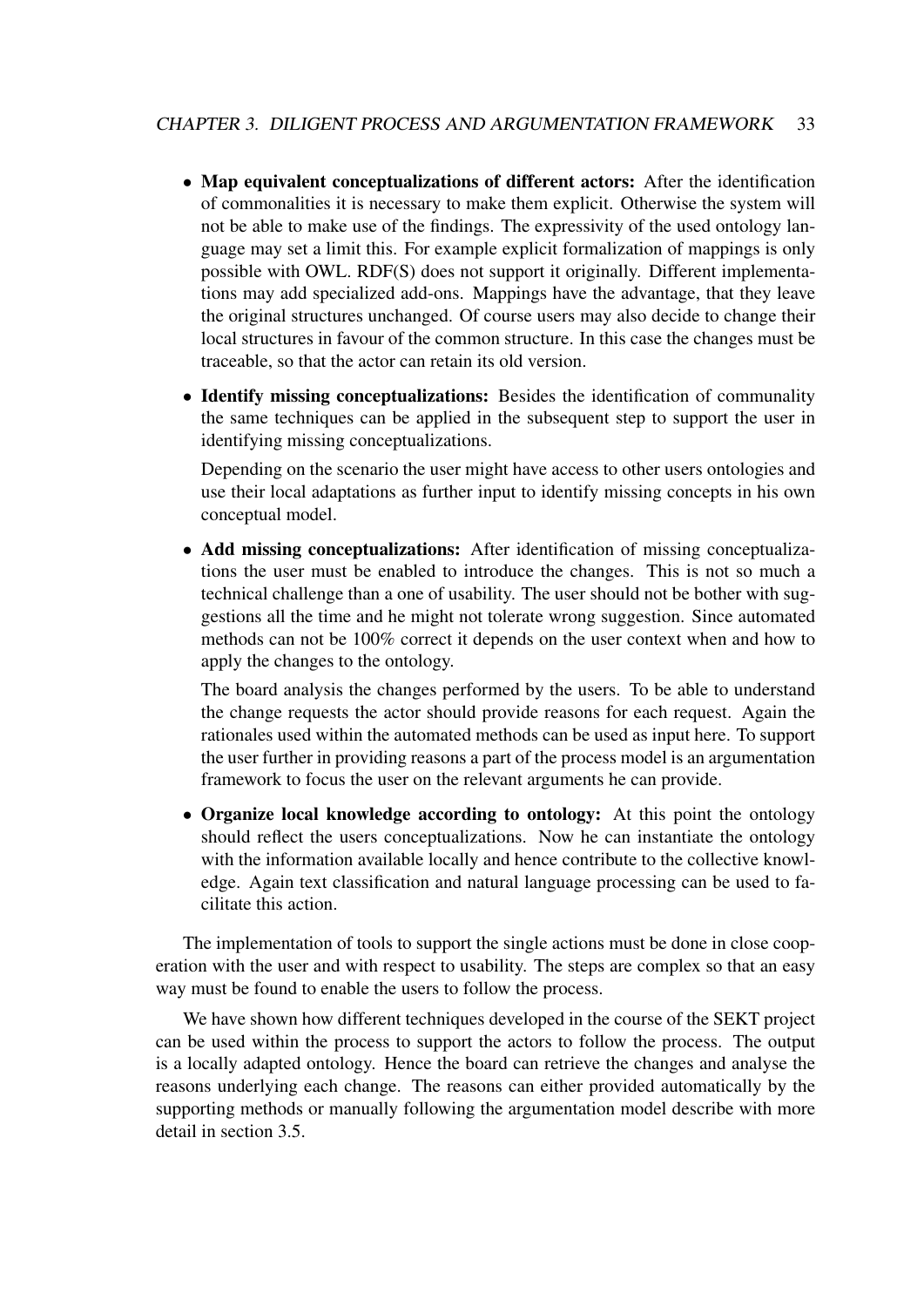### 3.3.2 Analysis

Depending on the frequency and volume of changes the board will make adjustment cycles as needed.

- 1. Roles: In the analysis phase we can distinguish three roles. The domain expert will decide which changes to the common ontology are relevant for the domain and which are relevant for smaller communities, only. A representative of the users explains different requirements from the usability perspective. The control board decides about changes introduced in the shared ontology. We see the board as an integral part of DILIGENT which cannot be left out. However, we are currently thinking which of the tasks of the board might be supported by tools or even delegated to software agents.
- 2. Input: The analysis step takes as input the ontology changes proposed by the participating actors. Furthermore, the arguments underlying the proposed changes are an important input for the board to be able to make a well balanced decision which ontology changes should be introduced.
- 3. Output: The result of the analysis step is a list of the major changes introduced by the actors. Hence, all changes which should not be introduced into the shared ontology are filtered. In this step it is not required to decide the final modelling.
- 4. Decisions: The board must decide which changes should be introduced into the new shared ontology.
- 5. Actions: To achieve the desired output the board takes different actions namely *Gather locally updated ontologies and corresponding arguments*, *Analyse the introduced changes* and *Identify changes relevant for all actors*.
- Gather locally updated ontologies and corresponding arguments: Depending on the deployed application the gathering of the locally updated ontologies can be more or less difficult. It is important that the board has access to the local changes to be able to analyse them. In a centralized ontology based system in which users can make their changes within their workspace this task is very easy. In peer-topeer scenarios some peers might not always be reachable, to be able to collect the local ontologies. For the board it might also be interesting not only to analyse the final changed ontology, but also the evolution process. However, with an increasing number of participants this in-depth analysis might not be feasible.
- Analyse the introduced changes: We expect that the number of change requests is huge and probably contradictory. As a first provision the board must identify the different areas in which changes took place. Clustering techniques which take into account the arguments underlying the proposed changes might be helpful here.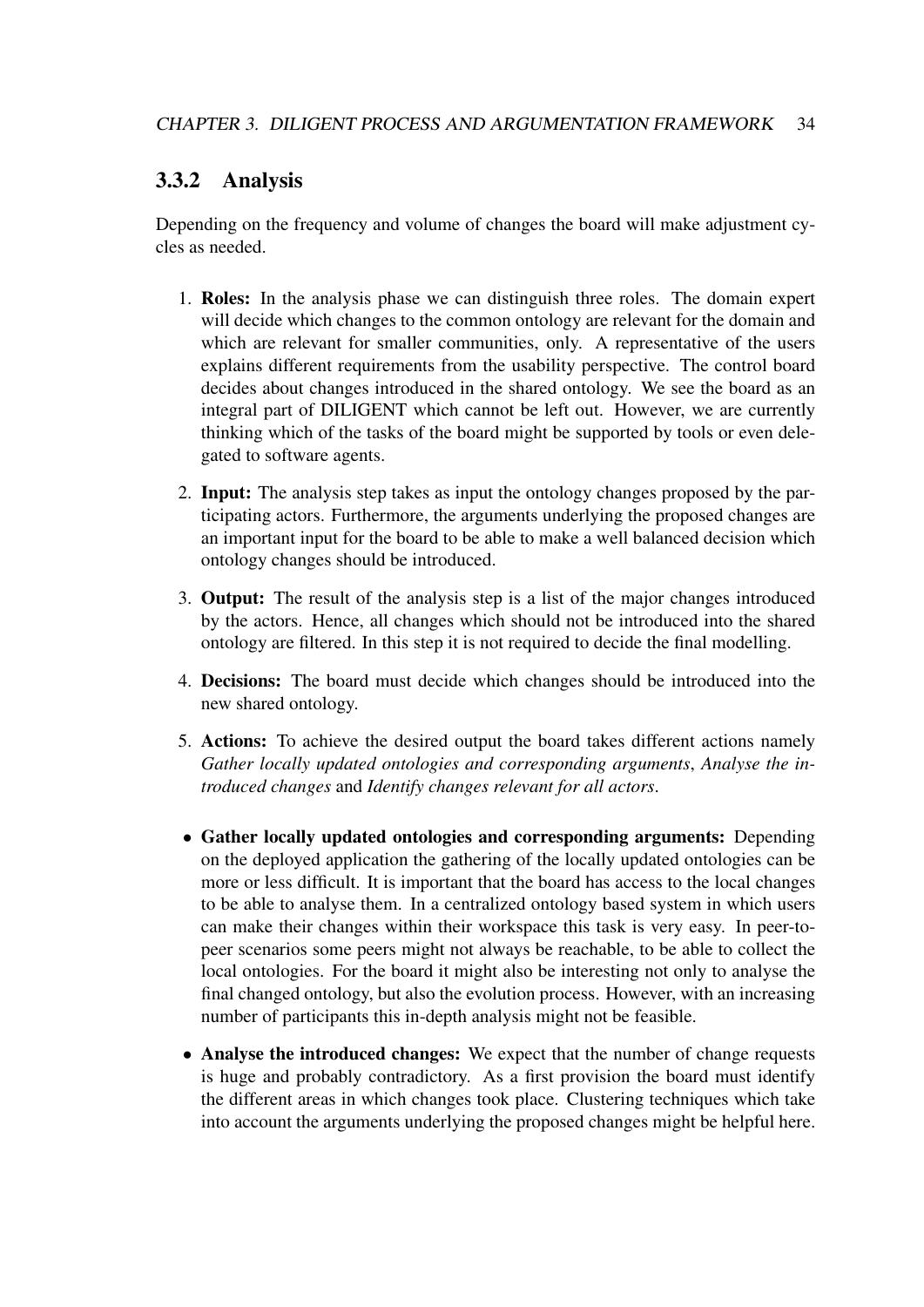Within the analysis the board should bear in mind that changes to concepts should be analysed before relations and again before axioms. Frequency of changes and overlapping changes are a good indicator for the relevance of the change to the users. Furthermore, the board should analyse the queries generated from the ontology. This should help to find out which parts of the ontology are more often used. Since actors can instantiate the ontology locally, the number of instances for the different proposed changes can also be used to determine the relevance of certain adaptations.

• Identify changes relevant for all actors: Having analysed the changes and grouped them according to different parts of the ontology the board can identify the most relevant changes. In the list of proposed changes there are probably also contradictions. Hence, the board must decide based on the provided arguments which changes should be introduced. Depending on the quality of the arguments the board itself might argue about different changes. The outcome of this action must be a reduced and structured list of changes which should be modelled in the ontology.

### 3.3.3 Revision

While we could evaluate the local update and analysis step of our process model already in small experiments the revision phase and local update phase are not well tested yet. Hence, due to the early stage of the project the revision phase and the local update phase are not yet very well elaborated. We here just sketch some general observations and point our future directions of research.

- 1. Roles: The ontology engineer judges the changes from an ontological perspective. Some changes relevant for the common ontology, but placed at the wrong place by the users. The domain experts should judge and decide whether new concepts/relations should be introduced into the common ontology even so they were not requested by the users.
- 2. Input: The input for the revision phase is a list of changes which should be included into the ontology.
- 3. Output: The revision phase ends when all changes are formalized and well documented in the common ontology.
- 4. Decisions: The main decisions in the revision phase are formal ones. All intended changes identified during the analysis phase must be included into the common ontology. In the revision phase the ontology engineer decides how the requested changes should be formalized in ontological way.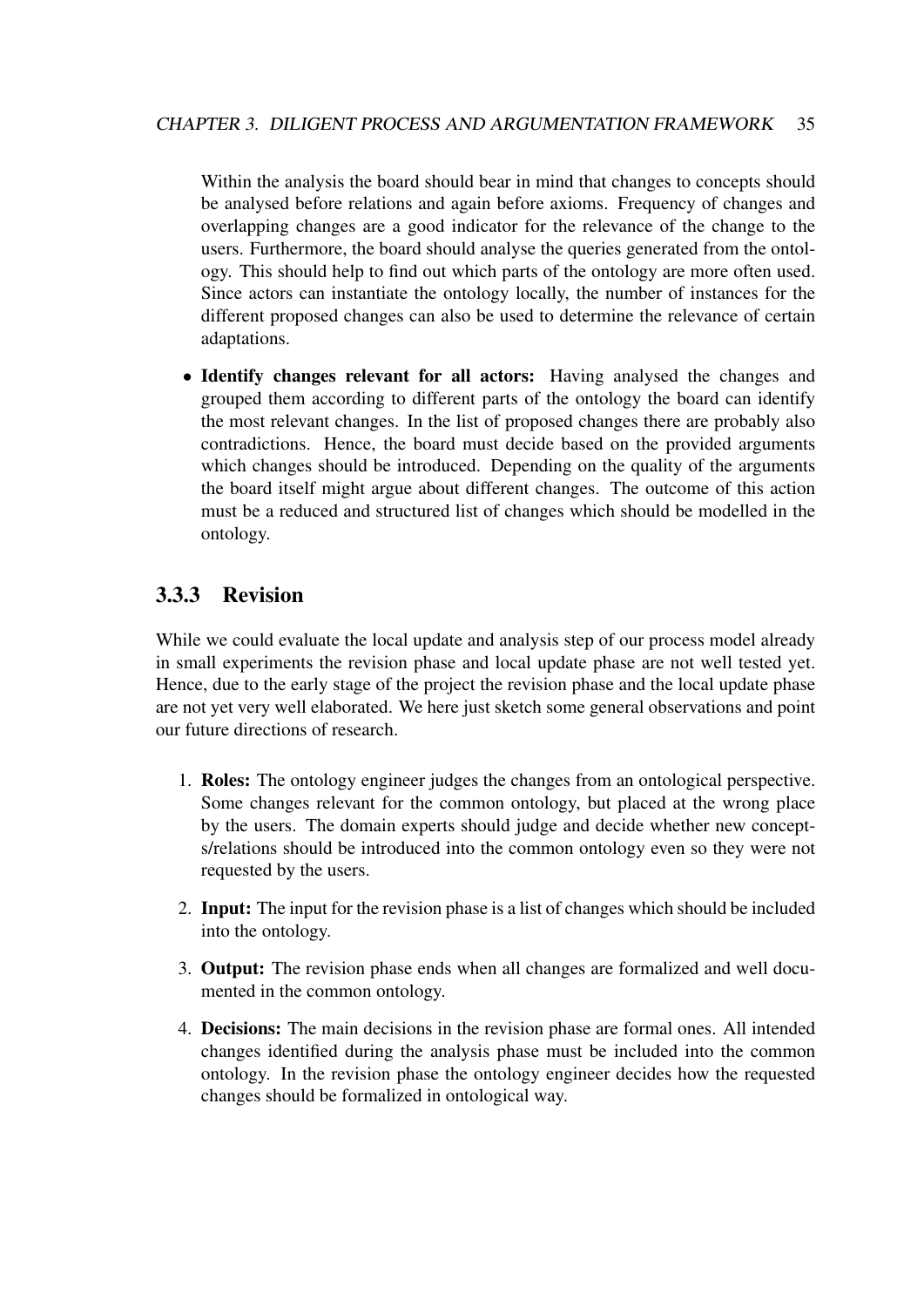- 5. Actions: To achieve the desired output the user takes different actions namely *Formalization of the requested changes*, *Aggregation of arguments* and *Documentation*.
- Formalization of the requested changes: Similar to established methodologies the requested changes must be formalized with respect to the expressivity of the ontology. We will not go into detail with this step since it is already described in methodologies referred to in the related work section.
- Aggregation of arguments: As arguments play a major role in the decision process we expect that the changes which are eventually included into the common ontology are supported by many arguments. One of the reasons for keeping track of the arguments is to enable users to better understand why certain decisions have been made with respect to the ontology. Hence, the the user should be able to retrieve the most convincing arguments made to introduce a certain change.
- Documentation With the help of the arguments, the introduced changes are already well documented. However, we assume that some arguments might only be understandable for the domain expert and not for the users. Hence, we expect that the changes should be document to a certain level.

### 3.3.4 Local Update

- 1. Roles: The local update phase involves only the users. They perform different actions to include the new common ontology into their local system before they start a new round of local adaptation.
- 2. Input: The formalized ontology including the most relevant change request is the input for this step. We also require as an input the documentation of the changes. For a better understanding the user can request a delta to the original version.
- 3. Output: The output of the local update phase is an updated local ontology which includes all changes made to the common ontology. However, we do not require the users to perform all changes proposed by the board. Hence, the output is not mandatory, since the actors could change the new ontology back to old one in subsequent local adaptation step.
- 4. Decisions: The user must decide which changes he will introduce locally. However this interferes with the local adaptation step.
- 5. Actions: To achieve the desired output the user takes different actions namely *Distribution of the ontology to all actors*, *Tagging of the updated version*, *Inclusion of the updated version* and *Update of local adaptations which are not included in the common ontology*.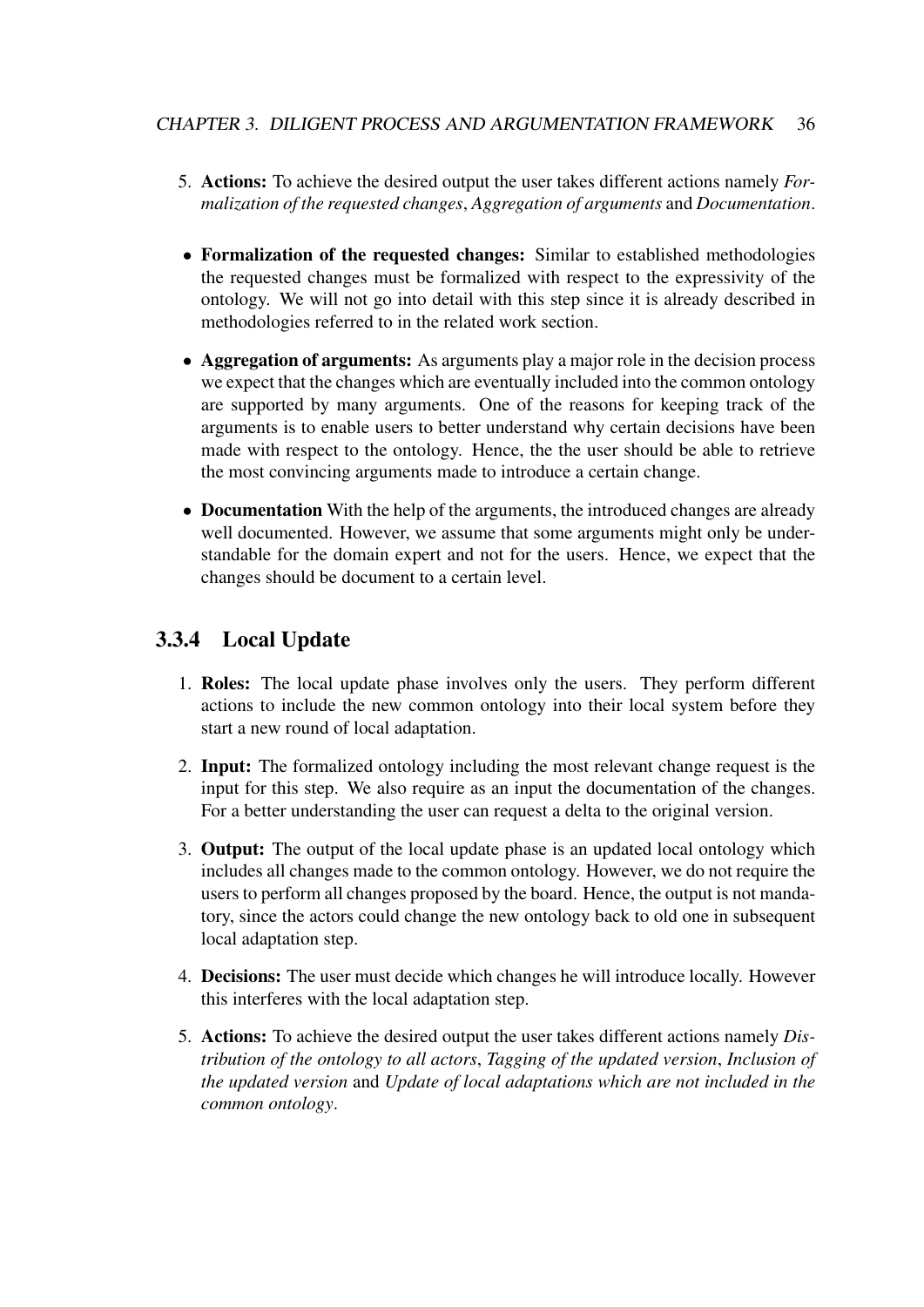- Distribution of the ontology to all actors: Analogously to step 3.3.2 the shared ontology must be distributed to the different participants. Depending on the overall system architecture different methods can be applied here.
- Tagging of the updated version: To ensure user satisfaction, the system must enable the user to return to his old version of the ontology at any time. The user might realize that the new updated version of the common ontology does not represent his needs anymore and thus want to leave the update cycle out. To reach a better acceptance this must be possible and is foreseen in the methodology. The user can always balance between the advantages of using a shared ontology or using his own conceptual model.
- Inclusion of the updated version: The system must support the user to easily integrate the new version into his local system. It must be guaranteed that all annotations made for the old version of the ontology are available in the new version.
- Update of local adaptations which are not included in the common ontology: The update of the local ontology can lead to different kinds of conflict. Changes proposed by the user may indeed have found their way into the common ontology. Hence, the user should be enabled to use from now on the shared model instead of his own identical model. Furthermore, the board might have included a change based on arguments the user was bringing forward, but has drawn different conclusions. Here the user can decide whether he prefers the shared interpretation. Other option might emerge in the course of the case studies.

## 3.4 First Application of DILIGENT

We applied the DILIGENT process in a peer-to-peer (P2P) case study of the SWAP project<sup>3</sup>. In the case study up to 7 organization with up to 28 peers took part. The case study lasted for two weeks (cf. [TPSS04]). Ontologies were used to represent the local (folder) structures of each peer, whereby each peer represented a single user. On top of these local views a shared ontology was created and evolved according to the DILIGENT methodology to facilitate searching and querying over the P2P network.

Building. In the case study two knowledge engineers were involved in building the first version of the shared ontology with the help of two ontology engineers. In this case, the knowledge engineers were at the same time also knowledge providers. In addition they received additional training such that when the P2P network was up and running on a bigger scale, they were able to act as ontology engineers on the board – which they already are doing in later stages of this case study not reported here.

The ontology engineering process started by identifying the main concepts of the ontology through the analysis of competency questions and their answers. The most frequent

<sup>3</sup> see http://swap.semanticweb.org/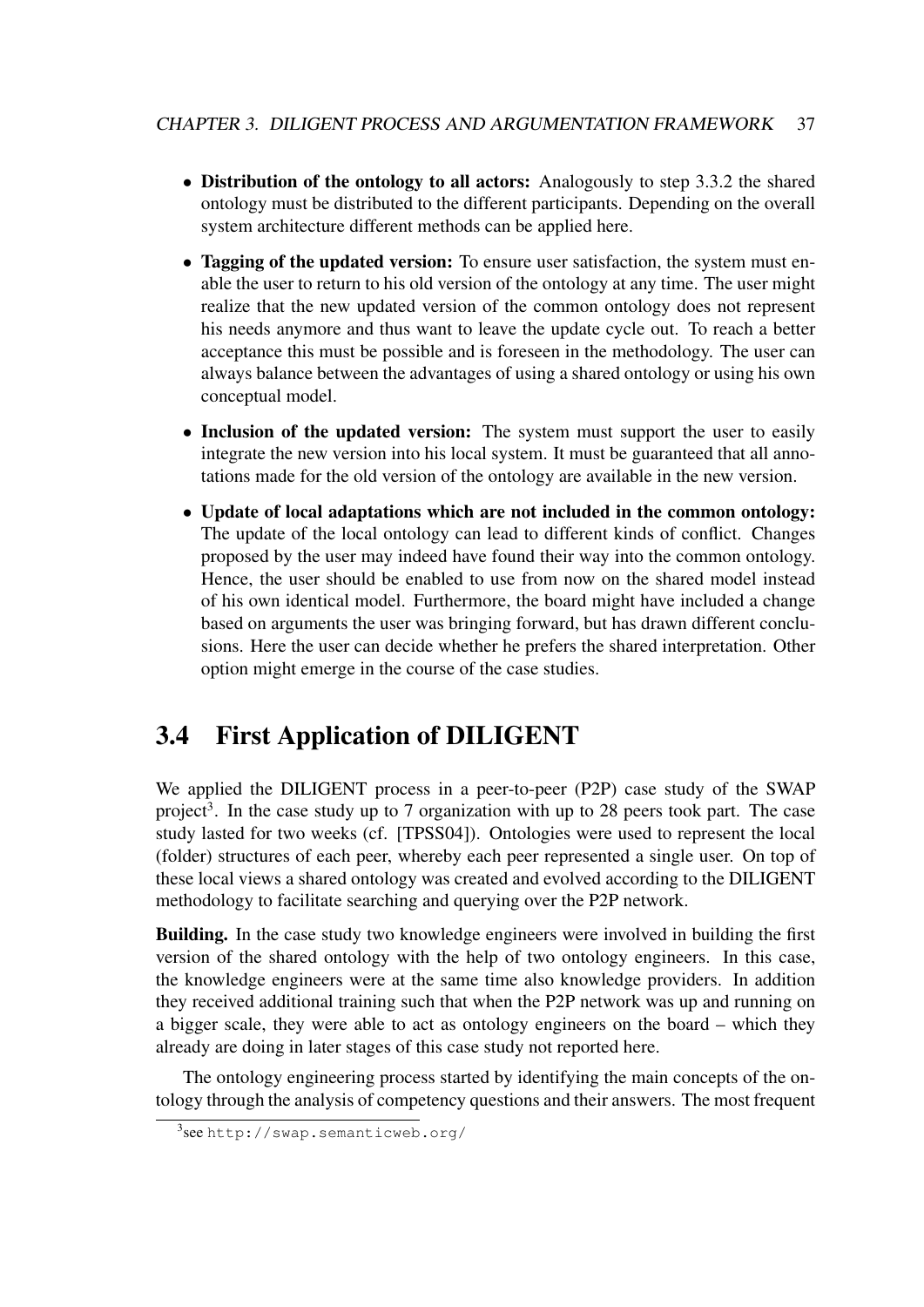queries and answers exchanged by peers were analysed. The identified concepts were divided into three main modules: "Sustainable Development Indicators", "New Technologies" and "Quality&Hospitality Management". From the competency questions we quickly derived a first ontology with 22 concepts and 7 relations for the "Sustainable Development Indicator" ontology. This was the domain of the then participating organizations. Recently the other modules have been further elaborated.

Based on previous experience of IBIT with the participants we could expect that users would mainly specialize the modules of the shared ontology corresponding to their domain of expertise and work. Thus, it was decided by the ontology engineers and knowledge providers involved in building the initial version that the shared ontology should only evolve by addition of new concepts, and not from other more sophisticated operations, such as restructuring or deletion of concepts.

Local Adaptation. The developed core ontology for "Sustainable Development Indicator" was distributed among the users and they were asked to extend it with their local structures. With assistance of the developers they extracted on average 14 folders. The users mainly created sub concepts of concepts in the core ontology from the folder names. In other cases they created their own concept hierarchy from their folder structure and aligned it with the core ontology. They did not create new relations. Instance assignment took place, but was not significant. We omitted the use of the automatic functions to get a better grasp of the actions the users did manually.

Analysing. The members of the board gathered the evolving structures and analysed them. The following observations were made:

- Concepts matched: A third of the extracted folder names was directly aligned with the core ontology. A further tenth of them was used to extend existing concepts.
- Folder names indicate relations: In the core ontology a relation in Year between the concept Indicator and Temporal was defined. This kind of relation is often encoded in one folder name. *e.g.* the folder name "SustInd2002" matches the concepts Sustainable Indicator and Year<sup>4</sup>. It also points to a modelling problem, since Sustainable Indicator is a concept while "2002" is an instance of concept Year
- Missing top level concepts: The concept project was introduced by more than half of the participants, but was not part of the initial shared ontology.
- Refinement of concepts: The top level concept Indicator was extended by more than half of the participants, while other concepts were not extended.
- Concepts were not used: Some of the originally defined concepts were never used. We identified concepts as used, when the users created instances, or aligned documents with them. A further indicator of usage was the creation of sub concepts.

<sup>4</sup>Year is sub class of class Temporal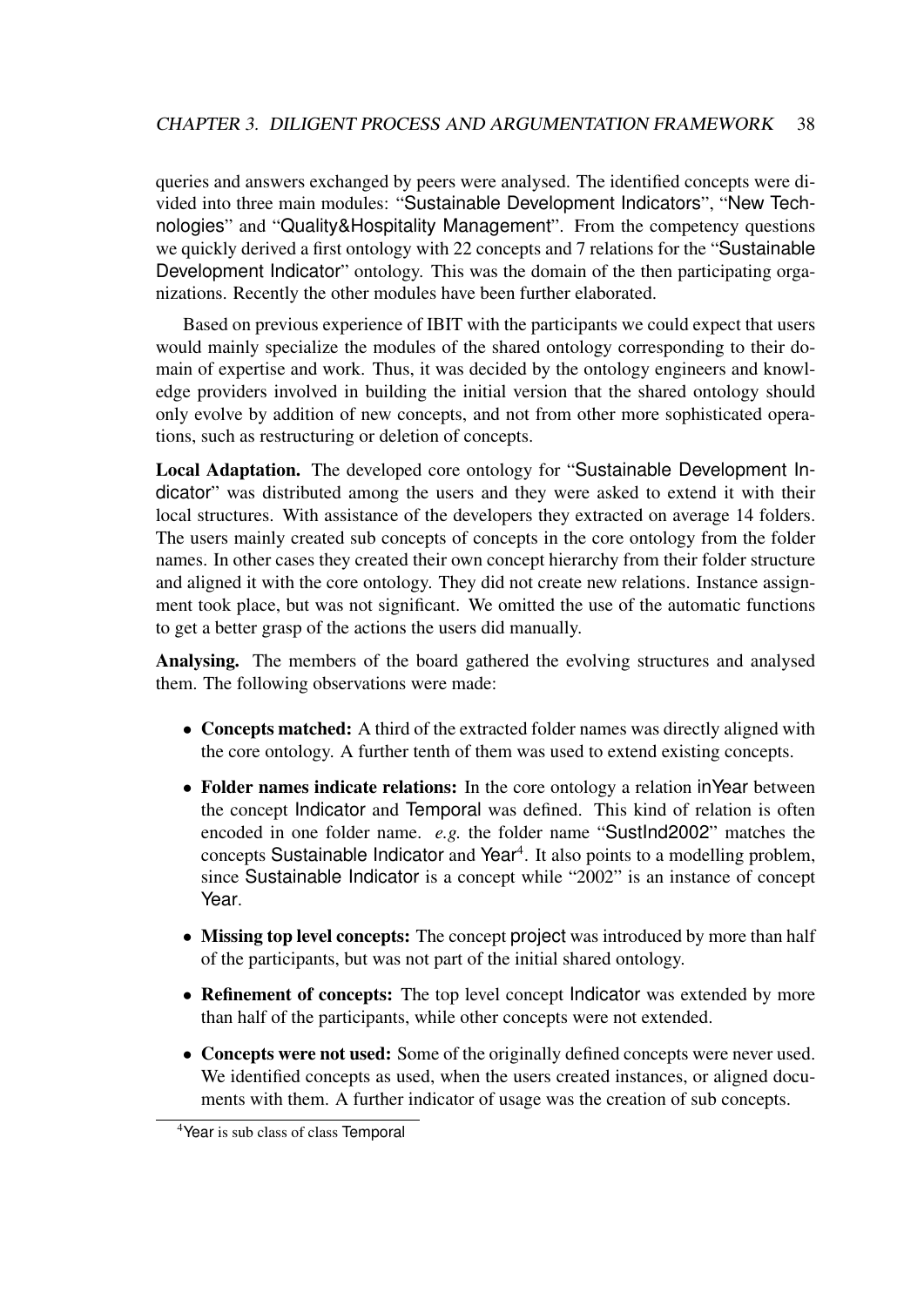- Folder names represent instances: The users who defined the concept project used some of their folder names to create instances of that concept *e.g.* "Sustainable indicators project".
- Different labels: The originally introduced concept Natural spaces was often aligned with a newly created concept Natural environments and never used itself.
- Ontology did not fit: One user did create his own hierarchy and could use only one of the predefined concepts. Indeed his working area was forgotten in the first ontology building workshop.

From the discussions with the domain experts we have the impression that the local extensions are a good indicator for the evolution direction of the core ontology. However, since the users made use of the possibility to extend the core ontology with their folder names, as we expected, the resulting local ontologies represent the subjects of the organized documents. Therefore, a knowledge engineer is still needed to extend the core ontology, but the basis of his work is being improved significantly. From our point of view there is only a limited potential to automate this process.

Revision. The board extended the core ontology where it was necessary and performed some renaming. More specifically the board introduced one top level concept (Project) and four sub concepts of the top level concept Indicator and one for the concept Document. The users were further pointed to the possibility to create instances of the introduced concepts. *E.g.* some folder names specified project names, thus could be enriched by such an annotation.

Local update. The extensions to the core ontology were distributed to the users. The general feedback of the users was generally positive. However, a prolonged evaluation of the user behaviour and second cycle in the ontology engineering process is still being performed.

LESSONS LEARNED: The case study helped us to generally better comprehend the use of ontologies in a peer-to-peer environment. First of all our users did understand the ontology mainly as a classification hierarchy for their documents. Hence, they did not create instances of the defined concepts. However, our expectation that folder structures can serve as a good input for an ontology engineer to build an ontology was met.

Currently we doubt that our manual approach to analysing local structures will scale to cases with many more users. Therefore, we are currently evaluating approaches to automatically recognizing similarities in user behaviour. Furthermore, the local update will be a problem when changes happen more often. We have so far only addressed the ontology creation task itself – we are currently measuring if users get better and faster responses with the help of DILIGENT-engineered ontologies. All this is current work.

In spite of the technical challenges, user feedback was very positive since the tool was integrated into their daily work environment and could be easily used and the tool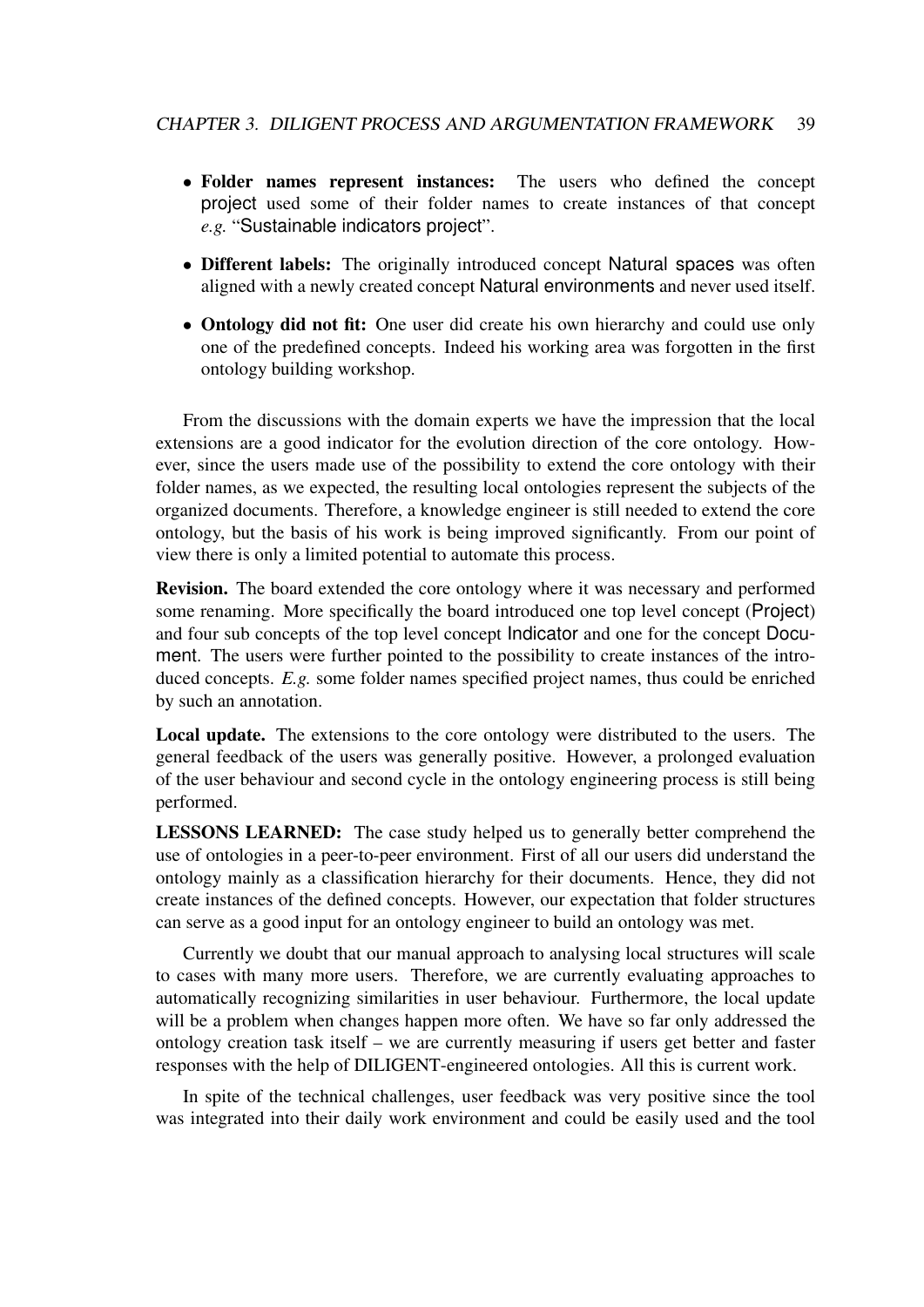provided very beneficial support to perform their tasks. However, it will require the introduction of some new features in order to ease ontology editing tasks by users without a knowledge engineering background.

## 3.5 Argumentation Framework for DILIGENT

In this section we describe how we specifically investigated whether some argumentation structures dominate the progress in the ontology engineering task and should therefore be accounted for in a fine-grained methodology.

### 3.5.1 Threads of Arguments

A central issue in the DILIGENT process is keeping track of threads of exchanged arguments. We can identify several stages in which arguments play an essential part:

- Ontology is defined as "a shared specification of a conceptualization" [Gru95]. Although "shared" is an essential feature, it is often neglected. In DILIGENT experts exchange arguments while **build**ing the initial shared ontology in order to reach consensus;
- When users make comments and suggestions to the control board, based on their local adaptations, they are requested to provide the arguments supporting them;
- while the control board analyses the changes introduced and requested by users, and balances the different possibilities, arguments are exchanged and balanced to decide how the shared ontology should change.

There is evidence that distributed ontology development can be rather time consuming, complex and difficult, in particular getting agreement among domain experts. Therefore, one needs an appropriate framework to assure it in a speedier and easier way. In order to provide better support, one needs to identify which kind of arguments are more relevant and effective to reach consensus. The Rhetorical Structure Theory (RST) can be used to classify the kinds of arguments most often used and identify the most effective ones.

### 3.5.2 RST Example

The RST has already been introduced in Section 2.6. In the examples provided within the case study section we will highlight the different elements of RST in the following way.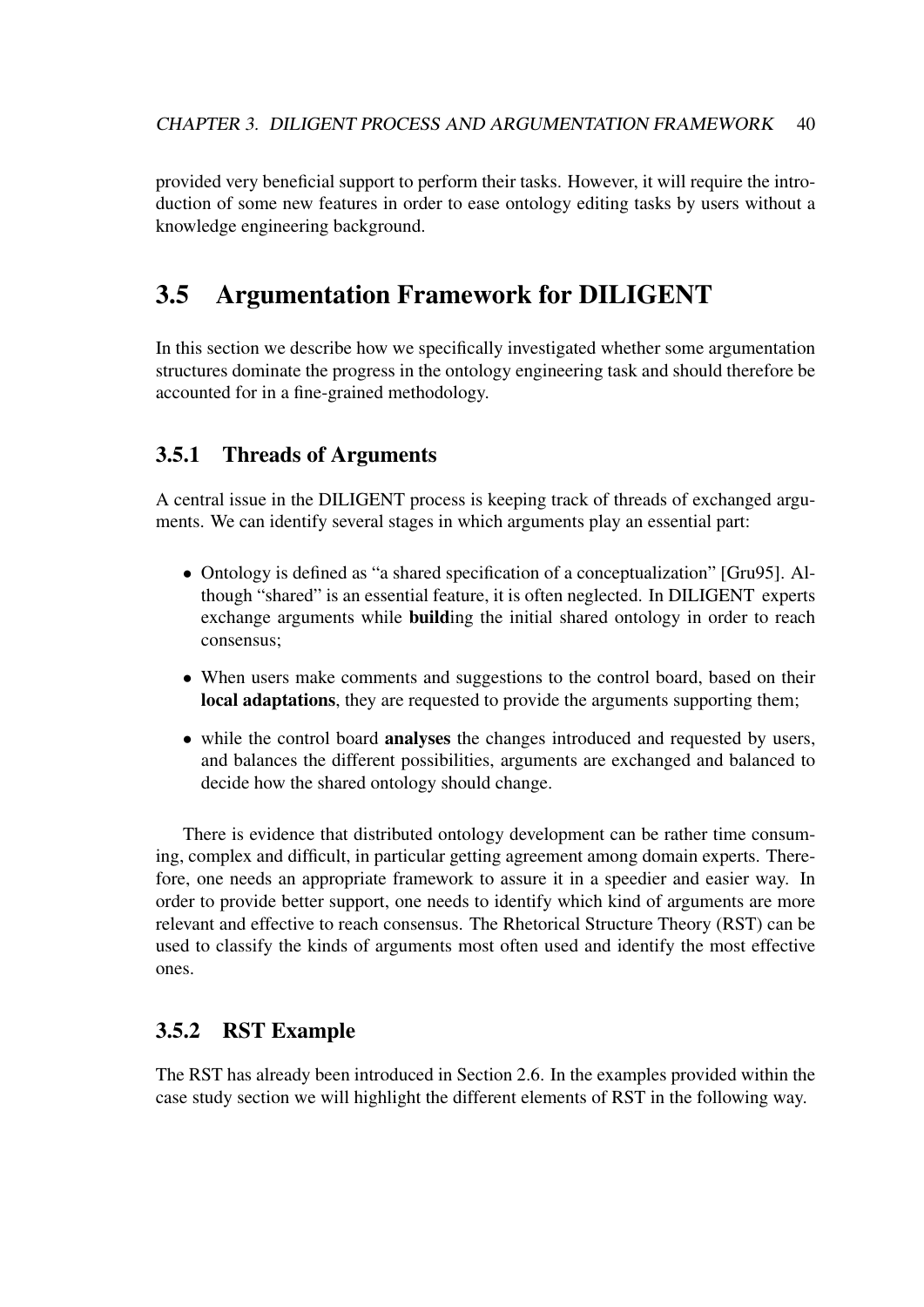*span nucleus* . . .relation indicator . . . span satellite **Relation** 

On the one hand we have presentational relations, such as background that increases the ability of the reader to comprehend an element in N, evidence, where reader's comprehension of S increases his/her belief of N, justify, restatement, summary, etc. On the other hand we have subject-matter relations, such as elaboration, where S presents additional detail about what is presented in N, for instance set::member; abstraction::instance; whole::part, object::attribute, etc., evaluation, purpose, solutionhood, etc. There are also other relations that do not carry a definite selection of one nucleus, such as contrast, where the reader recognizes the comparability and differences in situations described in two N, etc.

The analysis process is intended to give a structured, definite way for a person to understand the text to state a part of what that understanding includes. Sometimes one may not find some structural role for every element of the text. A text may have more than one analysis, either because the observer finds ambiguity or finds that a combination of analyses best represents the author's intent. The analysis gives an account of textual coherence that is independent of the lexical and grammatical forms of the text.

The available tools are tables that explain the relations between spans of text. Therefore the analysis process is manual, intensive and requires understanding of natural language.

#### 3.5.3 Analysis in the Biology Domain

In this section we report how the hypothesis underlying DILIGENT argumentation model has been developed. We have found in the field of biology a taxonomy that has been evolving since 1735 for over 200 years, following a DILIGENT 5-step process. A thorough analysis led to a well-defined subset of RST arguments which allows to explain most of the evolution of the biology taxonomy. In the following Section 3.5.4 we describe experiments which have been carried out to provide evidence that our approach is applicable in practice and the reduction of arguments leads to a better process instantiation and better results.

Based on the RST analysis of real arguments that are exchanged and used to support changes in this taxonomy, we formulated as hypothesis that there is a subset of arguments that can focus, speed and ease this kind of ontology engineering. In order to prove our hypothesis we performed an *in situ* experiment in two rounds. In the first one participants were not constrained. In the second one participants were requested to use the subset of arguments that had been found more effective in the first round. We show the improvements that were achieved using the restricted set of arguments, proposed in the fine-grained DILIGENT model of ontology engineering by argumentation.

The taxonomy of living things is essential for those studying, classifying and under-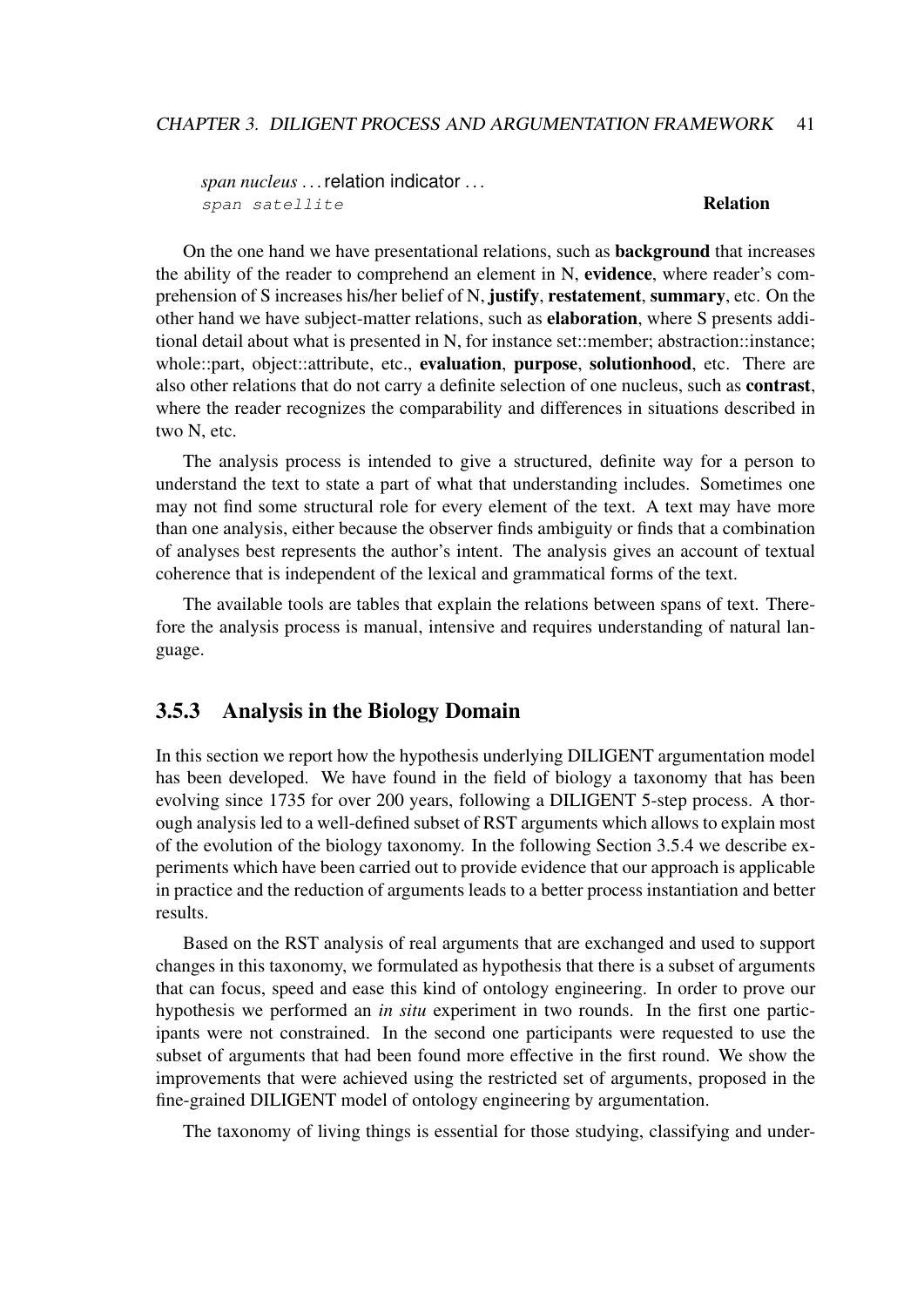standing life. When we analyse its evolution since 1735 one notes that it completely follows the 5-step DILIGENT process. It was initially proposed/built by Linnaeus based on phenetics (observable features). Each branch of the tree can have at most 26 levels, depending on how rich a taxa is, in terms of number of beings sharing a given classifying feature. Since the initial proposal, the taxonomy has changed a lot. Let us take the "highest" level: kingdom. Initially two taxa were identified: animals and plants. When microorganisms were discovered the moving ones were classified in the animals kingdom and the colored (non moving) ones in the plants kingdom. A few of them were classified in both kingdoms. Users were locally adapting the taxonomy for their own purposes. To more easily identify organisms in both classes, Haeckel (1894) proposed a new kingdom to more easily identify them, the Protista kingdom. This still exists today and is regarded as a "junk-basket" category.

Naming is an important issue. Lineaus binomial system (genus and species) is still in use, because it can univocally identify a given being in the taxonomy.<sup>5</sup> Given the difficulty and similarity of some names, the ever evolving new knowledge about ever growing number of life forms, and the difficulty of making available up-to-date knowledge to all stakeholders about so many life forms, several problems in designing and managing this complex and live/dynamic taxonomy arose. For some time, names of plants and animals have been controlled by different boards, that have to some extent, recorded the problems and solutions found for each kingdom. They receive requests for changes, analyse them, balance pros and cons, decide upon the most adequate changes to introduce and revise the taxonomy accordingly. Once a new version is made available users should use it/locally update.

After being divided for two centuries and being controlled by two different boards, there were some communication problems between the two communities. Given the availability of online information about lifeforms and the need to exchange information about new results, the need to develop a common language and a BioCode arouse. This effort is now beginning.

So, the evolution of the taxonomy is driven by a specialized set of users, taxonomists, and the revision is loosely controlled by appropriate boards, that make new versions available for all users.

In this case the central board is the scientific community, the peers, who analyse the different proposals to explain new knowledge and accomodate new life forms, and once in a while revise the common understanding of the domain.

One can summarize the major force for reorganization of the taxonomy over time as the identification of important classifying features and gathering all beings sharing a given value for that feature into that class. For instance, the classical version by Whittaker (1969) recognizes 5 kingdoms: Monera, Protista, Plantae, Animalia and Fungi. Regarding all eukaryotic organisms, Plantae, Animalia, Fungi and Protista, the first three, classify multicellular organisms according to nourishment, autotrophic, heterotrophic and

<sup>5</sup>One can reuse names in different kingdoms.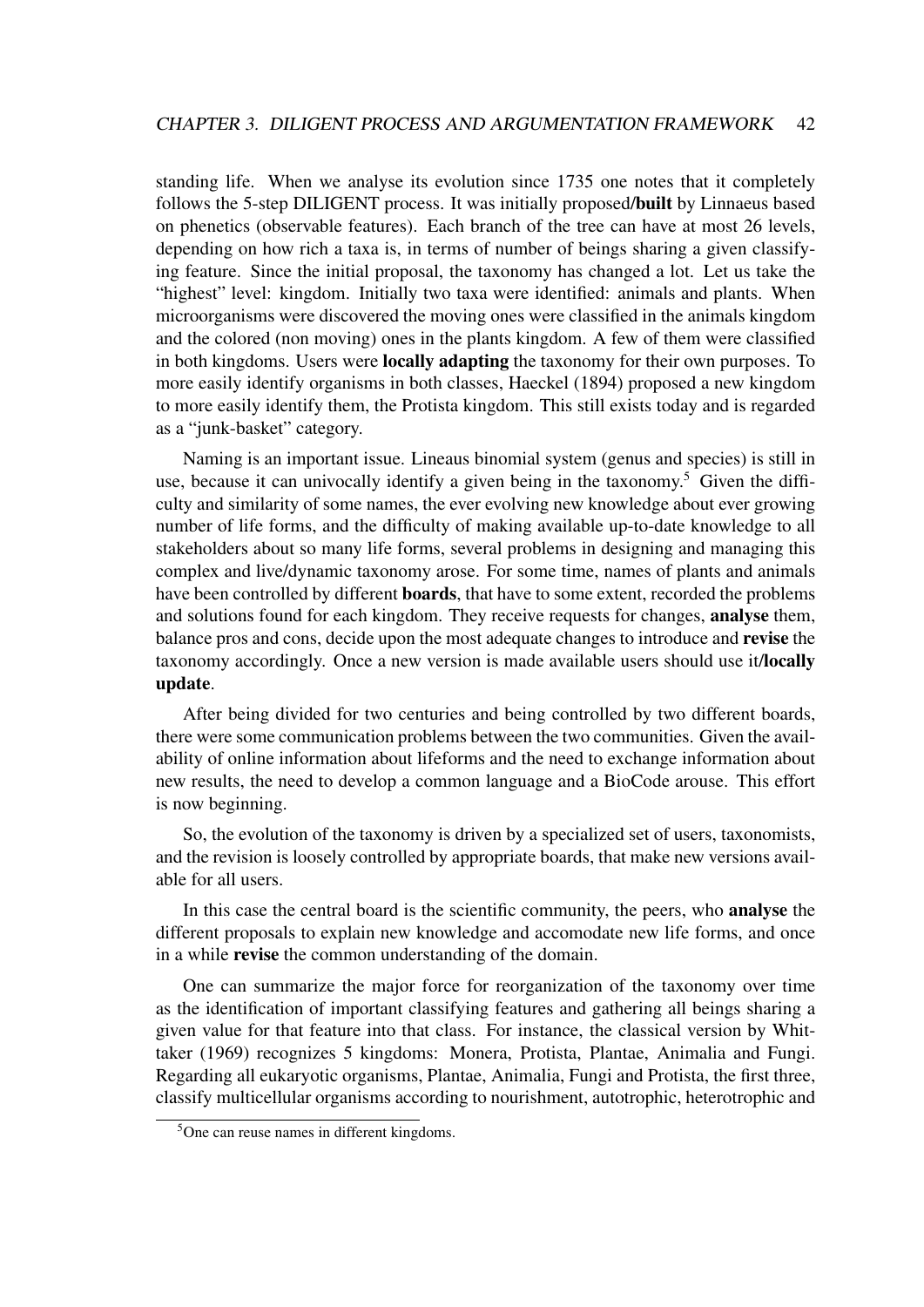saprotrophic, respectively. Fungi were promoted from one subclass (taxa) in the Plantae kingdom to a kingdom of its own.

However, there are currently more advanced classifications, that is, several classifications coexist. Therefore, classes can be promoted, moved, folded, deleted, merged, renamed, etc. as more is known about life on earth.

Currently, given the advances in molecular biology, the tendency is to use a cladistic approach, in which the taxonomy is organized according to the evolutionary relationships between live forms based on derived similarity. In a cladogram, each split is ideally binary (two-way), and all the organisms contained in any one clade share a unique ancestor for that clade. This entails a major reorganization of the Tree of Life. The reason is that the design decisions are radically different from the previous approach.

EXAMPLE When analysing the arguments exchanged by taxonomists to change the names and organization of the taxonomy one can perceive its vast array and complexity.<sup>6</sup>

. . .*Acinetosporaceae*, including the genera Acinetospora, Feldmannia, ... **Elaboration** *This group* forms a well-supported clade in molecular trees **based** on rbcL data. Evidence So far, trees from nuclear ribosomal data do not reveal them as *a wellsupported group* Antithesis but are not contradictory to *their* recognition. Concession . . .

DISCUSSION The analysis of the arguments driving the evolution of the taxonomy of life on earth led to the assumption that RST could be useful to analyse arguments exchanged in ontology building process in distributed environments.

From an arguments point of view, the focus of this paper, we can see that although elaborated, there are a few arguments in the biology case study which play a major role, such as examples/evidence, counter examples, elaboration, alternatives and comparisons to convey a certain decision.

#### 3.5.4 Evaluation of Argumentation Framework

In order to substantiate our hypothesis that an appropriate argumentation framework can facilitate the ontology engineering process, we pursued experiments in a computer science department, viz. at the Institute AIFB<sup>7</sup>. Arguments in collaborative, distributed settings take place in a social environment. Therefore organizational issues are non negligible and were also taken into account.

<sup>6</sup>Example taken from http://www.ncbi.nlm.nih.gov/Taxonomy/taxonomyhome. html/index.cgi?chapter=CHANGETOCLASS

<sup>7</sup> see http://www.aifb.uni-karlsruhe.de/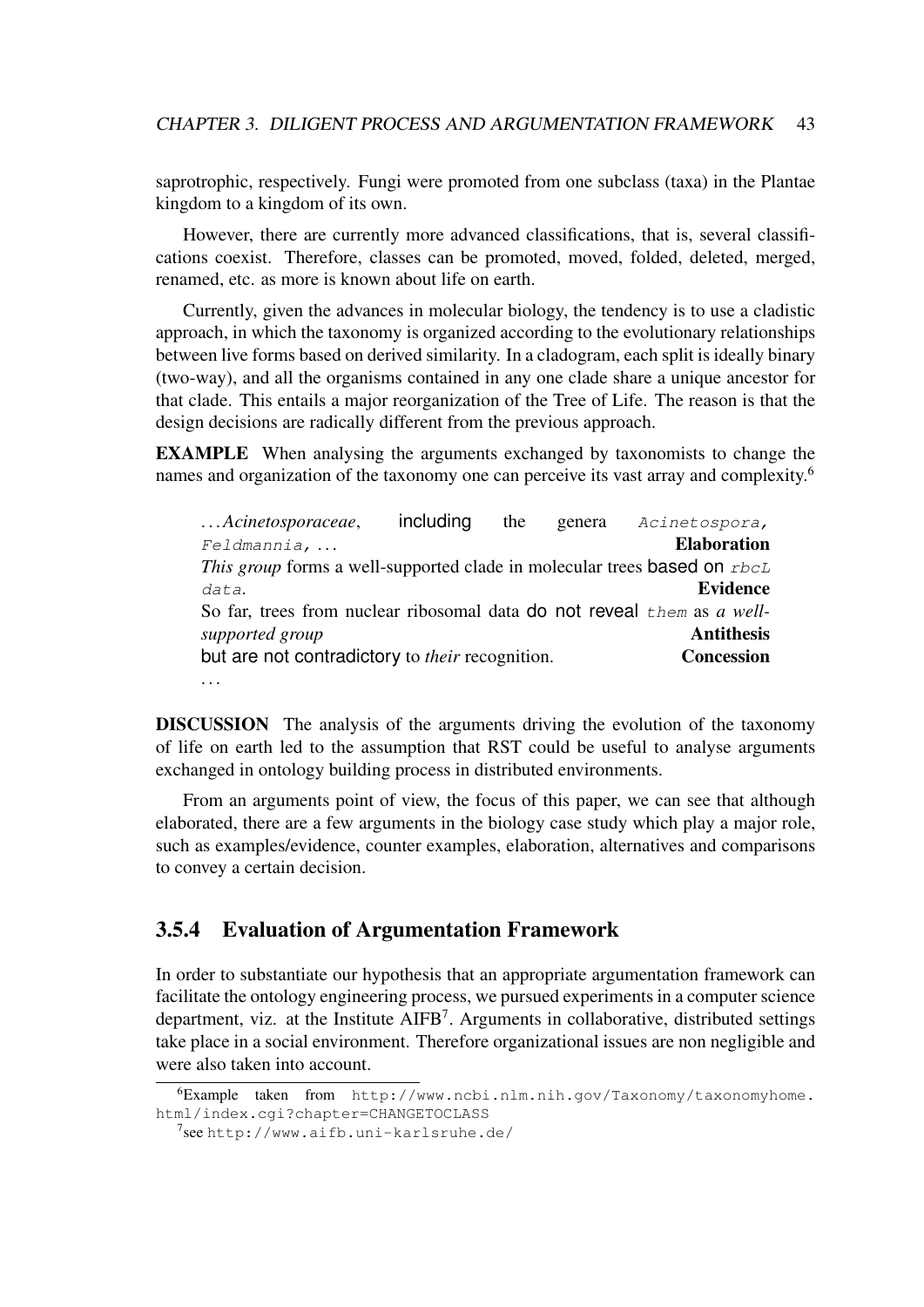We performed two experiments: in the first, participants were not constrained in any way; in the second, participants were asked to (1) use a subset of arguments, those that that had been found more effective in the first round,(2) and were given stricter rules, and a better environment to conduct their discussions. The task in both sessions was to build an ontology, which (1) represents the knowledge available in the research group, (2) can be used for internal knowledge management, (3) and makes the research area comprehensible for outsiders. Both experiments lasted each for one hour and a half. From the eleven participants - all from the computer science department, thus domain experts - three were unexperienced in ontology engineering. Seven of them were very active in both discussions. Concepts were only added after argumentation and some consensus was achieved.

#### First Experiment

. . .

. . .

The goal of the first experiment was to identify the dominant arguments used to push forward ontology development.

- 1. Setting: The participants met in a virtual chat room. Each one had their own client and all of them could see the current ontology. All arguments were exchanged via the chat room, no other forms of communication were allowed. A moderator was responsible to remind people to stay on the subject and to include the modelling decisions into the formal ontology which was visualized on a web page. At this stage very few procedural and methodological restrictions were a-priori imposed. The subjects were instructed of the high level goal of the experiment, of the procedure and of their goals.
- 2. **Example:**<sup>8</sup> An excerpt from the real dialogues taking place:

sa : i dont care whether *someone* plays baseball or not when I am modelling research domain. **Evaluation** cs : sa just an example... Circumstance ct : maybe it is the purpose of *the website*, that people get also informed about hobbys Purpose cs : so we have person Restatement jt: what I find a bit more interesting is the conference problem Motivation

3. Result: In the beginning participants brought forward different kinds of arguments, like background knowledge, examples, elaboration and so on. This led to different argumentation threads where participants were discussing different topics at the

<sup>&</sup>lt;sup>8</sup>We have changed the transcripts a bit, for the sake of readability.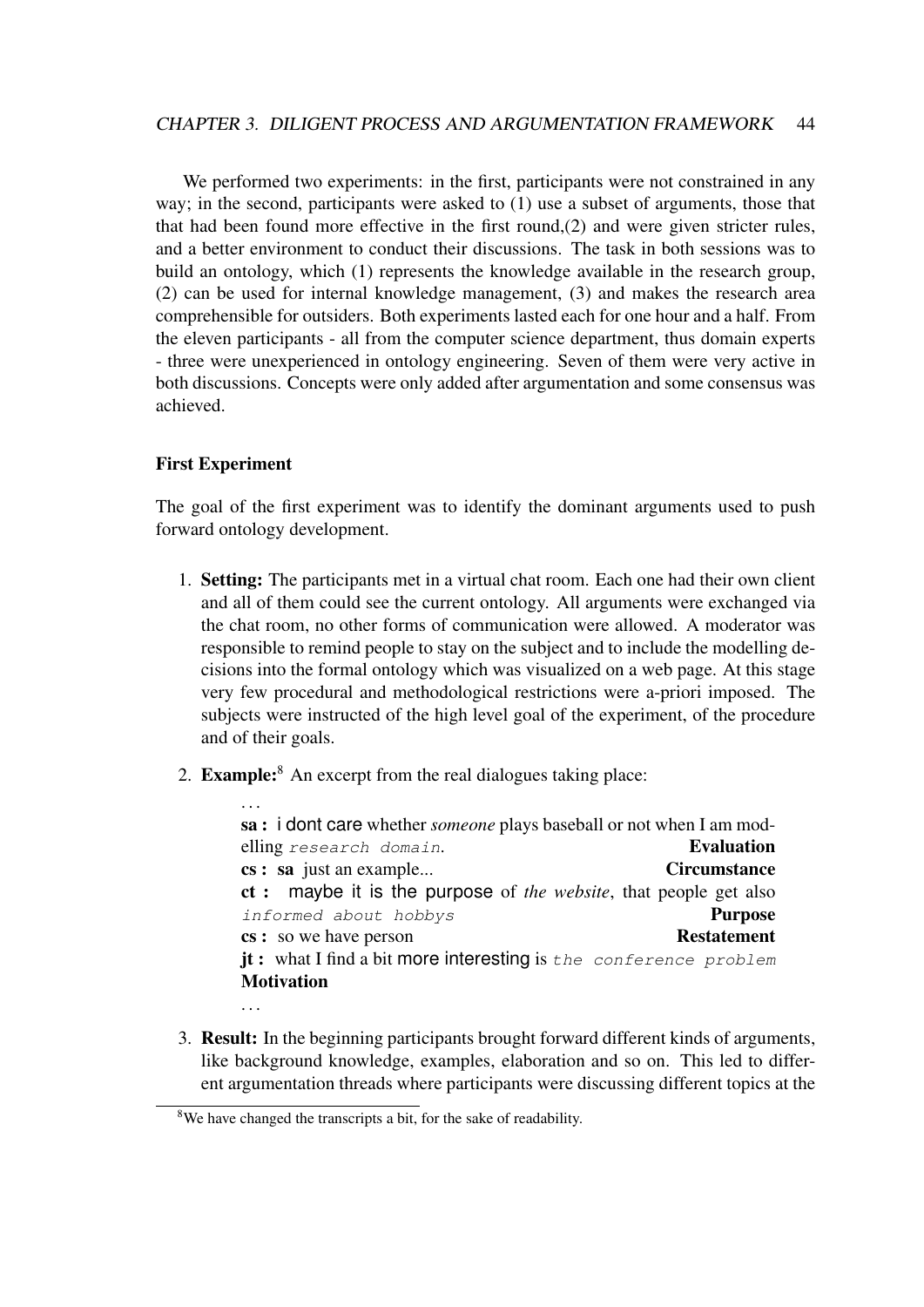same time. At some points there were 4 threads at the same time, most of the time there was more than one, including procedural and noise. Therefore, discussion was very tangled and at some points rather difficult to follow. Topics which were discussed included: the appropriate formalism to model the ontology, detailed elaboration of leaf concepts, which top level concepts to begin with, philosophical modelling decisions (roles vs. multi inheritance), which are the main modules, topic lists etc. From time to time participants called for a vote. However a decision was seldom reached. The moderator interacted only rarely in the discussion, because timely moderating multiple threads is very difficult: by the time an intervention was issued two or three other interventions from participants had already been issued. As a result, a core ontology with two concepts, Role and Topic, was agreed upon.

LESSONS LEARNED: We analysed the discussion with the help of RST. Table 3.1 lists the frequency of the different arguments exchanged during the experiment. We could identify the arguments which had most influence on the creation of the ontology, *viz.* elaboration, evaluation/justification, examples, counter examples, alternatives.

With respect to the experimental setup we identified the following problems: (1) Participants started too many discussion threads and lost the overview, (2) the discussion proceeded too fast, hence not everybody could follow the argumentation, (3) the moderator was too reluctant to intervene, (4) there was no explicit possibility to vote or make decisions. Even in this setting where participants shared a very similar background knowledge, the creation of a shared conceptualization without any guidance is almost impossible, at least very time consuming. We concluded, that a more controlled approach is needed with respect to the process and moderation.

#### Second Experiment

The goals of the second experiment, were to underline that with an appropriate argumentation framework the ontology creation proceeds faster, more effectively and the resulting ontology represents a shared view.

1. Setting: In the second experiment participants were asked to extend the ontology built in the first round. In this phase the formalism to represent the ontology was fixed. The most general concepts were also initially proposed, to avoid philosophical discussions. The initial ontology defined the modelling primitives for topics and the different roles people are involved in. For the second round the arguments elaboration, examples, counter examples, alternatives, evaluation/justification where allowed.

The participants in the second case study joined two virtual chat rooms. One was used for providing topics for discussion, hand raising and voting. The other one served to exchange arguments. When the participants - the same as in the first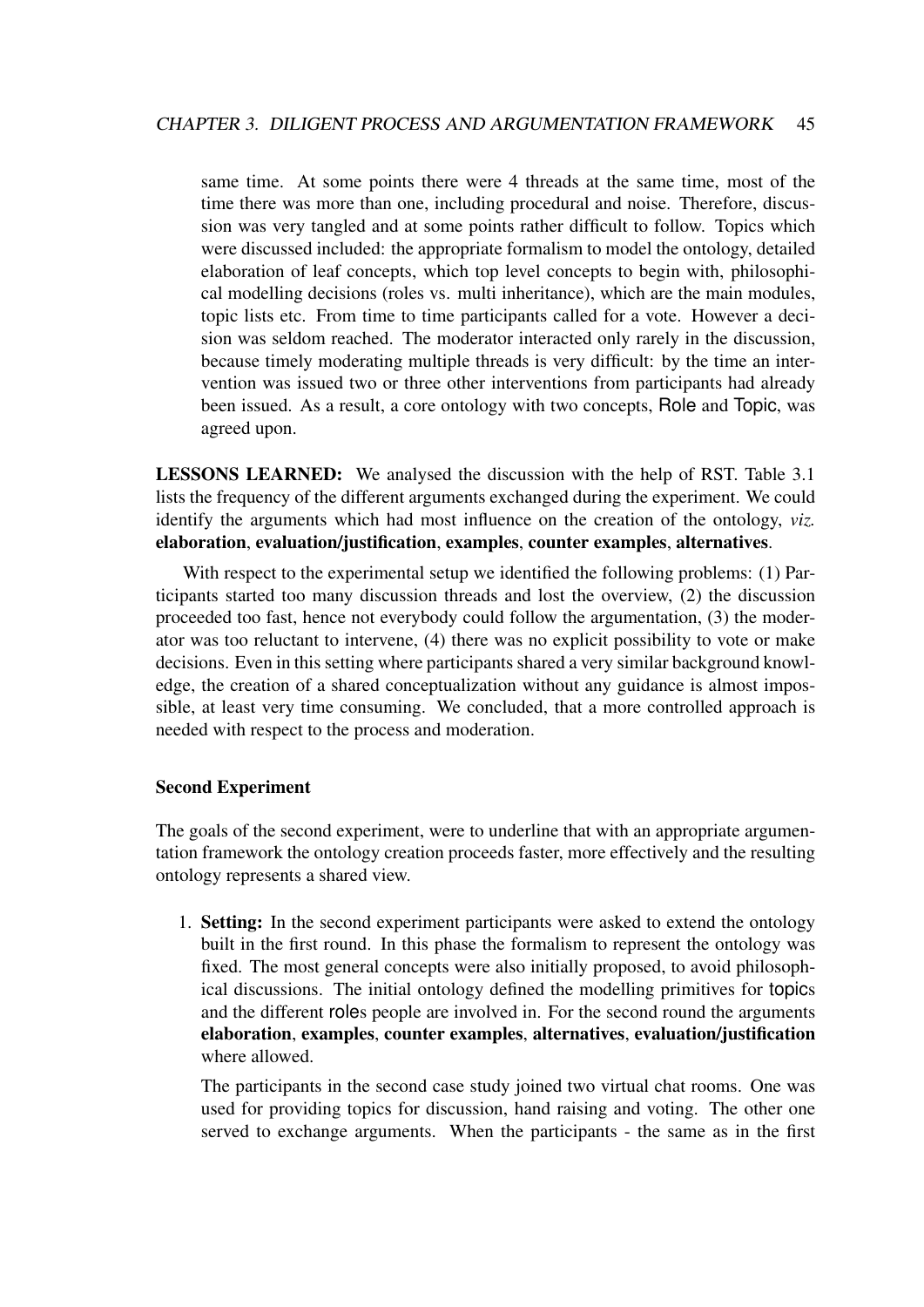| <b>Arguments</b>       | <b>First Round</b> | <b>Second round</b> |
|------------------------|--------------------|---------------------|
| Elaboration            | 24                 | 36                  |
| Eval. & Just.          | 14                 | 33                  |
| Contrast & Alter-      | 12                 | 17                  |
| native                 |                    |                     |
| Example                | 12                 | 9                   |
| <b>Counter Example</b> | 10                 | 8                   |
| Background             | 9                  | 3                   |
| knowledge              |                    |                     |
| Motivation             | 5                  |                     |
| Summary                | 5                  | 3                   |
| Solutionhood           | $\overline{4}$     | 8                   |
| Restatement            | 3                  | 6                   |
| Purpose                | $\overline{3}$     |                     |
| Condition              | $\overline{2}$     |                     |
| Preparation            | 1                  |                     |
| Circumstance           | 1                  |                     |
| Result                 | 1                  |                     |
| Enablement             |                    |                     |
| List                   | 1                  | 1                   |
| Concepts agreed        | $\overline{2}$     | 10                  |
| $_{\rm on}$            |                    |                     |
| Relations agreed       | 3                  | 0                   |
| on                     |                    |                     |

Table 3.1: Arguments used and outcome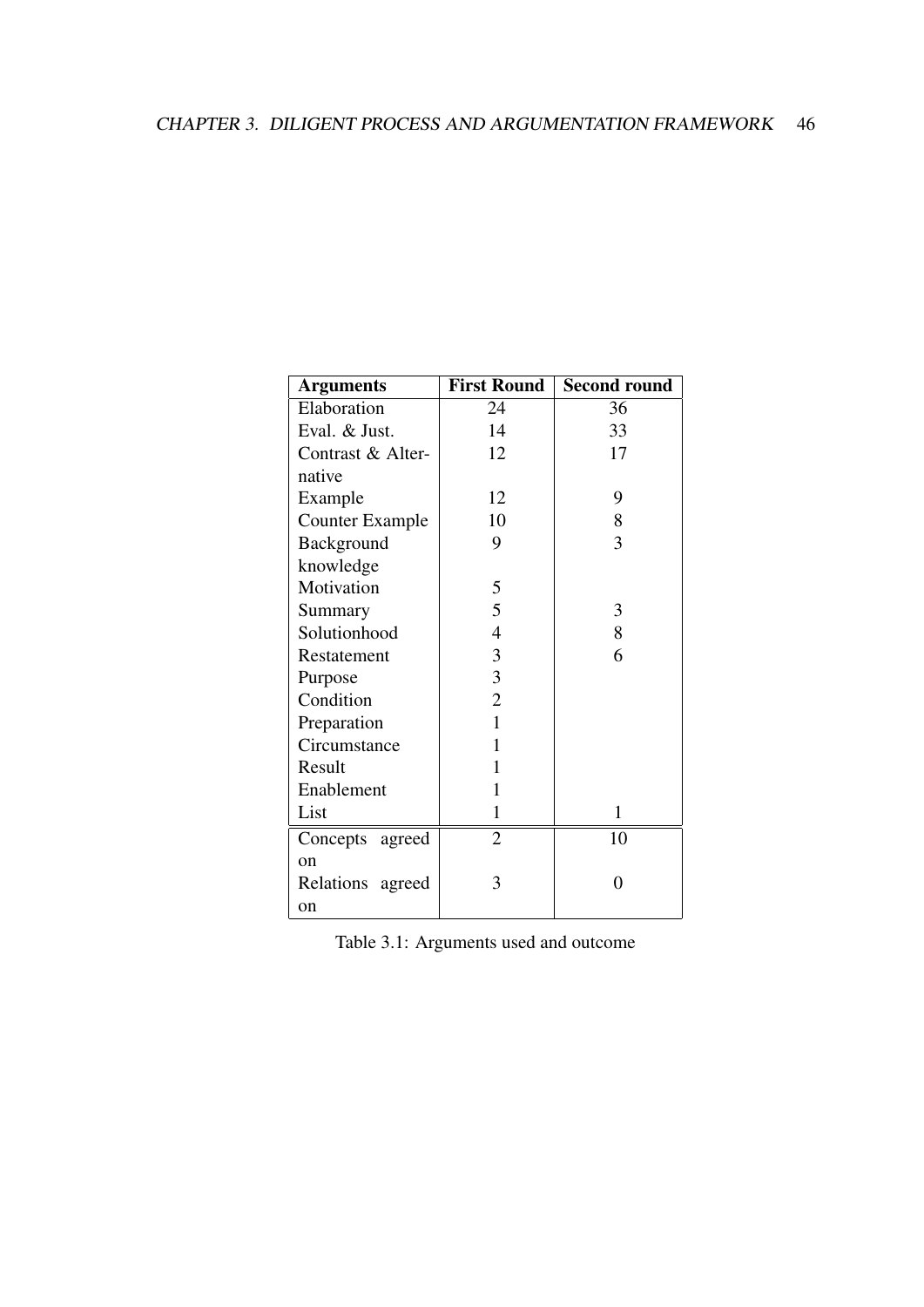experiment - wanted to discuss a certain topic *e.g.* the introduction of a new concept, they had to introduce it in the first chat room. The topics to discuss were published on a web site, and were processed sequentially. Each topic could then be expatiated with the allowed arguments. Participants could provide arguments only after hand raising and waiting for their turn. The participants decided autonomously when a topic was sufficiently discussed, called for a vote and thus decided how to model a certain aspect of the domain. The evolving ontology was again published on a web site. The moderator had the same tasks as in the first experiment, but was more restrictive. Whenever needed, the moderator called for an example of an argument to enforce the participants to express their wishes clearly.

2. Example: An example from the arguments window:

cs : We have done quite a bit of research in distributed knowledge management (DKM) lately. So I suggest DKM as a topic plus a subtopic "peer to peer" (P2P) Elaboration ah : I suggest *knowledge management* (*KM*) as super concept of DKM because every DKM is a kind of KM Elaboration, Justification jt : Well I am now wondering whether *P2P is DKM*, because File exchange is not always KM is it? Counterexample ph : I suggest *Distributed Comp. (DC)* with P2P and Grid as subtopics;  $DKM$  as subtopic of  $DC$  and  $KM$  Elaboration do : PRO ph : because his approach *separates KM* and distributiveness Justification, Evaluation cs : I'd like to agree to ph and do suggestion. . . .

ad : km is a kind of kp Elaboration

h : can you elaborate?

schm4704 : I think we can subsume kdd and km under kp, because both are disjoint, and still both related to knowledge processing (as far as I see it). Justification, Comparison pc : knowledge managament is about managing knowledge, structuring, organizing etc. to organize it you need to process it so for sure KP is more special that KM Elaboration, Justification, Comparison

ad : I did not understand your argument! Why should kp be more specal than km. If I manage something than it is also a kind of processCounter Example

pc : KP is a part of KM so we should model it as a subpart or something **Justification** 

. . .

. . .

3. Result: As expected the discussion was more focused, due to the stricter procedural rules. Agreement was reached quicker. A total of ten new concepts were agreed on. With the stack of topics which were to be discussed (not all due to time constraints),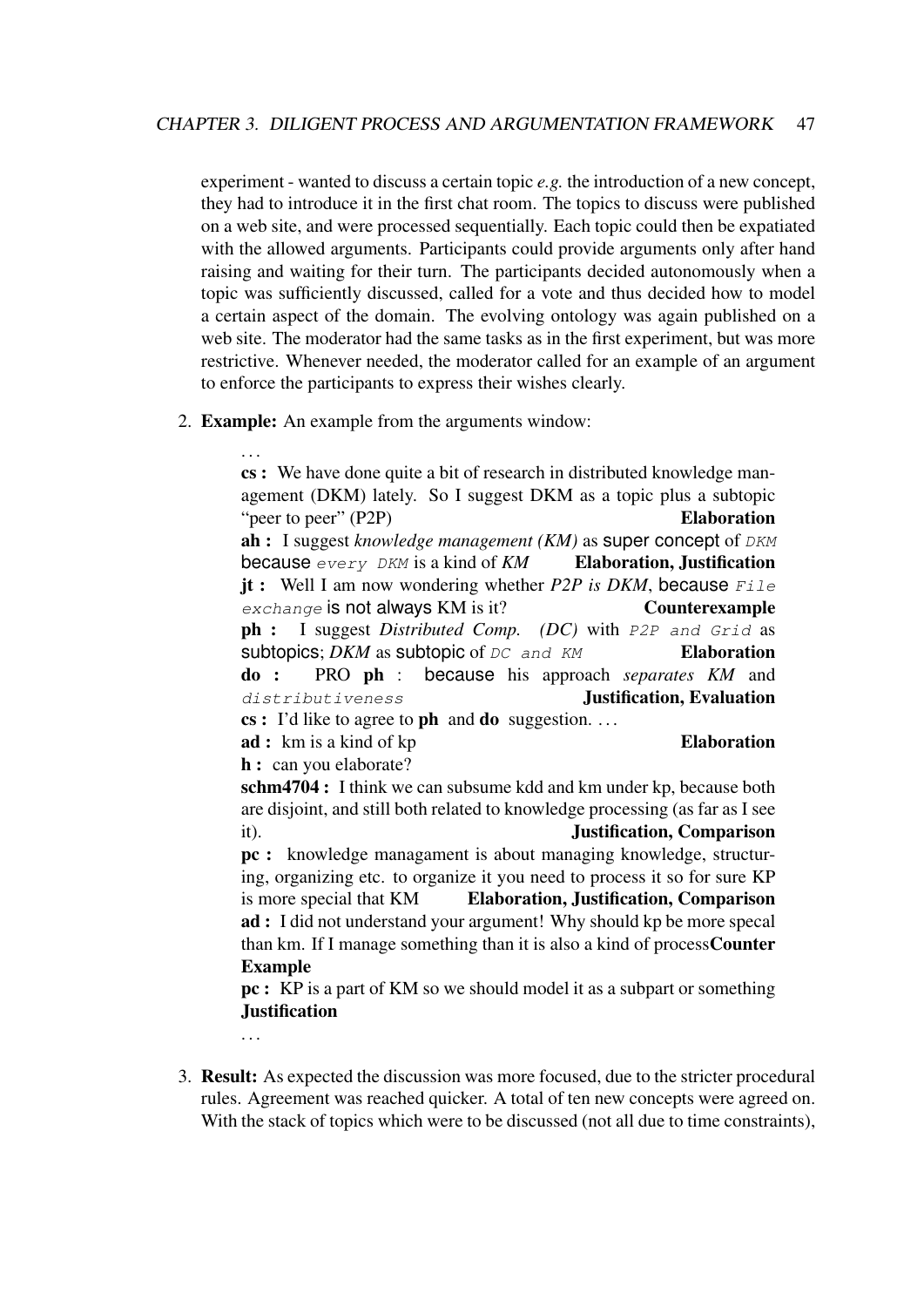the focus of the group was kept. Some relations were proposed, but they were not agreed upon.

From a methodological point of view, one can classify the ontology engineering approach followed as middle-out. The restricted set of arguments is easy to classify and thus the ontology engineer was able to build the ontology in a straightforward way. It is possible to explain new attendees why a certain concept was introduced and modelled in such a way. It is even possible to state the argumentation line used to justify it. The participants truly shared the conceptualization and did understand it. In particular in conflict situations when opinions diverged the restriction of arguments was helpful. In this way participants could either prove their view, or were convinced.

LESSONS LEARNED: Our experiments provide strong indication – though not yet full-fledged evidence – that a restriction of possible arguments can enhance the ontology engineering effort in a distributed environment. In addition the second experiment underlines the fact that appropriate social management procedures and tool support help to reach consensus in a smoother way. From an RST analysis perspective, the fact that the discussion was more focused eased the task enormously.

Another rather interesting conclusion is the fact that a middle-out approach comes naturally for people with knowledge engineering skills when given an appropriate work environment. Moreover, middle-out combined with appropriate argumentation and management can be used to quickly find a shared, consensual ontology even when participants must provide all and only written arguments.

The process could certainly be enhanced with better tool support. Besides the argumentation stack, an alternatives stack would be helpful. Arguments in particular elaboration, evaluation & justification and alternatives were discussed heavily. However, the lack of appropriate evaluation measures made it difficult, at some times, for the contradicting opinions to achieve an agreement. The argumentation should then be focused on the evaluation criteria. The evaluation can take place off-line, or can be based on modelling advices from practical experience. Discussion can proceed. As to the use of the RST to analyse real dialogues, instead of carefully written texts, one should mention, in particular in the first round where the discussion was rather tangled, that it was rather difficult to classify at some parts. However, the restricted set is easy to identify and we conjecture that the provision of template arguments will ease the task further. In both rounds one should stress the lack of tools to automatize it, although one can foresee the difficulty, since this kind of analysis requires deep NL understanding.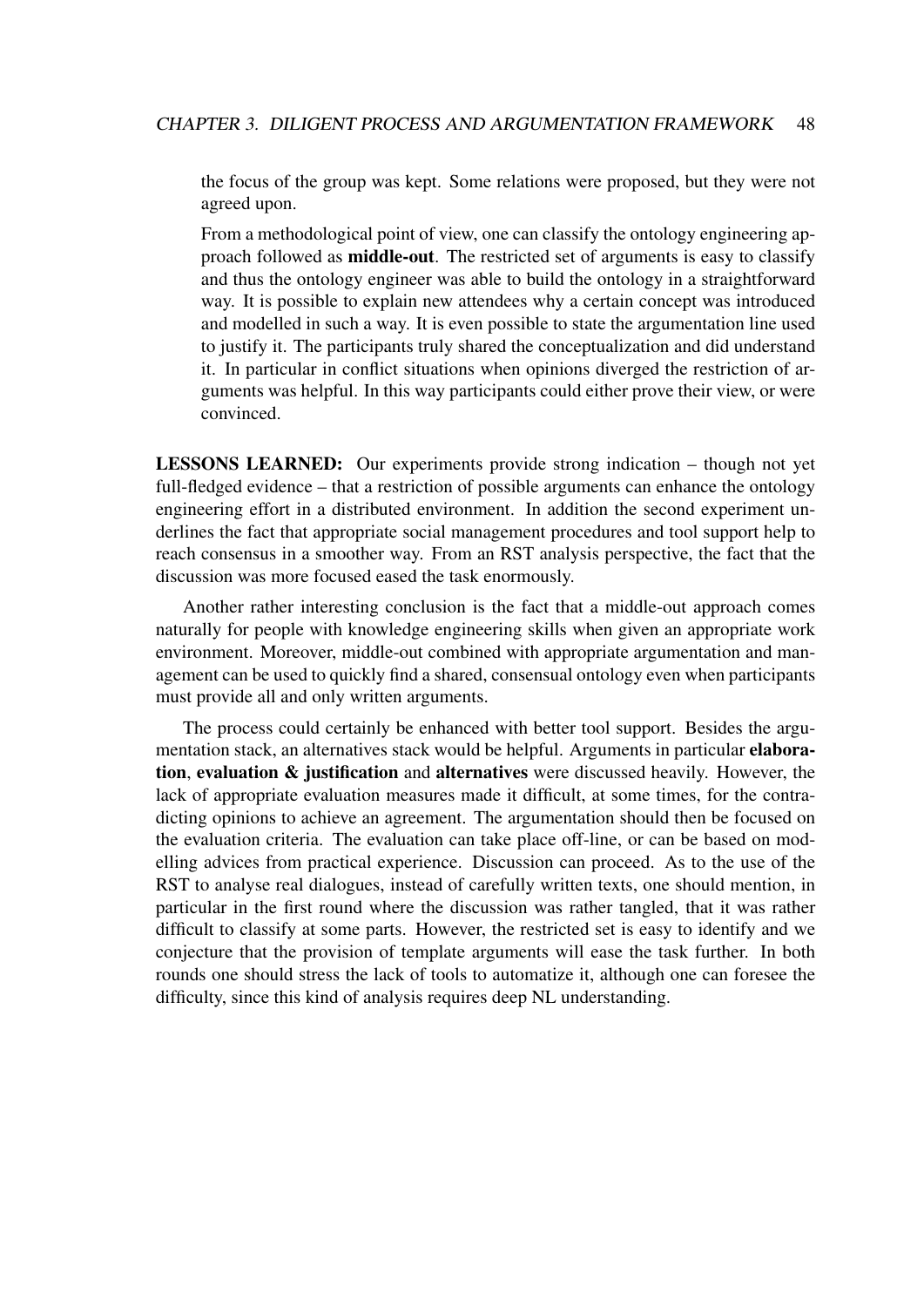## Chapter 4

## DILIGENT in SEKT

In this chapter we will take a look at how the DILIGENT process is applied or will be applicable to the three case studies of SEKT. We will see, that different parts of DILIGENT suit best the specifics of each case study. We will identify these parts and interpret the work done so far through the DILIGENT framework view.

We will benefit threefold from applying an explicit ontology development process like DILIGENT to the case studies:

- 1. specific problems of the case studies are addressed and attacked with DILIGENT, for example in the legal case study, where the argumentation framework has been already applied in order to focus the discussion while creating the initial version of the legal ontology,
- 2. using a framework like DILIGENT helps in describing the ontology lifecycle within the use cases in a more concise and generic way, in order to gain accessibility to the experiences won in the use cases, and
- 3. for the further development of DILIGENT, we will be able to harvest experience with using the process and get feedback in order to identify problems and refine the steps of DILIGENT.

Besides the use cases, the development of an upper level ontology for SEKT became a further interesting application of the DILIGENT process. In the following sections, we will start with a description of the three case studies with regards to the above listed benefits, and then analyse the ontology development of the SEKT upper level ontology PROTON, to see, if we may gain the same advantages here as well.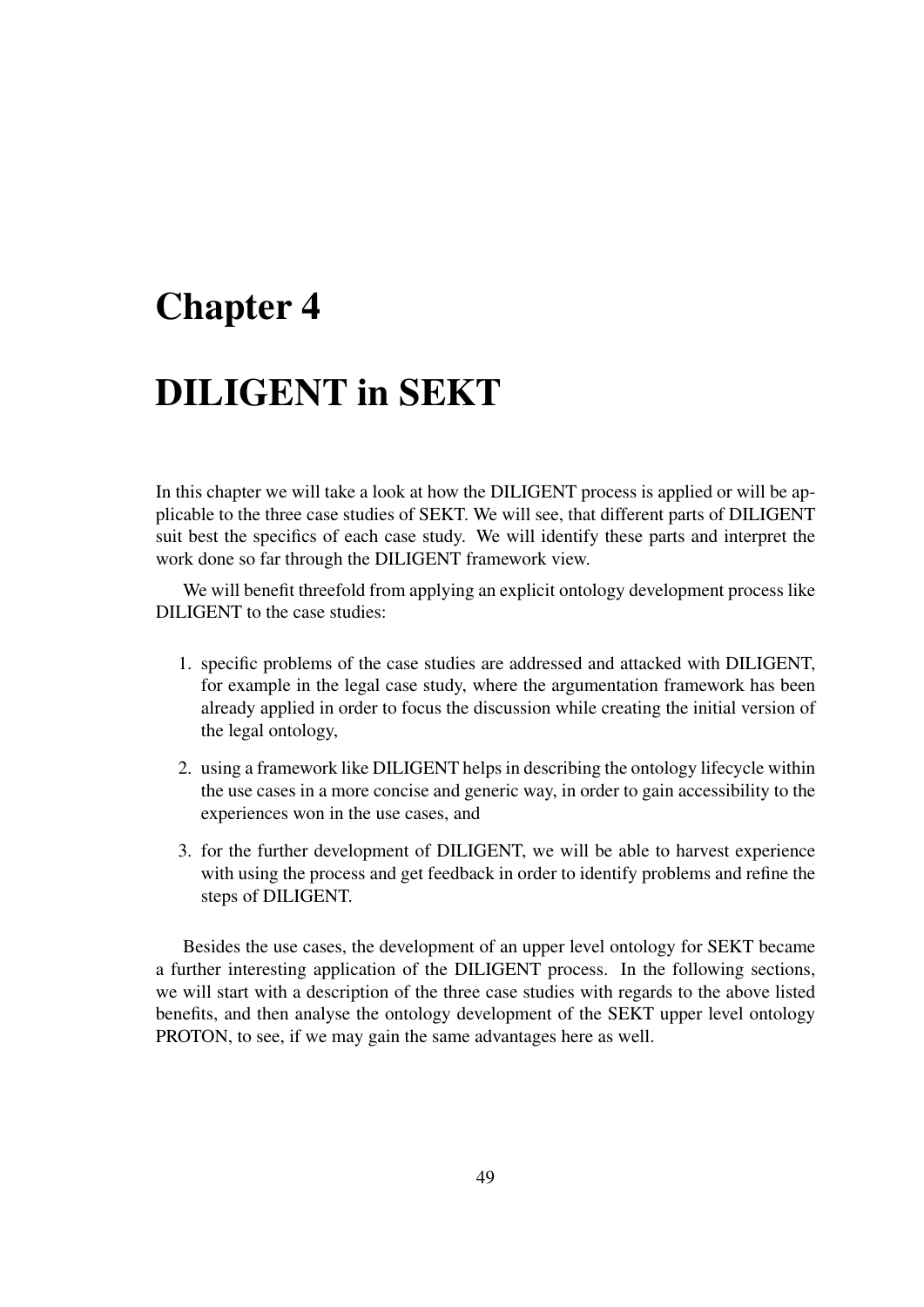Figure 4.1: Screenshot of the wiki used for discussing the legal ontology

## 4.1 Legal Case Study

The goal of the legal case study is to provide support to professional judges. In the Spanish system one particular problem young judges face is when they are on duty and confronted with situations in which they are not sure what to do (e.g. in a voluntary confession, which process of questioning should be applied?). In such cases, they usually phone their former training tutor (experienced judges) for resolving the issue. But this is a slow and insecure procedure. In this case study, it is planned to develop an intelligent system to speed up the process and to relieve experienced judges from this effort by providing support to young judges. Only in the case that the requested knowledge is not in the system and cannot be reformulated from already stored knowledge, an experienced judge will be contacted. The result of this "expensive" consultation will be fed back into the system automatically.

In order to build a scalable and useful system, several requirements have been identified [RCCP04]. In particular, the decision as to whether a request for knowledge is covered by the knowledge stored in the system should be based on semantics of the legal domain rather than on simple word matching. An ontology can be used to perform this semantic matching. Case-based reasoning techniques will be used when considered applicable. The main difference with traditional CBR approaches is that we will use a semantic-based similarity measures based on ontologies. Moreover, cases will be - where possible - automatically extracted from information generated by judges as they perform their daily work.

The ontology used for this semantic matching, the OPLK (Ontology for Professional Legal Knowledge)  $[BCC+05]$ , is being developed in the SEKT project. When modelling the OPLK, the modelers soon realized that they were often discussing questions at length before making a decision. But after a few weeks, the decision was not traceable any more, and they started discussing the original question anew. The argumentation framework of DILIGENT – as presented in 3.5.2 – was identified as being able to help solving problems such as missing traceability and explicitness.

As suggested for the discussion process, we offered an easily accessible web based interface in order to allow the discussion in a traceable way. A standard wiki was used which supports seamless discussion and offers ease of use. But the users quickly extended it in combination with the KAON OIModeller [GSV04]: they modelled the ontologies agreed on, made a snapshot of part of ontology and imported it to the wiki, in order to visualize the ontology and ease the discussion and understanding of it. In figure 4.1 we see a screenshot of the wiki, running on the SEKT portal, showing the concept Hecho with its description, argumentation and attributes, as well as a graph made with the KAON OIModeller showing the concept and its attributes.

This points us to deficiencies and strengths of using standard off the shelf products.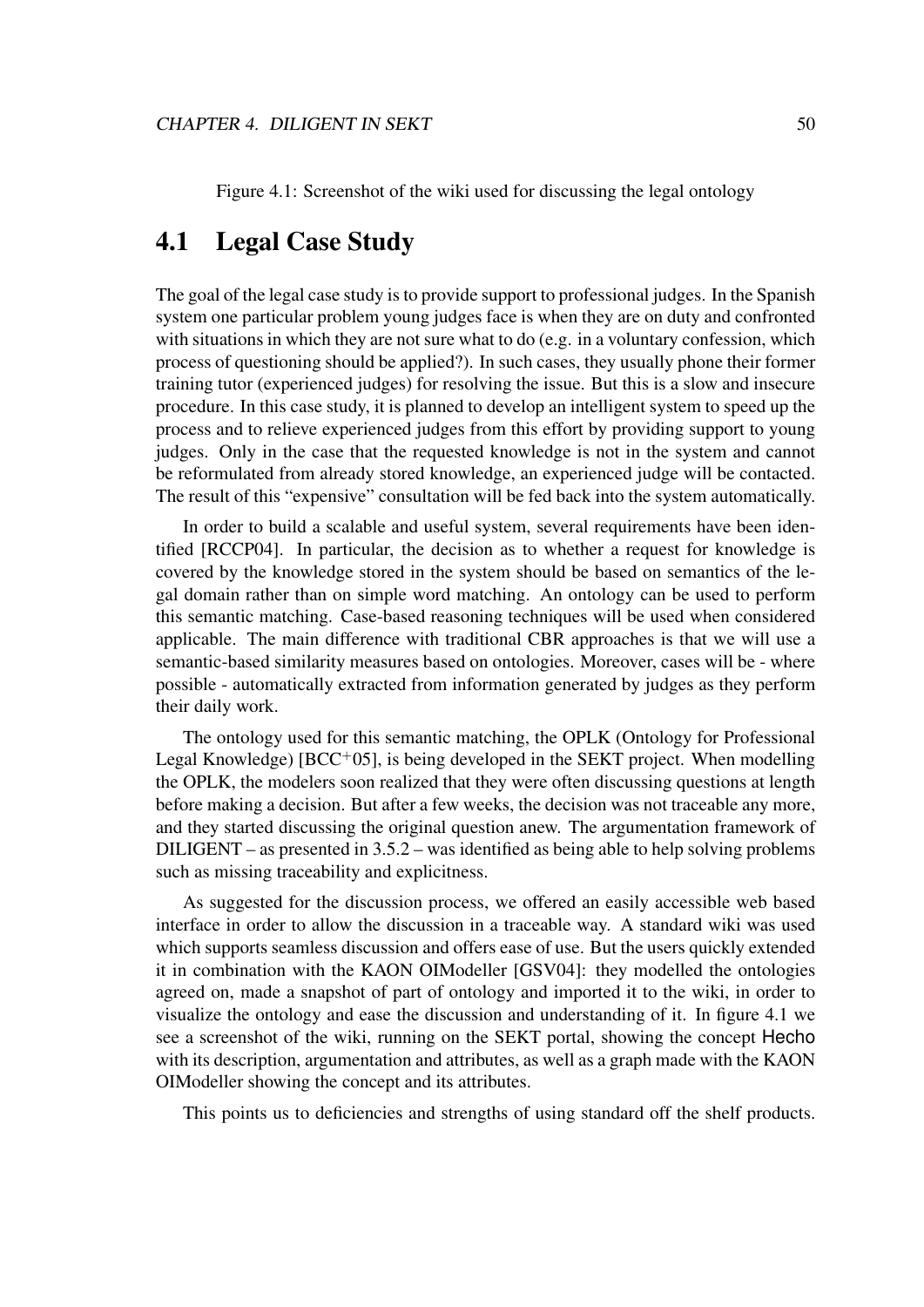The partners of the legal case study obviously demand graphical, intuitive and easy accessible user interfaces. They want tools that help them with the specific tasks they encounter when dealing with ontology engineering. But, on the other hand, due to their general use outside of the relatively small community of ontology engineers, the software is stable, it is easy to get help on using it and it may show surprisingly flexible features.

## 4.2 Digital Library Case Study

BT began building its Digital Library in 1994 and over ten years has developed an online system that offers its users personalisation, linking to full text from abstracts, annotation tools, alerts for new content, and the foundations of profiling. A key driver in developing the Library has been the desire to provide a single interface to the whole collection, drawing together content from a wide variety of publishers.

The BT Library allows its user to search the library's contents. In addition, they can browse through "information spaces" that have been created on topics known to be of interest to people in the company or through the contents of journals in the Library. Information Spaces bring together content from the library's databases and details of new books into a single page in the Library. People can "join" an information space to be alerted to new articles on the topic and can create their own private information spaces for topics of particular interest to them [AO98].

We can describe the change management process with DILIGENT. After the initial build of the ontology, it is delivered to the users. The user profile is meant to be highly adaptive, actively - with the user creating information spaces and thus expanding the ontology - and passively - with the system logging and analysing the users actions, and thus further adapting the user profile with this usage driven changes [HV04]. This step represents the local adaptation. Analysing these adaptations by the board responsible for the quality of the Digital Library will show up the deficits of the current ontology and allow to revise it properly, in order to achieve a higher usability and a better performance by changing the topic relations, especially the hierarchy, and by keeping the information spaces close to the current interests of the users and easy accessible. This way the board has constant feedback on the interests of the users, who update their data accordingly.

In this case study the argumentation procedure is actually replaced by statistics. Users are not supposed to argue for or against new topics, but instead will simply decide by using a topic or not if it was well chosen or not.

## 4.3 Siemens Case Study

The objective of this case study is to investigate and verify how semantically enabled technologies can improve the productivity of IT and business consultants. It will elaborate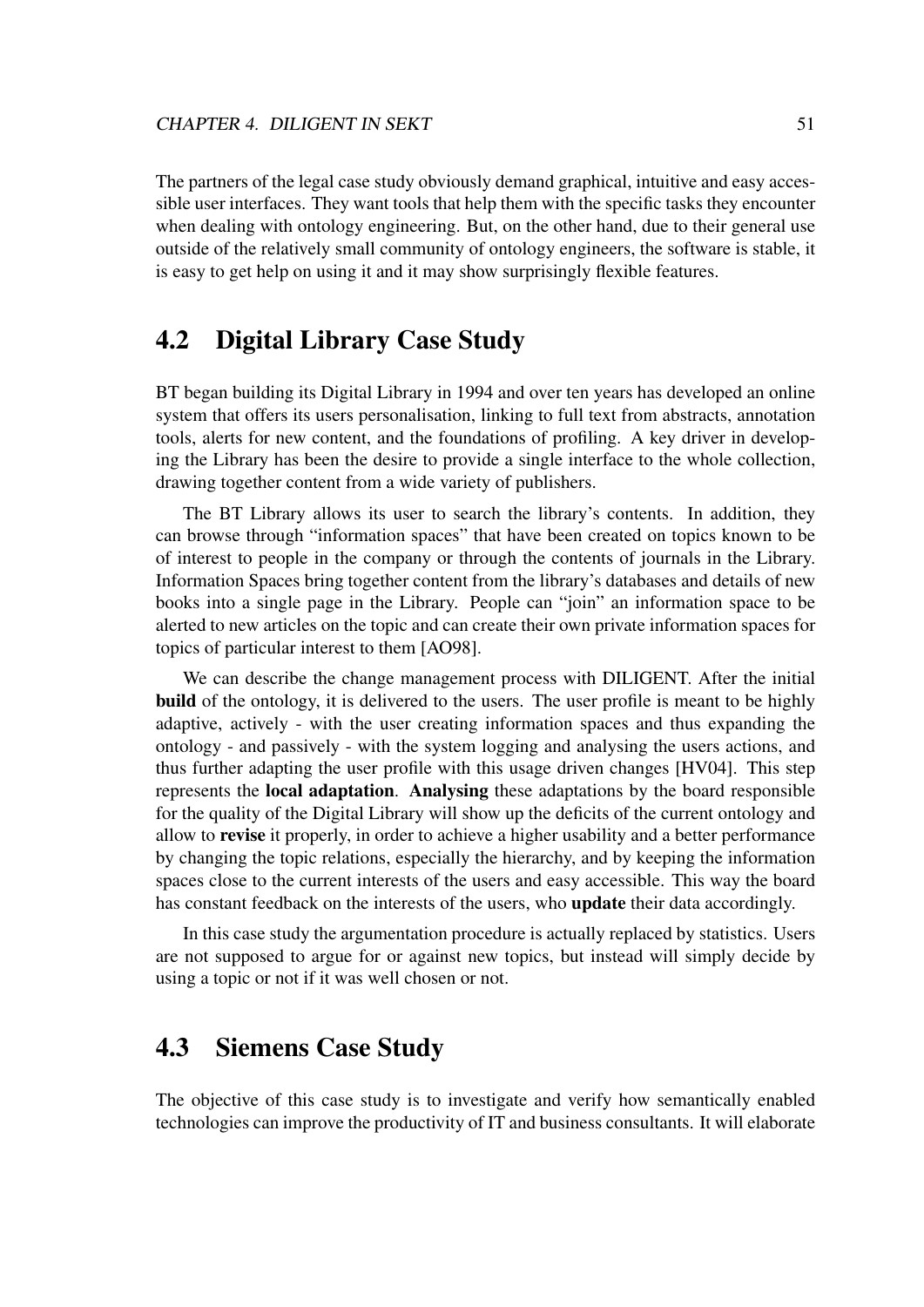which added values can be created and look for new forms of accessing, handling and utilising content in the IT and business services industry. Complementary to the other two case studies, it will focus on how to stipulate the emergence and creation of new knowledge and its capture, thereby providing important input for the further shaping of SEKT in subsequent phases.

We will yet have to see how DILIGENT will be applicable for this use case. We imagine the creation of new knowledge being accompanied by related changes in the local ontology of the knowledge worker, and thus allow easier access to her results, a more efficient evaluation by a supervising board and finally a better and more coherent integration of her work into the existing knowledge base.

This follows the DILIGENT process, but in a different, more active manner than the other use cases can, and may thus yield interesting results.

## 4.4 Support for PROTON Development

An important practical approach to generating a shareable and easier mappable ontology is the use of background knowledge in the form of an upper level ontology. Within the SEKT project, an upper level ontology called "PROTON" ([TKM04]) will be developed. In fact, PROTON can be used in several ways, from metadata to ontology generation.

Engineering an upper level ontology is a difficult task due to numerous constraints and goals, sometimes contradicting. Especially because upper level ontologies usually are domain independent and should be applicable to a big number of tools, numerous questions from epistemological considerations over computational complexity constraints and human understandability to pragmatic tool usage have to be answered.

The development of PROTON is closely following the DILIGENT process, but it should be noted, that the DILIGENT process is actually meant to happen for loosely controlled environments, where the ontologies may adapt locally as they are being used. For PROTON we therefore have to map some of the steps to the different situation. Onto-Text, the partner responsible for PROTON, initially created and delivered early versions of PROTON in order to foster comments from partners and to create a common ground for application level ontologies (build phase). The partners analyse PROTON with respect to their own expertise, be it with regards to practical constraints in the tools that will be used, with regards to the goals in their case studies or with regards to theoretical considerations to ontology engineering. These comments may be regarded as suggestions for local adaptation. Usually these comments are sent via the appropriate mailing lists, and then arguments are exchanged in favour or against the suggested changes. This argumentation is analysable with the Rhetorical Structure Theory (see Section 3.5.2). Even though mailing lists may have some disadvantages to other solutions for traceable and later easy accessible discussions, they still do a decent job and have the big advantage of being easy and using a very accepted and widespread technology (i.e. e-Mail).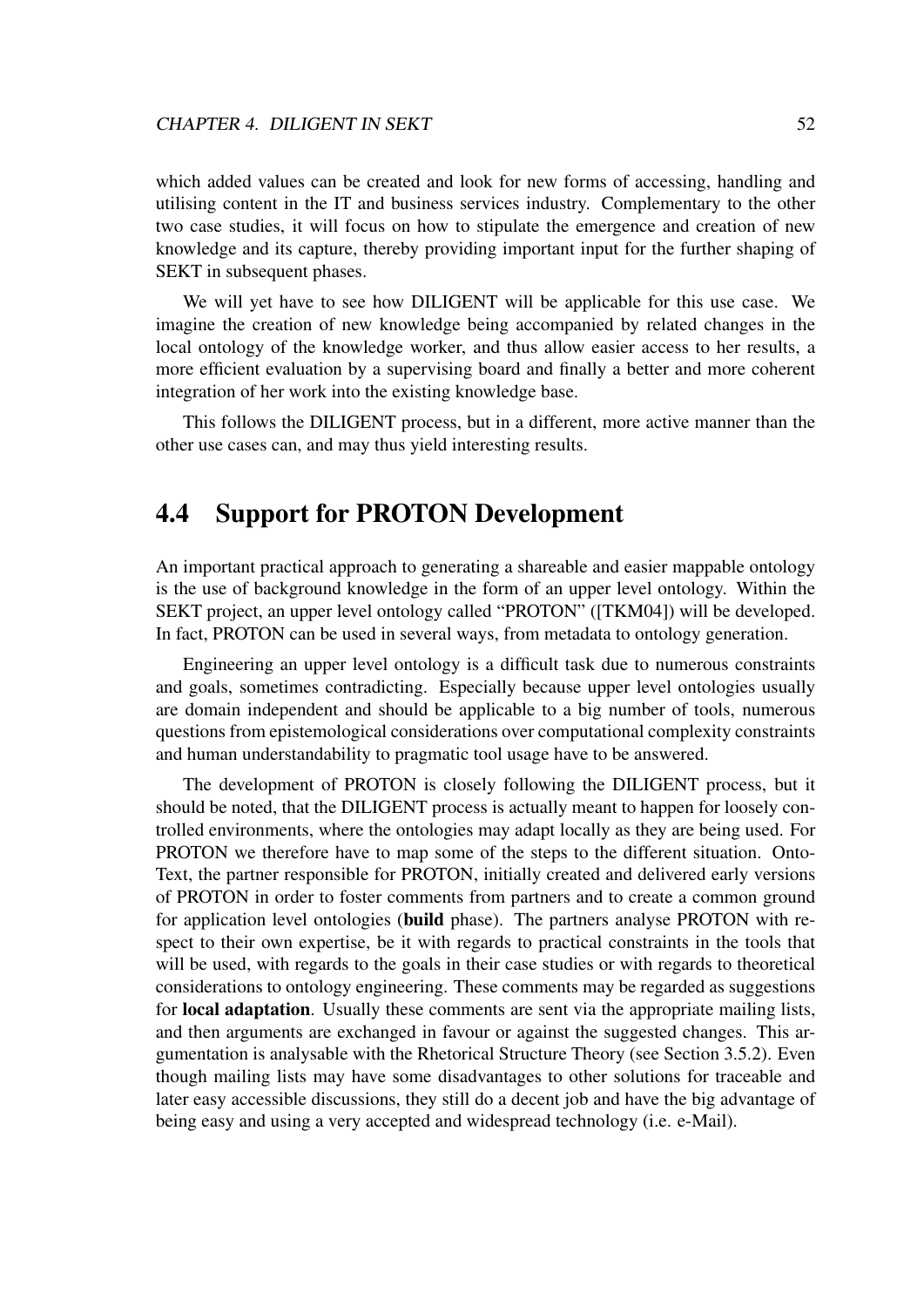#### CHAPTER 4. DILIGENT IN SEKT 53

The board, in our case this role is played by OntoText, after reading and analysing the arguments, makes the final decisions about the changes and revisions of PROTON. They then create a new release, which the partners download and review anew (this represents the local update phase).

It is planned to set up a dedicated community process to handle these kinds of change requests and comments, and thus the evolution of PROTON.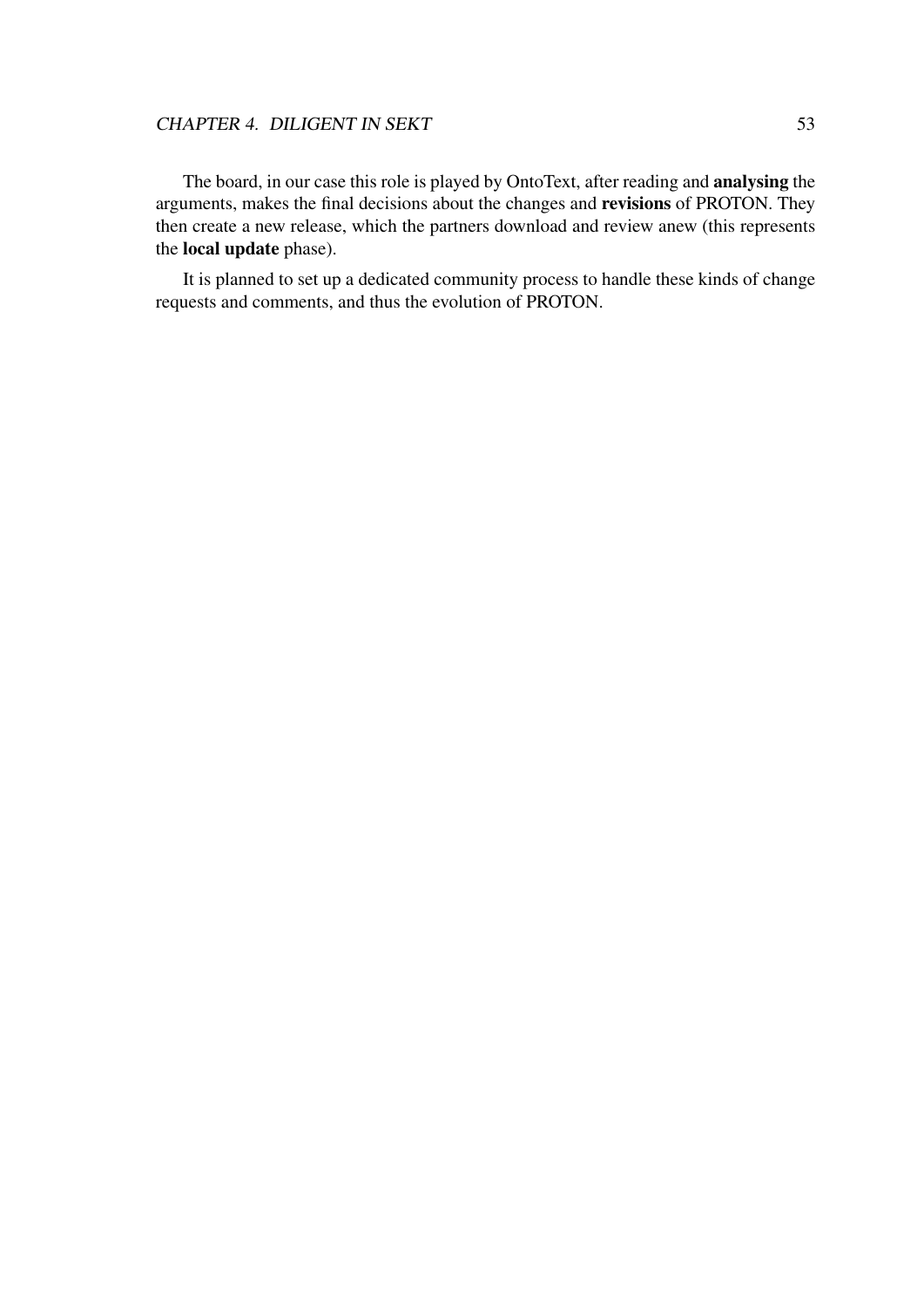## Chapter 5

## Conclusions

It is now widely agreed that ontologies are a core enabler for the Semantic Web. The development of ontologies in centralized settings is well studied and established methodologies exist. The knowledge structures underlying today's knowledge management systems constitute a kind of ontology that may be built according to such established methodologies as *e.g.* [SAA<sup>+</sup>99, Sur03]. These methodologies have a centralized approach towards engineering knowledge structures requiring *knowledge engineers*, *domain experts* and others to perform various tasks such as *requirement analysis* and *interviews*. While the user group of such an ontology may be huge, the development itself is performed by a comparatively — small group of domain experts who *represent* the user community and ontology engineers who *help structuring*.

Current experiences from projects and the analysis of the evolution of the classification of life forms in Biology suggest that ontology engineering should be considered as a continuous improvement rather than a one time action and that ontologies promise the most benefits in decentralized rather than centralized systems. Hence, a methodology for distributed, loosely-controlled and evolving ontology engineering settings is needed. DILIGENT is a step towards such a methodology. DILIGENT comprises the steps Build, Local Adaptation, Analysis, Revision and Local Update and introduces a board to supervise changes to a shared core ontology.

Here we presented a fine-grained argumentation framework to be used in evolving distributed environments. We use RST to analyse the arguments exchanged when consensus is sought in evolving distributed ontology engineering processes. We have strong evidence from an *in situ* experiment, that our argumentation framework decisively contributed to speeding up process and to finding a truly shared ontology. This is a particularly important conclusion when one foresees the development of shared ontologies in distributed settings, such as the Semantic Web. The arguments which we identified as most useful in an ontology building process are: elaboration, evaluation/justification, alternatives, examples and counter examples. Having provided evidence for the applicability of our methodology we will now see how DILIGENT will develop with experience gained with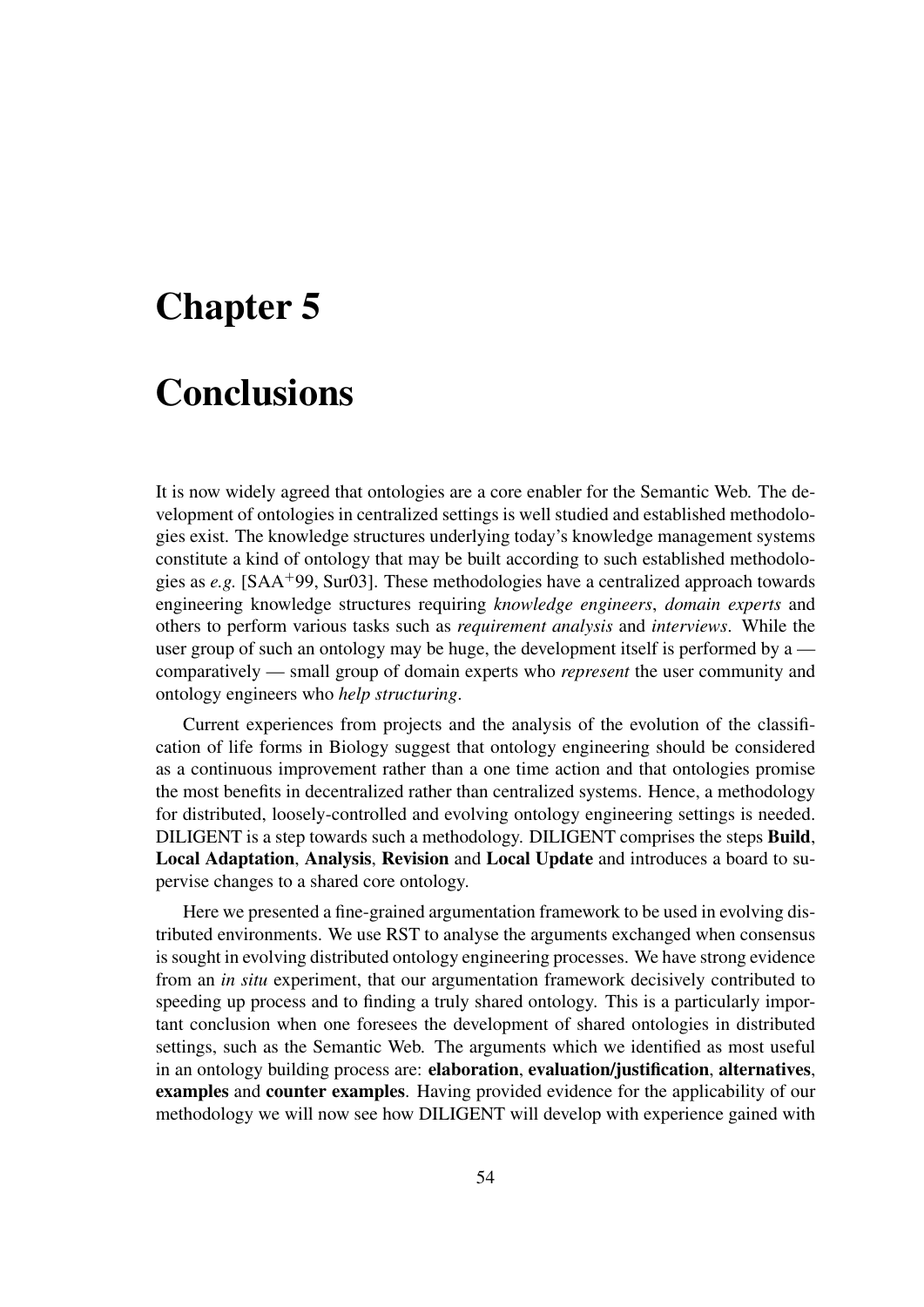the distributed ontology engineering efforts in the SEKT project, and how the ontology engineering processes themselves will gain from applying DILIGENT.

However, after discussing the case studies with the SEKT partners, we expect the SEKT case studies (i) to be **decentralized**, (ii) to rely on **evolving ontologies** to adapt to changing environments, and (iii) to evolve ontologies in a loosely controlled manner. In such decentralized settings working based on traditional, centralized knowledge management systems becomes infeasible. While there are some technical solutions toward Peer-to-Peer knowledge management systems (e.g., [BBMN03]) – and we have, *e.g.*, developed a technically sophisticated solution of our own in the finalized project SWAP  $[EHvH<sup>+</sup>03]$  – traditional methodologies for creating and maintaining knowledge structures appear to become unusable like the systems they had been developed for in the first place. Here we sketch a methodology to support such scenarios, that is flexible enough to deal with the differences in the use cases and still precise enough to help them.

Furthermore, the methodology will integrate specific issues of the three core technologies that are explored within SEKT: Knowledge Discovery, Human Language Technology and Ontologies & Metadata. This initial version will be applied and evaluated within the case studies. The methodology will be extended by capturing lessons learned and best practices. In the end, the methodology will be an illustrated guidebook for implementing and applying the SEKT technology in different settings to facilitate the take-up and transfer of the technology.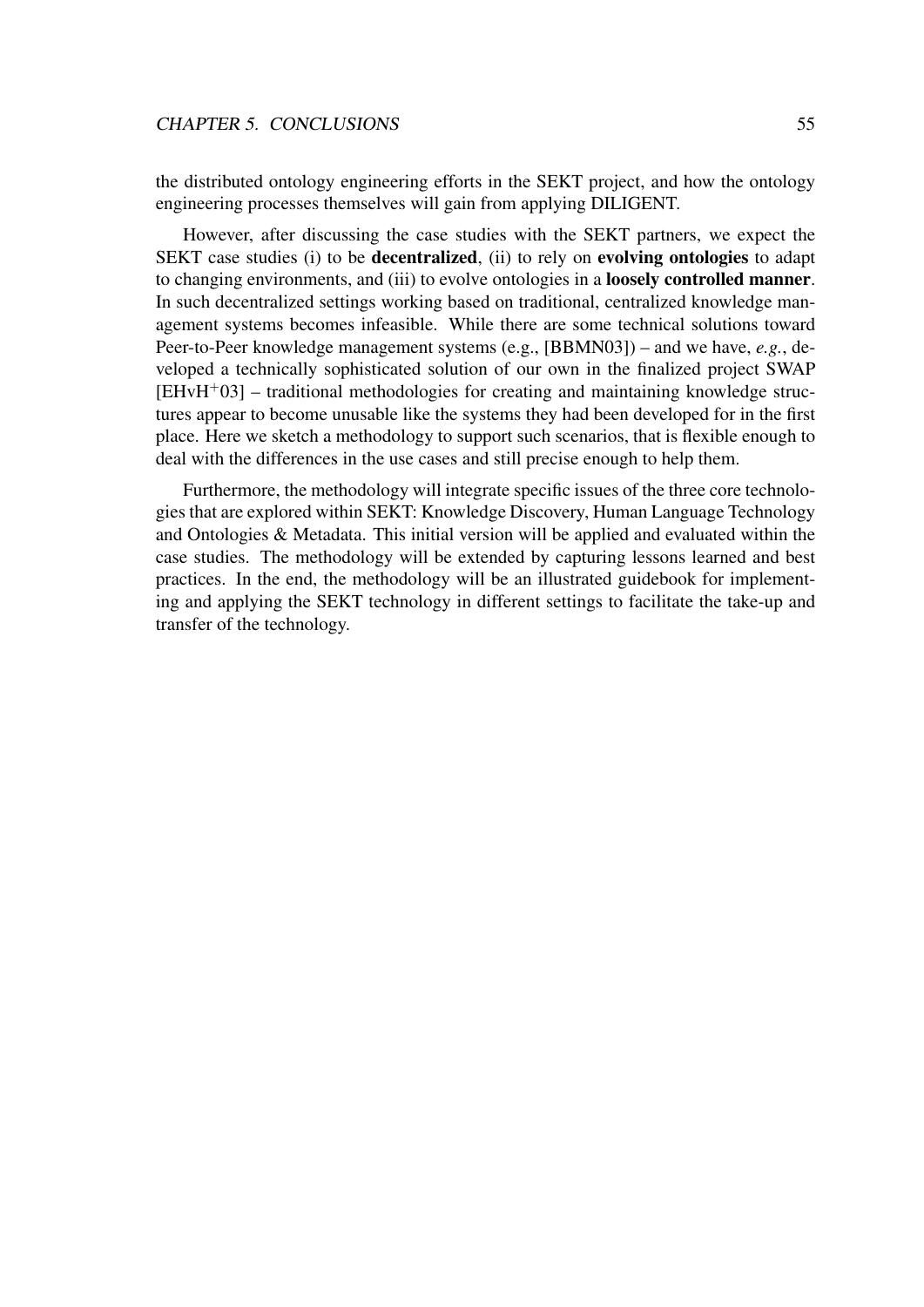## **Bibliography**

- [ACFLGP01] J. C. Arpírez, O. Corcho, M. Fernández-López, and A. Gómez-Pérez. WebODE: a scalable workbench for ontological engineering. In *Proceedings of the First International Conference on Knowledge Capture (K-CAP) Oct. 21-23, 2001, Victoria, B.C., Canada*, 2001.
- [Alb93] F. Albrecht. *Strategisches Wissensmanagement der Unternehmensressource Wissen*. Verlag Peter Lang, Frankfurt am Main, 1993.
- [AO98] D. Alsmeyer and F. Owston. Collaborating in information space. In *Proceedings of Online Information 98*, pages 31–37, 1998.
- [ASvE04] F. Aschoff, F. Schmalhofer, and L. van Elst. Knowledge mediation: A procedure for the cooperative construction of domain ontologies. In A. Abecker, L. van Elst, and V. Dignum, editors, *Proceedings of Workshop on Agent-Mediated Knowledge Management at the 16th European Conference on Artificial Intelligence (ECAI'2004)*, pages 20–28, Valencia, Spain, August, 22-27 2004.
- [BBMN03] M. Bonifacio, P. Bouquet, G. Mameli, and M. Nori. Peer-mediated distributed knowldege management. In van Elst et al. [vEDA03].
- [BCC<sup>+</sup>05] V. R. Benjamins, P. Casanovas, J. Contreras, J. M. Lopez-Cobo, and L. Lemus. *Iuriservice: An Intelligent Frequently Asked Questions System to Assist Newly Appointed Judges*. 2005. to appear.
- [BEH<sup>+</sup>02] E. Bozsak, M. Ehrig, S. Handschuh, A. Hotho, A. Maedche, B. Motik, D. Oberle, C. Schmitz, S. Staab, L. Stojanovic, N. Stojanovic, R. Studer, G. Stumme, Y. Sure, J. Tane, R. Volz, and V. Zacharias. KAON – towards a large scale semantic web. In K. Bauknecht, A. M. Tjoa, and G. Quirchmayr, editors, *Proceedings of the Third International Conference on E-Commerce and Web Technologies (EC-Web 2002)*, volume 2455 of *LNCS*, pages 304– 313, Aix-en-Provence, France, 2002. Springer.
- [BG04] J. Blythe and Y. Gil. Incremental formalization of document annotations through ontology-based paraphrasing. In *Proceedings of the 13th international conference on World Wide Web*, pages 455–461. ACM Press, 2004.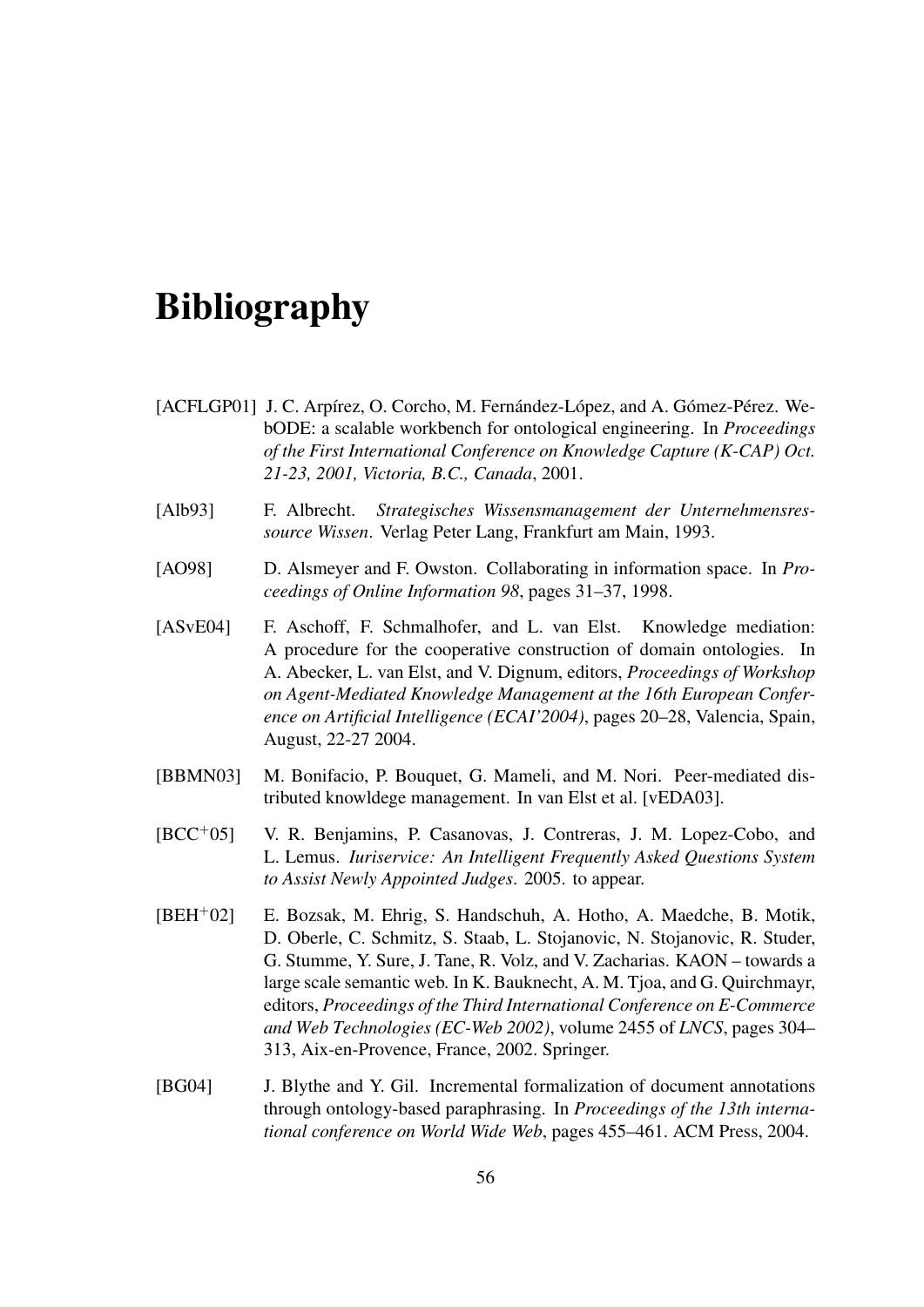- [BHGS01] S. Bechhofer, I. Horrocks, C. Goble, and R. Stevens. OilEd: A reason-able ontology editor for the semantic web. In *KI-2001: Advances in Artificial Intelligence*, LNAI 2174, pages 396–408. Springer, 2001.
- [BLC96] A. Bernaras, I. Laresgoiti, and J. Corera. Building and reusing ontologies for electrical network applications. In *Proceedings of the European Conference on Artificial Intelligence (ECAI'96)*, 1996.
- [BLHL01] T. Berners-Lee, J. Hendler, and O. Lassila. The semantic web. *Scientific American*, 2001(5), 2001. available at http://www.sciam.com/2001/0501issue/0501berners-lee.html.
- [CB88] J. Conklin and M. L. Begeman. gibis: a hypertext tool for exploratory policy discussion. In *Proceedings of the 1988 ACM conference on Computersupported cooperative work*, pages 140–152. ACM Press, 1988.
- [CKC<sup>+</sup>99] P. Chapman, R. Kerber, J. Clinton, T. Khabaza, T. Reinartz, and R. Wirth. The CRISP-DM process model. Discussion Paper, March 1999. http://www.crisp-dm.org.
- [CSSS01] J. Conklin, A. Selvin, S. Buckingham Shum, and M. Sierhuis. Facilitated hypertext for collective sensemaking: 15 years on from gibis. In *Proceedings of the twelfth ACM conference on Hypertext and Hypermedia*, pages 123–124. ACM Press, 2001.
- [Den02] M. Denny. Ontology editor survey results (table), 2002. available at http://xml.com/2002/11/06/Ontology Editor Survey.html.
- [Den04] M. Denny. Updated ontology editor survey results (table), 2004. available at http://www.xml.com/pub/a/2004/07/14/onto.html.
- [DFv02] J. Davies, D. Fensel, and F. van Harmelen, editors. J. Wiley and Sons, 2002.
- [DJM02] J. Demey, M. Jarrar, and R. Meersman. A conceptual markup language that supports interoperability between business rules modeling systems. In Meersman et al. [MT<sup>+</sup>02], pages 19–35.
- [dMA03] A. de Moor and M. Aakhus. Argumentation support: From technologies to tools. In *Proc. of the 8th International Working Conference on the Language-Action Perspective on Communication Modelling (LAP 2003)*, Tilburg, The Netherlands, June 1-2 2003.
- [Dom98] J. Domingue. Tadzebao and WebOnto: Discussing, browsing, and editing ontologies on the web. In *Proceedings of the 11th Knowledge Acquisition for Knowledge-Based Systems Workshop, April 18th-23rd. Banff, Canada*, 1998.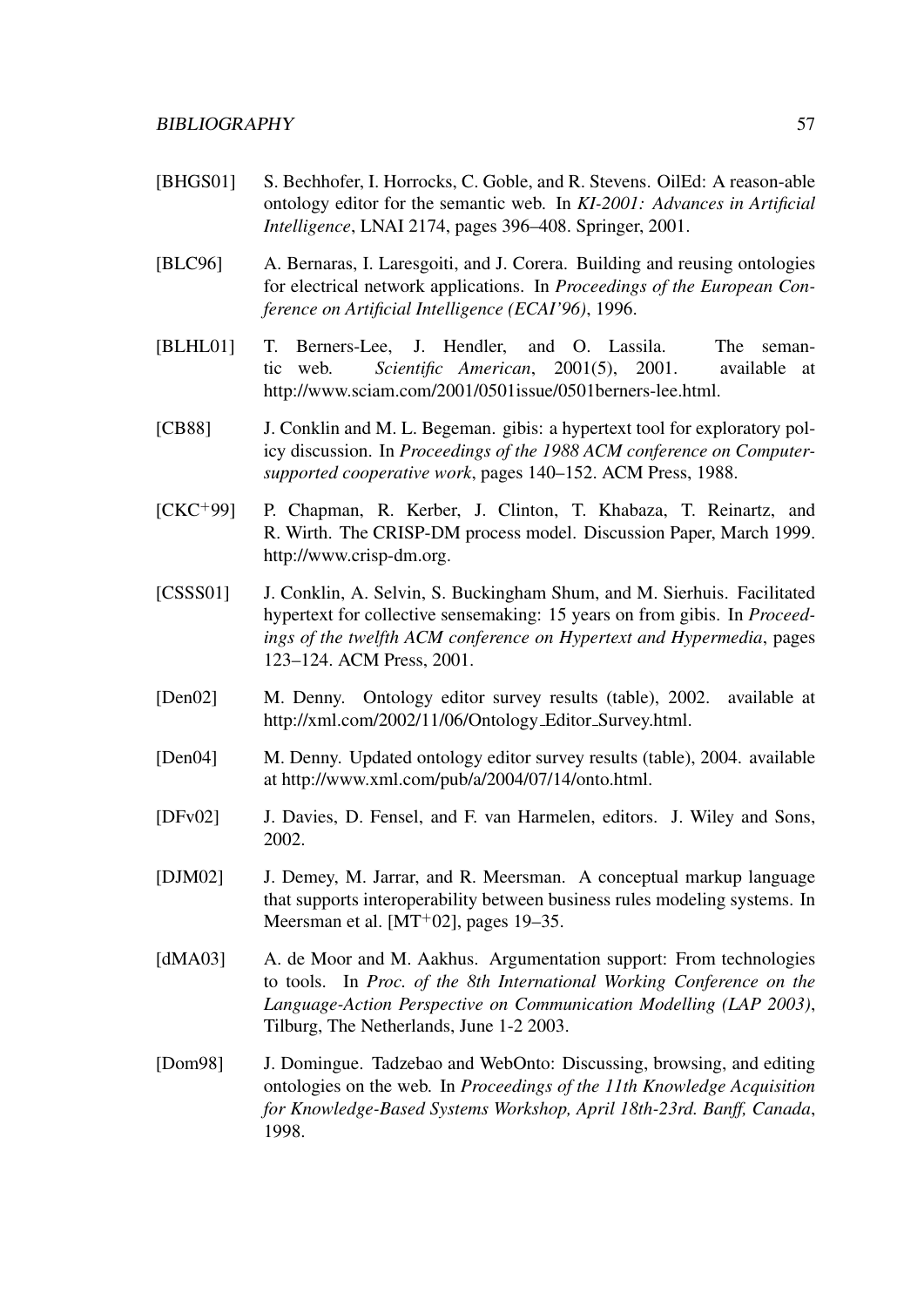- [DP98] T. H. Davenport and L. Prusak. *Working Knowledge How organisations manage what they know*. Havard Business School Press, Boston, Massachusetts, 1998.
- [Dru93] P. A. Drucker. *A Post Capitalist Society*. HarperCollins, New York, 1993.
- [DSW<sup>+</sup>00] A. J. Duineveld, R. Stoter, M. R. Weiden, B. Kenepa, and V. R. Benjamins. Wondertools? a comparative study of ontological engineering tools. *International Journal of Human-Computer Studies*, 6(52):1111–1133, 2000.
- [Eas91] S. Easterbrook. Handling conflict between domain descriptions with computer-supported negotiation. *Knowlege Acquistion*, 3(3):255–289, 1991.
- [EHvH<sup>+</sup>03] M. Ehrig, P. Haase, F. van Harmelen, R. Siebes, S. Staab, H. Stuckenschmidt, R. Studer, and C. Tempich. The SWAP data and metadata model for semantics-based peer-to-peer systems. In *Proceedings of MATES-2003. First German Conference on Multiagent Technologies*, LNAI, Erfurt, Germany, September 22-25 2003. Springer.
- [EM97] L. Edvinson and M. Malone. *Intellectual capital. Realizing your company's true value by finding its hidden brainpower*. Harper, New York, 1997.
- [Fen01] D. Fensel. *Ontologies: Silver bullet for knowledge management and electronic commerce*. Springer-Verlag, Berlin, 2001.
- [FFR96] A. Farquhar, R. Fickas, and J. Rice. The Ontolingua Server: A tool for collaborative ontology construction. In *Proceedings of the 10th Banff Knowledge Acquisition for KnowledgeBased System Workshop (KAW'95)*, Banff, Canada, November 1996.
- $[FLGPE<sup>+</sup>02]$  M. Fernandéz-López, A. Gómez-Pérez, J. Euzenat, A. Gangemi, Y. Kalfoglou, D. M. Pisanelli, M. Schorlemmer, G. Steve, L. Stojanovic, G. Stumme, and Y. Sure. A survey on methodologies for developing, maintaining, integrating, evaluating and reengineering ontologies. OntoWeb deliverable 1.4, Universidad Politecnia de Madrid, 2002.
- [FLGPSS99] M. Fernández-López, A. Gómez-Pérez, J. P. Sierra, and A. P. Sierra. Building a chemical ontology using Methontology and the Ontology Design Environment. *Intelligent Systems*, 14(1), January/February 1999.
- [GF94] O. Gotel and A. Finkelstein. An analysis of the requirements traceability problem. In *Proceedings of International Conference on Requirements Engineering 1994*, pages 94–101. IEEE CS Press, 1994.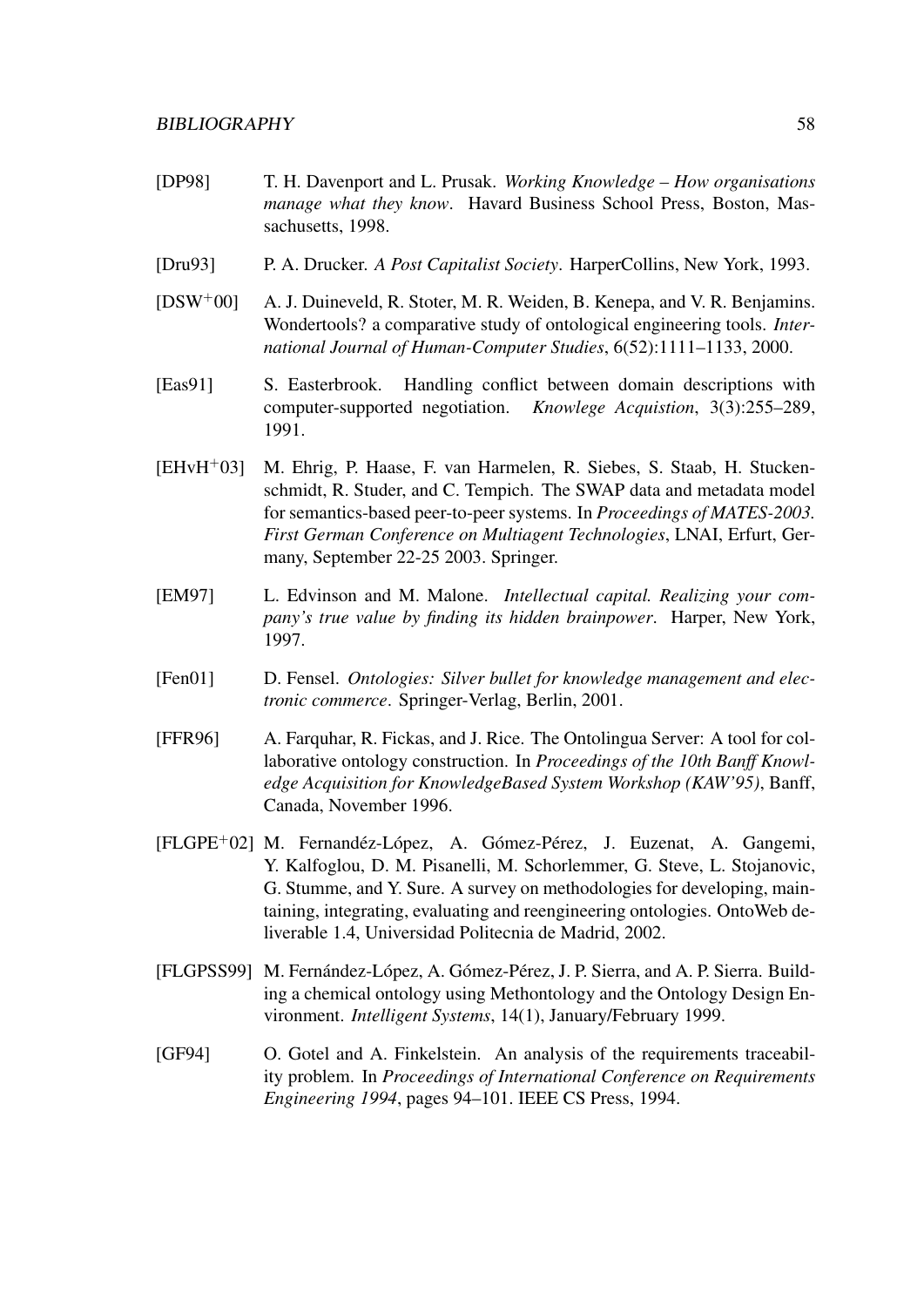- [GF97] O. Gotel and A. Finkelstein. Extended requirements traceability: Results of an industrial case study. In *Proceedings of the 3rd IEEE International Symposium on Requirements Engineering (RE'97)*, page 169. IEEE Computer Society, 1997.
- [GK97] T. F. Gordon and N. Karacapilidis. The zeno argumentation framework. In *Proceedings of the sixth international conference on Artificial intelligence and law*, pages 10–18. ACM Press, 1997.
- [GP96] A. Gómez-Pérez. A framework to verify knowledge sharing technology. *Expert Systems with Application*, 11(4):519–529, 1996.
- [GP04] A. Gómez-Pérez. Ontology evaluation. In S. Staab and R. Studer, editors, *Handbook on Ontologies*, volume 10 of *International Handbooks on Information Systems*, chapter 13, pages 251–274. Springer, 2004.
- $[GPAFL<sup>+</sup>02]$  A. Gómez-Pérez, J. Angele, M. Fernandéz-López, V. Christophides, A. Stutt, Y. Sure, et al. A survey on ontology tools. OntoWeb deliverable 1.3, Universidad Politecnia de Madrid, 2002.
- $[GPFLC^+02]$  A. Gómez-Pérez, M. Fernandéz-López, O. Corcho, T. T. Ahn, N. Aussenac-Gilles, S. Bernardos, V. Christophides, O. Corby, P. Crowther, Y. Ding, R. Engels, M. Esteban, F. Gandon, Y. Kalfoglou, G. Karvounarakis, M. Lama, A. Lopez, A. Lozano, A. Magkanaraki, D. Manzano, ´ E. Motta, N. Noy, D. Plexousakis, J. A. Ramos, and Y. Sure. Technical roadmap. OntoWeb deliverable 1.1.2, Universidad Politecnia de Madrid, 2002.
- [GPFLC03] A. Gómez-Pérez, M. Fernández-López, and O. Corcho. *Ontological Engineering*. Advanced Information and Knowlege Processing. Springer, 2003.
- [GPS98] A. Gangemi, D.M. Pisanelli, and G. Steve. Ontology integration: Experiences with medical terminologies. In Nicola Guarino, editor, *Formal Ontology in Information Systems*, pages 163–178, Amsterdam, 1998. IOS Press.
- [GR02] Y. Gil and V. Ratnakar. Trellis: An interactive tool for capturing information analysis and decision making. In *Proceedings of the 13th International Conference on Knowledge Engineering and Knowledge Management. Ontologies and the Semantic Web*, pages 37–42. Springer-Verlag, 2002.
- [Gru93] T. R. Gruber. A translation approach to portable ontology specifications. *Knowledge Acquisition*, 5(2):199–220, 1993.
- [Gru95] T. R. Gruber. Towards principles for the design of ontologies used for knowledge sharing. *International Journal of Human-Computer Studies*, 43(5/6):907–928, 1995.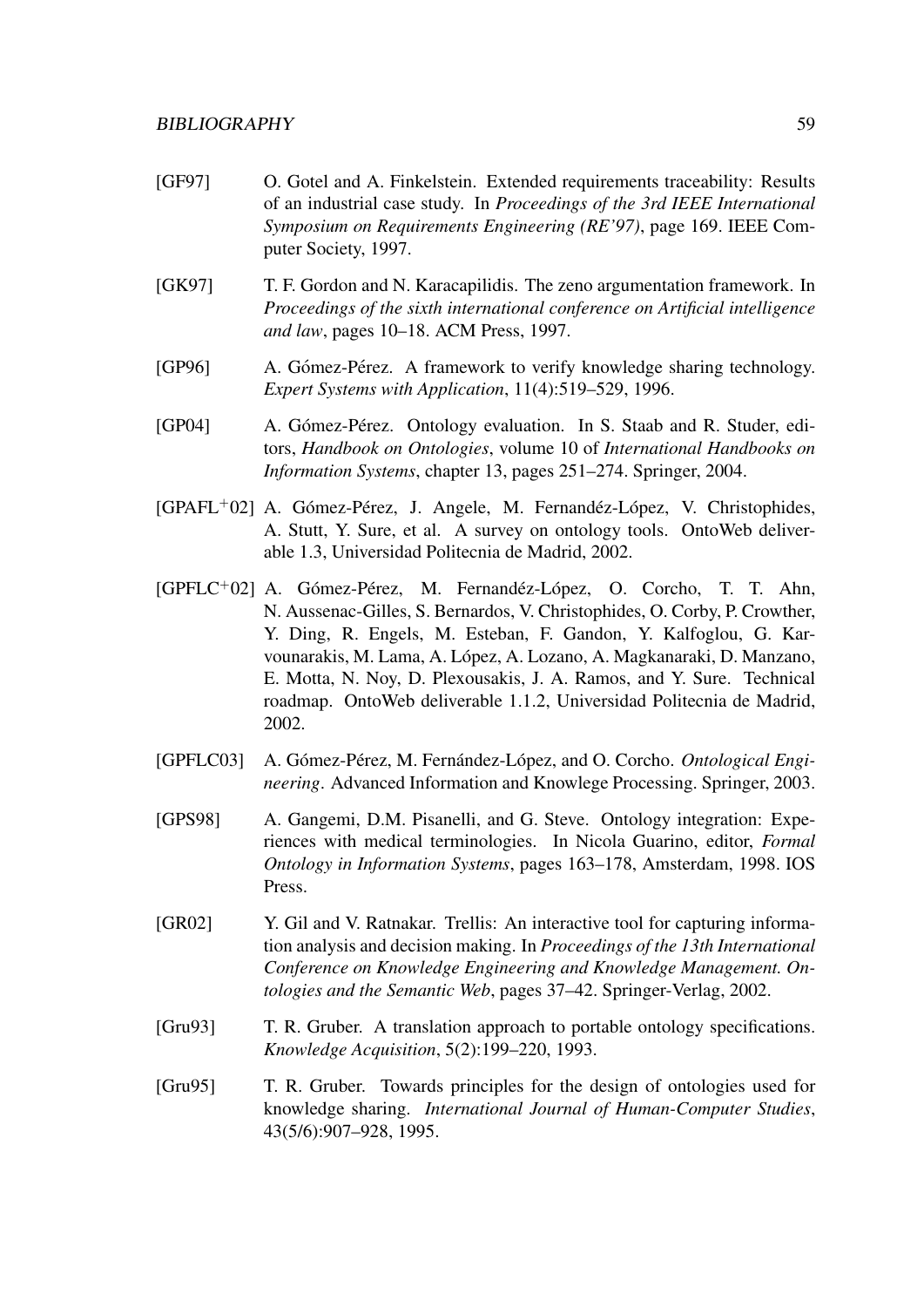- [GSV04] T. Gabel, Y. Sure, and J. Voelker. KAON ontology management infrastructure. SEKT informal deliverable 3.1.1.a, Institute AIFB, University of Karlsruhe, 2004.
- [GW02] N. Guarino and C. Welty. Evaluating ontological decisions with Onto-Clean. *Communications of the ACM*, 45(2):61–65, February 2002.
- [Hal01] T. Halpin. *Information Modelling and Relational Databases: From Conceptual Analysis to Logical Design*. Morgan-Kaufmann, 2001.
- [HJ02] C. W. Holsapple and K. D. Joshi. A collaborative approach to ontology design. *Communications of the ACM*, 45(2):42–47, 2002.
- [HNM02] C. J. Hou, N. F. Noy, and M. Musen. A template-based approach toward acquisition of logical sentences. In Musen et al. [MNS02], pages 77–89.
- [Hol03a] C. W. Holsapple, editor. *Handbook on Knowledge Management 1 Knowledge Matters*. International Handbooks on Information Systems. Springer, Berlin, Heidelberg, New York, 2003.
- [Hol03b] C. W. Holsapple, editor. *Handbook on Knowledge Management 2 – Knowledge Directions*. International Handbooks on Information Systems. Springer, Berlin, Heidelberg, New York, 2003.
- [Hor98] I. Horrocks. Using an expressive description logic: FaCT or fiction? In *Proceedings of the International Conference on Knowledge Representation (KR 1998)*, pages 636–649. Morgan Kaufmann, 1998.
- [Hun04] A. Hunter. Towards higher impact argumentation. In D. L. McGuinness and G. Ferguson, editors, *AAAI2004*, pages 275–280. AAAI Press / The MIT Press, 2004.
- [HV04] P. Haase and J. Voelker. Requirements analysis for usage-driven and datadriven change discovery. SEKT informal deliverable 3.3.1.a, Institute AIFB, University of Karlsruhe, 2004.
- [IEE84] IEEE. Ieee guide to software requirements specifications. Technical report, IEEE, 1984. ANSI/IEEE Standard 830-1984.
- [Jac96] R. Jacques. *Manufacturing the employee Management Knowledge from the 19th to 21st Centuries*. SAGE Publications, London, Thousand Oaks, New Delhi, 1996.
- [JM02] M. Jarrar and R. Meersman. Formal ontology engineering in the DOGMA approach. In Meersman et al. [MT<sup>+</sup>02], pages 1238–1254.
- [Kay03] A. S. Kay. The curious success of knowledge management. In Holsapple [Hol03b], pages 679–687.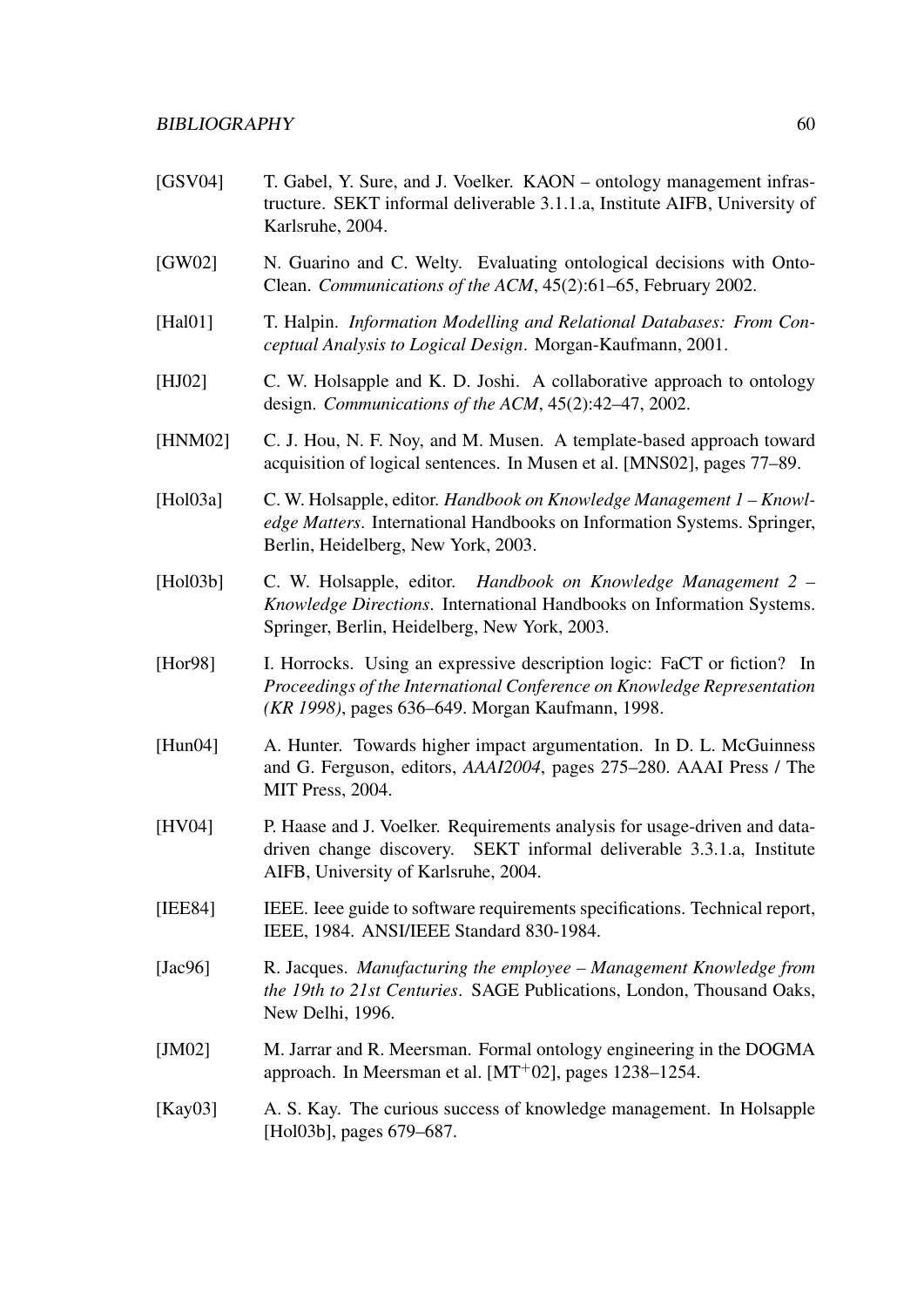- [KR70] W. Kunz and H. W. J. Rittel. Issues as elements of information systems. Working Paper 131, Institute of Urban and Regional Development, University of California, Berkeley, California, 1970.
- [KSE03] P. A. Kirschner, S. J. Buckingham Shum, and C. S. Carr (Eds.), editors. *Visualizing Argumentation: Software Tools for Collaborative and Educational Sense-Making*. Springer, London, 2003.
- [KV03] K. Kotis and G. Vouros. Human centered ontology management with HCONE. In *ODS'03: Proceedings of the IJCAI-03 Workshop on Ontologies and Distributed Systems*, volume 71. CEUR-WS.org, 2003.
- [KVA04] K. Kotis, G. A. Vouros, and Jerónimo Padilla Alonso. HCOME: toolsupported methodology for collaboratively devising living ontologies. In *SWDB'04: Second International Workshop on Semantic Web and Databases 29-30 August 2004 Co-located with VLDB*. Springer-Verlag, 2004. to appear.
- [LAB<sup>+</sup>02] A. Léger, H. Akkermans, M. Brown, J.-M. Bouladoux, R. Dieng, Y. Ding, A. Gómez-Pérez, S. Handschuh, A. Hegarty, A. Persidis, R. Studer, Y. Sure, V. Tamma, and B. Trousse. Successful scenarios for ontologybased applications. OntoWeb deliverable 2.1, France Télécom R&D, 2002.
- $[LBB<sup>+</sup>02]$  A. Léger, Y. Bouillon, M. Bryan, R. Dieng, Y. Ding, M. Fernandéz-López, A. Gómez-Pérez, P. Ecoublet, A. Persidis, and Y. Sure. Best practices and guidelines. OntoWeb deliverable 2.2, France Télécom R&D, 2002.
- [LG90] D. B. Lenat and R. V. Guha. *Building large knowledge-based systems. Representation and inference in the CYC project*. Addison-Wesley, Reading, Massachusetts, 1990.
- [LUM<sup>+</sup>02] G. Li, V. Uren, E. Motta, S. Buckingham Shum, and J. Domingue. Claimaker: Weaving a semantic web of research papers. In *Proceedings of the First International Semantic Web Conference on The Semantic Web*, pages 436–441. Springer-Verlag, 2002.
- [Mae02] A. Maedche. *Ontology Learning for the Semantic Web*. Kluwer Academics, February 2002.
- [Mar97] D. Marcu. The rhetorical parsing of natural language texts. In *The Proceedings of the 35th Annual Meeting of the Association for Computational Linguistics, (ACL'97/EACL'97)*, pages 96–103, Madrid, Spain, July 7-10 1997.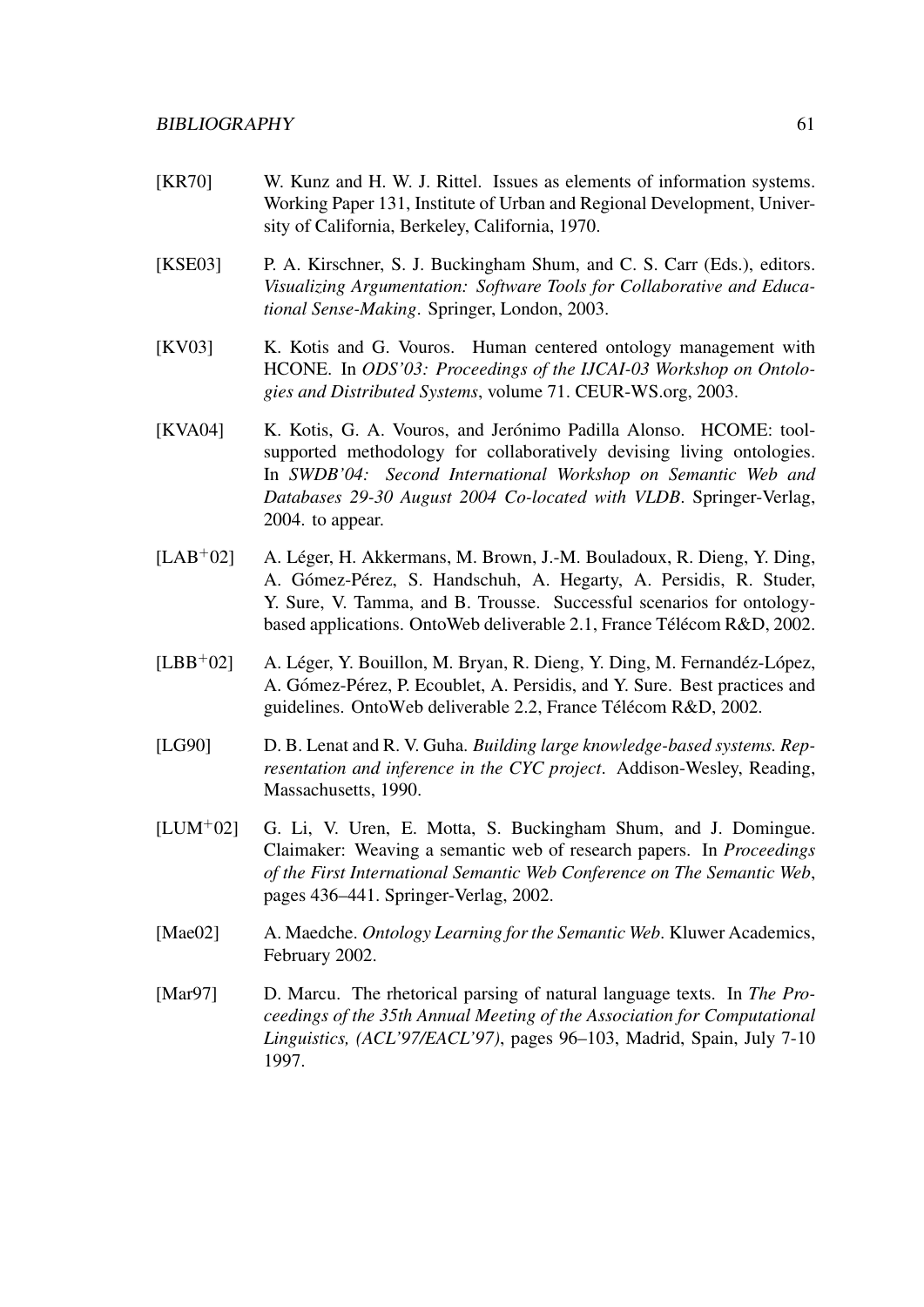- [MFRW00] D. L. McGuinness, R. Fikes, J. Rice, and S. Wilder. An environment for merging and testing large ontologies. In *Proceedings of the International Conference on Knowledge Representation (KR 2000)*, pages 483– 493. Morgan Kaufmann, 2000.
- [MMV02] B. Motik, A. Maedche, and R. Volz. A conceptual modeling approach for semantics–driven enterprise applications. In Meersman et al.  $[MT^+02]$ , pages 1082–1099.
- [MNS02] M. Musen, B. Neumann, and R. Studer, editors. *Intelligent Information Processing*. Kluwer Academic Publishers, Boston, Dordrecht, London, 2002.
- [MT87] W. C. Mann and S. A. Thompson. Rhetorical structure theory: A theory of text organization. In L. Polanyi, editor, *The Structure of Discourse*. Ablex Publishing Corporation, Norwood, N.J., 1987.
- [MT<sup>+</sup>02] R. Meersman, Z. Tari, et al., editors. *Proceedings of the Confederated International Conferences: On the Move to Meaningful Internet Systems (CoopIS, DOA, and ODBASE 2002)*, volume 2519 of *Lecture Notes in Computer Science (LNCS)*, University of California, Irvine, USA, 2002. Springer.
- [NFM00] N. Noy, R. Fergerson, and M. Musen. The knowledge model of Protégé-2000: Combining interoperability and flexibility. In R. Dieng and O. Corby, editors, *Proceedings of the 12th International Conference on Knowledge Engineering and Knowledge Management: Methods, Models, and Tools (EKAW 2000)*, volume 1937 of *Lecture Notes in Artificial Intelligence (LNAI)*, pages 17–32, Juan-les-Pins, France, 2000. Springer.
- [PB88] C. Potts and G. Bruns. Recording the reasons for design decisions. In *Proceedings of the 10th international conference on Software engineering*, pages 418–427. IEEE Computer Society Press, 1988.
- [PM01] H. S. Pinto and J. P. Martins. A methodology for ontology integration. In *Proceedings of the First International Conference on Knowledge Capture (K-CAP2001)*, pages 131–138, New York, 2001. ACM Press.
- [PSST04] S. Pinto, S. Staab, Y. Sure, and C. Tempich. OntoEdit empowering SWAP: a case study in supporting DIstributed, Loosely-controlled and evolv-InG Engineering of oNTologies (DILIGENT). In C. Bussler, J. Davies, D. Fensel, and R. Studer, editors, *First European Semantic Web Symposium, ESWS 2004*, volume 3053 of *LNCS*, pages 16–30, Heraklion, Crete, Greece, May 2004. Springer.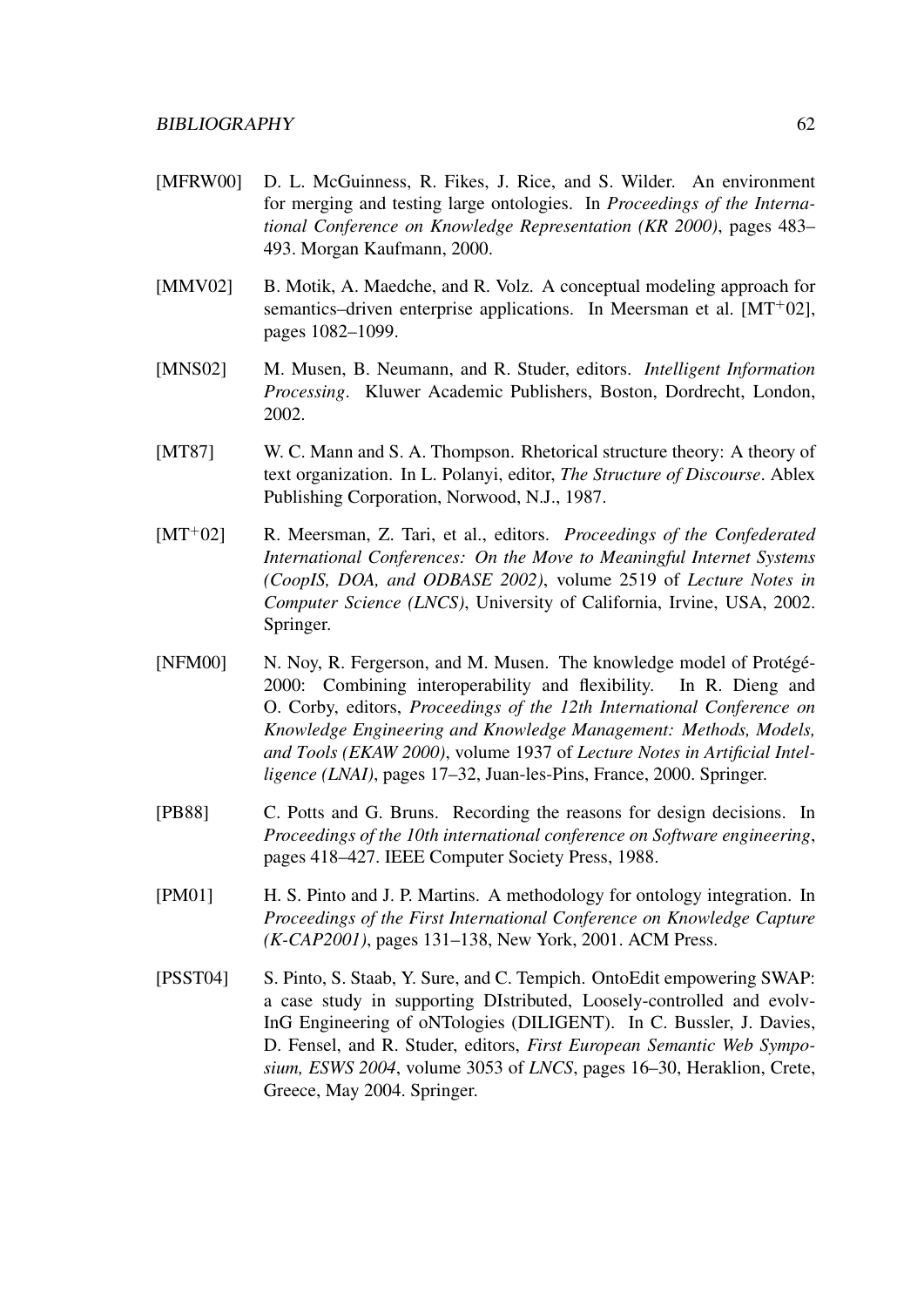#### BIBLIOGRAPHY 63

- [Qui92] J. Quinn. *Intelligent Enterprise. A knowledge and service based paradigm for industry*. Free Press, New York, 1992.
- [RA<sup>+</sup>03] U. Reimer, A. Abecker, , S. Staab, and G. Stumme, editors. *Proceedings of the 2nd National Conference "Professionelles Wissensmanagement – Erfahrungen und Visionen (WM2003)"*, volume P–28 of *GI-Edition Lecture Notes in Informatics (LNI)*, Luzern, Switzerland, 2003. Gesellschaft fuer Informatik (GI).
- [RCCP04] L. Rodrigo, M. Blazquez Cvico, P. Casanovas, and M. Poblet. Legal case ´ study before analysis. SEKT deliverable 10.1.1, Intelligent Software Components S.A. and Universitat Autonoma de Barcelona, 2004.
- [SA02] Y. Sure and J. Angele, editors. *Proceedings of the First International Workshop on Evaluation of Ontology based Tools (EON 2002)*, volume 62 of *CEUR Workshop Proceedings*, Siguenza, Spain, 2002. CEUR-WS Publication, available at http://CEUR-WS.org/Vol-62/.
- [SAA<sup>+</sup>99] G. Schreiber, H. Akkermans, A. Anjewierden, R. de Hoog, N. Shadbolt, W. van de Velde, and B. Wielinga. *Knowledge Engineering and Management — The CommonKADS Methodology*. The MIT Press, Cambridge, Massachusetts; London, England, 1999.
- [SAS03] Y. Sure, J. Angele, and S. Staab. OntoEdit: Multifaceted inferencing for ontology engineering. *Journal on Data Semantics*, LNCS(2800):128–152, 2003.
- [Sch96a] U. Schneider. Management in der wissensbasierten unternehmung. In *Wissensmanagement* [Sch96b], pages 13–48.
- [Sch96b] U. Schneider, editor. *Wissensmanagement*. Frankfurter Allgemeneine Zeitung, Frankfurt am Main, 1996.
- [SG89] M.L.G. Shaw and B.R. Gaines. Comparing conceptual structures: Consensus, conflict, correspondence and contrast. *Knowledge Acquisition*, 1(4):341–363, 1989.
- [SK93] Y. Sakamoto and E. Kuwana. Toward integrated support of synchronous and asynchronous communication in cooperative work: an empirical study of real group communication. In *Proceedings of the conference on Organizational computing systems*, pages 90–97. ACM Press, 1993.
- [SMD02] S. Buckingham Shum, E. Motta, and J. Domingue. Augmenting design deliberation with compendium: The case of collaborative ontology design. In *HypACoM 2002: Facilitating Hypertext-Augmented Collaborative Modeling. ACM Hypertext'02 Workshop*, University Maryland, MD,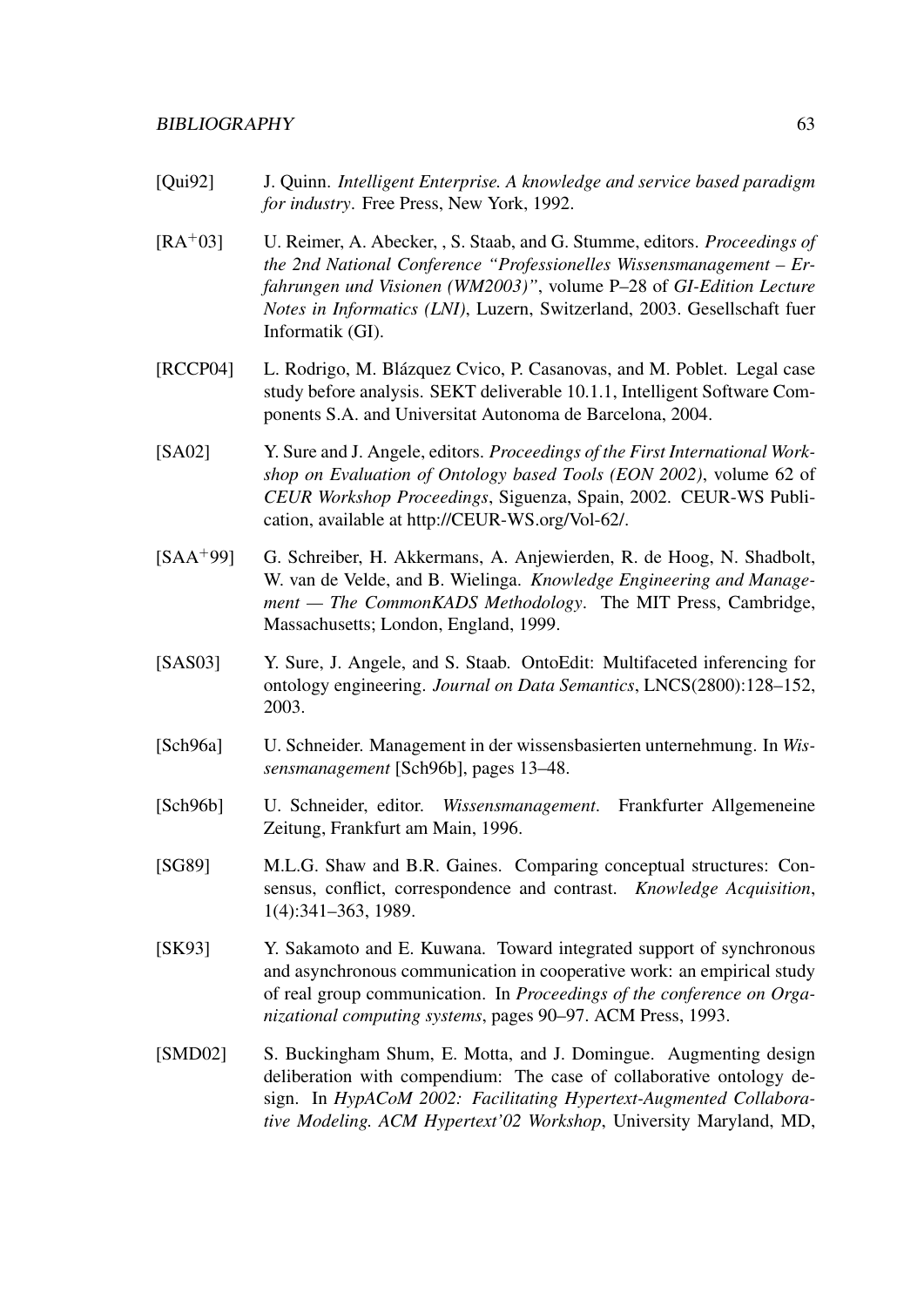2002. Retrieved November 24, 2004 from http://kmi.open.ac. uk/projects/compendium/SBS-HT02-Compendium.html.

- [SMJ02] P. Spyns, R. Meersman, and M. Jarrar. Data modelling versus ontology engineering. *SIGMOD Record – Web Edition*, 31(4), December '02 2002. Special Section on Semantic Web and Data Management; R. Meersman and A. Sheth (eds.); Available at http://www.acm.org/sigmod/record/.
- [SPKR96] B. Swartout, R. Patil, K. Knight, and T. Russ. Toward distributed use of large-scale ontologies. In *Proceedings of the 10th Knowledge Acquisition Workshop (KAW'96)*, Banff, Canada, November 1996.
- [SRKR97] B. Swartout, P. Ramesh, K. Knight, and T. Russ. Toward distributed use of largescale ontologies. In *Symposium on Ontological Engineering of AAAI*, Stanford, CA., 1997.
- [SS02] Y. Sure and R. Studer. On-To-Knowledge methodology. In Davies et al. [DFv02], chapter 3, pages 33–46.
- [SS03] Y. Sure and H.-P. Schnurr, editors. *Proceedings of the 1st National "Workshop Ontologie-basiertes Wissensmanagement (WOW2003)"*, 2003. April 2003, Luzern, Switzerland; held in conjunction with  $[RA<sup>+</sup>03]$ .
- [SSS<sup>+</sup>01] A. Selvin, S. Buckingham Shum, M. Sierhuis, J. Conklin, B. Zimmermann, C. Palus, W. Drath, D. Horth, J. Domingue, E. Motta, and G. Li. Compendium: Making meetings into knowledge events. In *Knowledge Technologies*, Austin, TX, March 4-7 2001.
- [SSSS01] S. Staab, H.-P. Schnurr, R. Studer, and Y. Sure. Knowledge processes and ontologies. *IEEE Intelligent Systems, Special Issue on Knowledge Management*, 16(1):26–34, January/Febrary 2001.
- [Ste97] T. A. Stewart. *Intellectual Capital The New Wealth of Organizations*. Doubleday/Currency, a division of Bantam Doubleday Dell Publishing Group, Inc., 1997.
- [Sur03] Y. Sure. *Methodology, Tools and Case Studies for Ontology based Knowledge Management*. PhD thesis, University of Karlsruhe, 2003.
- [TKM04] I. Terziev, A. Kiryakov, and D. Manov. Base upper-level ontology (bulo) guidance. SEKT deliverable 1.8.1, Ontotext Lab, Sirma AI EAD (Ltd.), 2004.
- [TPSS04] C. Tempich, S. Pinto, S. Staab, and Y. Sure. A case study in supporting DIstributed, Loosely-controlled and evolvInG Engineering of oNTologies (DILIGENT). In K. Tochtermann and H. Maurer, editors, *Proceedings of the 4th International Conference on Knowledge Management (I-*